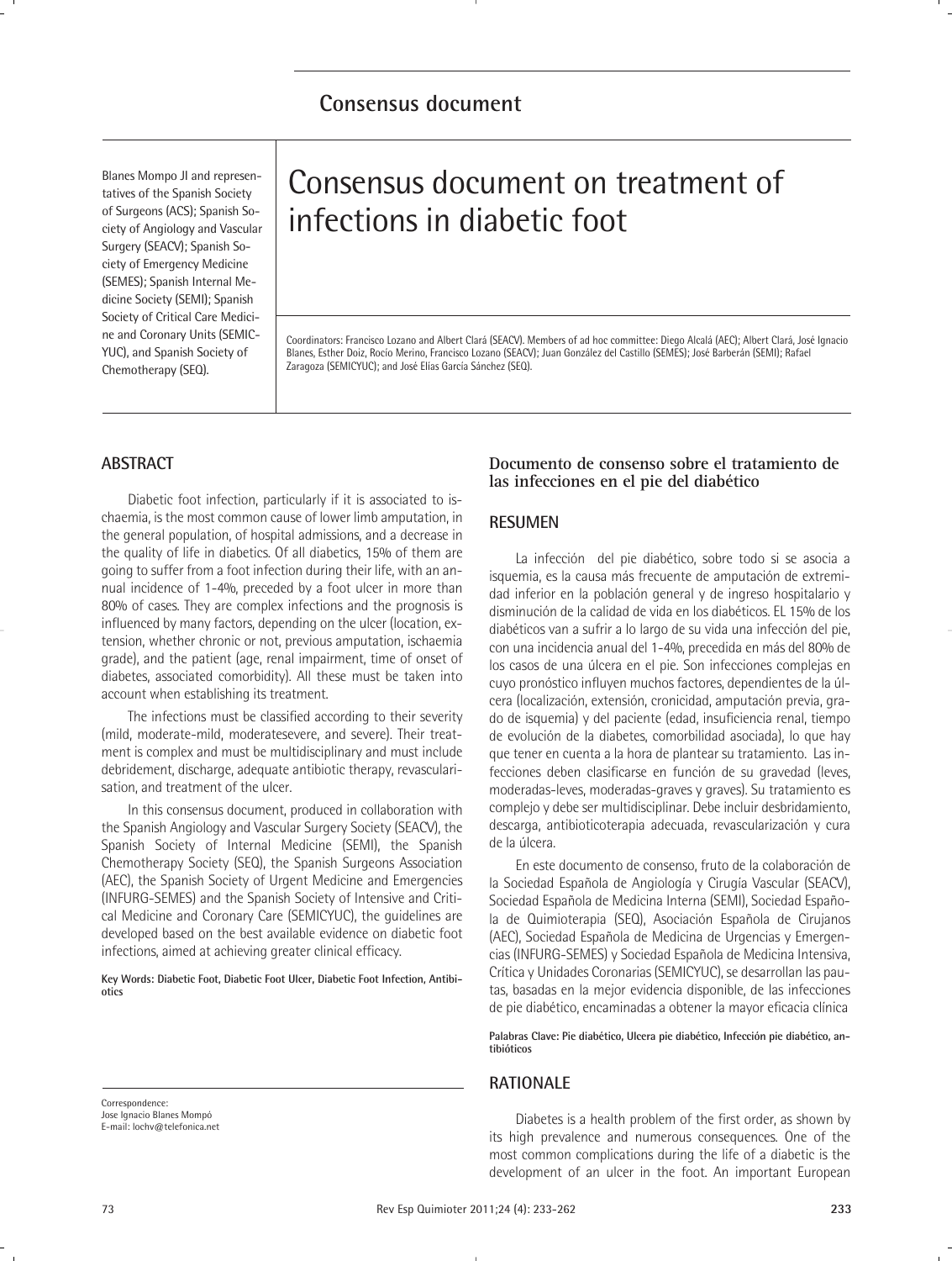study<sup>1</sup> states that half of these ulcers are associated with ischemia (49%) or infection (58%), or the combination of both in one third of cases (31%). This aggravates the condition, increasing in the rate of amputations and mortality in these patients.

Conscious of the problem of diabetic foot (DF), the Spanish Society of Angiology and Vascular Surgery (SEACV), commissioned in 1996 an "ad hoc" committee to develop a consensus on consensus on DF2 **.** Years later (2005), the SEACV, based on the importance for the specialty of all aspects related to DF, created the specific DF group, now Section, called Pie Diabético - SEACV3 **.** Only one year later, members of the SEACV and of that Section were asked to be part of an expert panel, on behalf of several medical societies, to develop a consensus document on the antimicrobial treatment of DF infections, where they have provided treatment regimens based on the best available evidence for achieving the greatest clinical efficacy<sup>4</sup>. The treatment of infections of the DF, of great complexity, requires multidisciplinary care because of the multiple factors involved in its development<sup>5</sup>.

This document is primarily designed to give continuity to and update the previously mentioned consensuses. The level and quality of clinical evidence is not the most desirable due to the lack of homogeneity of the available information (clinical trials), so many of the decisions presented are based on expert opinion.

# **EPIDEMIOLOGY**

Diabetes is a highly prevalent disease (6% of the population), with a similar proportion of undiagnosed patients who have the disease, which has multiplied by 6 the number of diabetics in the past 40 years<sup>6</sup>. In addition, there is an increase with age, reaching 11% in the persons over 65<sup>7</sup>. In developed countries, it is the 7th cause of death as a direct cause, without taking into account its role in cardiovascular mortality, the leading cause of early death in diabetics $7-9$ .

Diabetic patients, as a consequence of their extended life expectancy, have many problems, including DF. The main late complications of diabetes (atherosclerosis, neuropathy, retinopathy, etc.) are vascular (macro and microangiopathy) and metabolic in their pathogenesis. Foot ulcer is one of the most common complications in the lower extremities of diabetics. It appears during the course of disease in approximately 15% of cases<sup>10-12</sup>. Its annual incidence is 2-3% and 7% in patients with neuropathy, and its prevalence is  $2-10\%^{13,14}$ .

Foot infections affecting the skin and soft tissues, and bone, with or without systemic impact, are the most common reason for hospitalization of diabetics (25%), with prolonged stays $11$ .

Diabetes is the most common cause of lower extremity amputation in Europe and the U.S.<sup>15</sup>. The annual rate of amputations adjusted for age is 82 per 10,000 diabetics. These patients have a 15 to 40-fold greater risk of requiring an amputation than the nondiabetics and men at least 50% more than women<sup>8,16</sup>. Diabetics with a foot ulcer will require an amputation in 14-20% of cases and in turn foot ulcer is the precursor of more than 85% of lower extremity amputations in these



patients<sup>17,18</sup>. After amputation of a lower limb, the incidence of a new ulcer, and/or contralateral amputation at 2-5 years is 50%11,19. Survival of diabetic patients undergoing amputations is significantly worse than the rest of the population and even less if they have experienced another prior amputation<sup>11</sup>. Only 50% to 40% of patients survive 3 and 5 years from an amputation, respectively, and prognosis worsens as the level where it is performed increases<sup>19,20</sup>.

Although the costs derived from DF ulcers and other infections are not accurately known, in the U.S. it is estimated that an ulcer episode costs from \$4,500 to \$28,000 at two years after diagnosis, with a mean of \$5,500 per patient per year<sup>21,22</sup>. Although mean hospital stay of an amputation has decreased, it remains a costly procedure, ranging from \$20,000 to \$40,000 depending on the level of amputation, hospital stay, or patient comorbidities $11,23$ . More up-to-date and similarly high values are available for Europe<sup>24</sup>.

Finally, we should mention that recent Spanish epidemiological studies are available<sup>25,26</sup> which report along the same lines (prevalence, frequency of amputation, mortality, etc).

# **PATHOPHYSIOLOGY**

Understanding of the pathophysiology of DF is essential for optimal care, since modifying the factors that influence its development can restore or keep the foot intact, conserving the limb and maintaining a healthy foot so that the patient can lead a completely normal life. Although DF lesions may seem different, the path leading to a foot ulcer and its complications is very similar, and is determined by various factors. Neuropathy, present in more than 90% of ulcers, plays a major role in the development and progression of DF. It causes an in-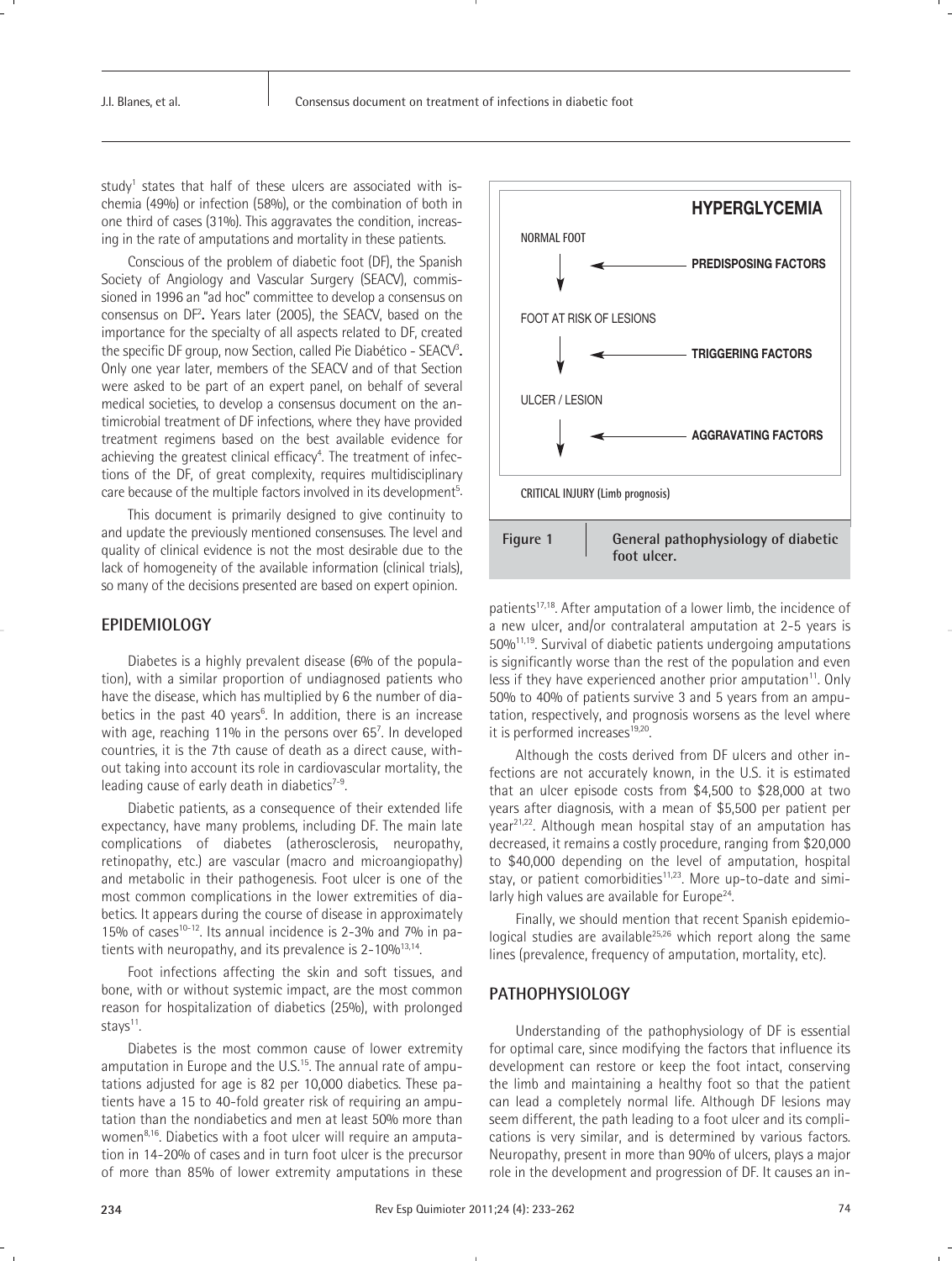

Figure 2 | Pathogenesis of charcot neuroarthropathy.

sensitive and deformed foot, altering gait biomechanics, developing hyperkeratosis (callosities) where plantar pressure is concentrated, and where an ulcer occurs because of a small lesion. If the patient is not aware of them because of the loss of sensitivity, he/she continues walking, causing healing to be altered. Ischemia due to arterial obstruction, which is present in 50% of ulcers, and infection, are the factors that will determine the prognosis of the ulcer and the limb.

Schematically, there are predisposing factors, neuropathy associated with a greater or lesser degree of macro- and microangiopathy, which cause a high-risk, vulnerable foot, precipitating or triggering factors, generally a mechanical injury, causing an ulcer or necrosis, and aggravating factors, which determine the prognosis of the extremity and include infection, which will induce extensive tissue damage, ischemia which will delay healing and neuropathy which will prevent recognition of both the injury and the triggering factor<sup>27</sup> (figure 1).

The most common form of neuropathy is metabolic polyneuropathy, a condition characterized by symmetrical, distal, chronic, insidious onset, somatic (sensory-motor) and autonomic dysfunction. It predominantly affects the lower ex-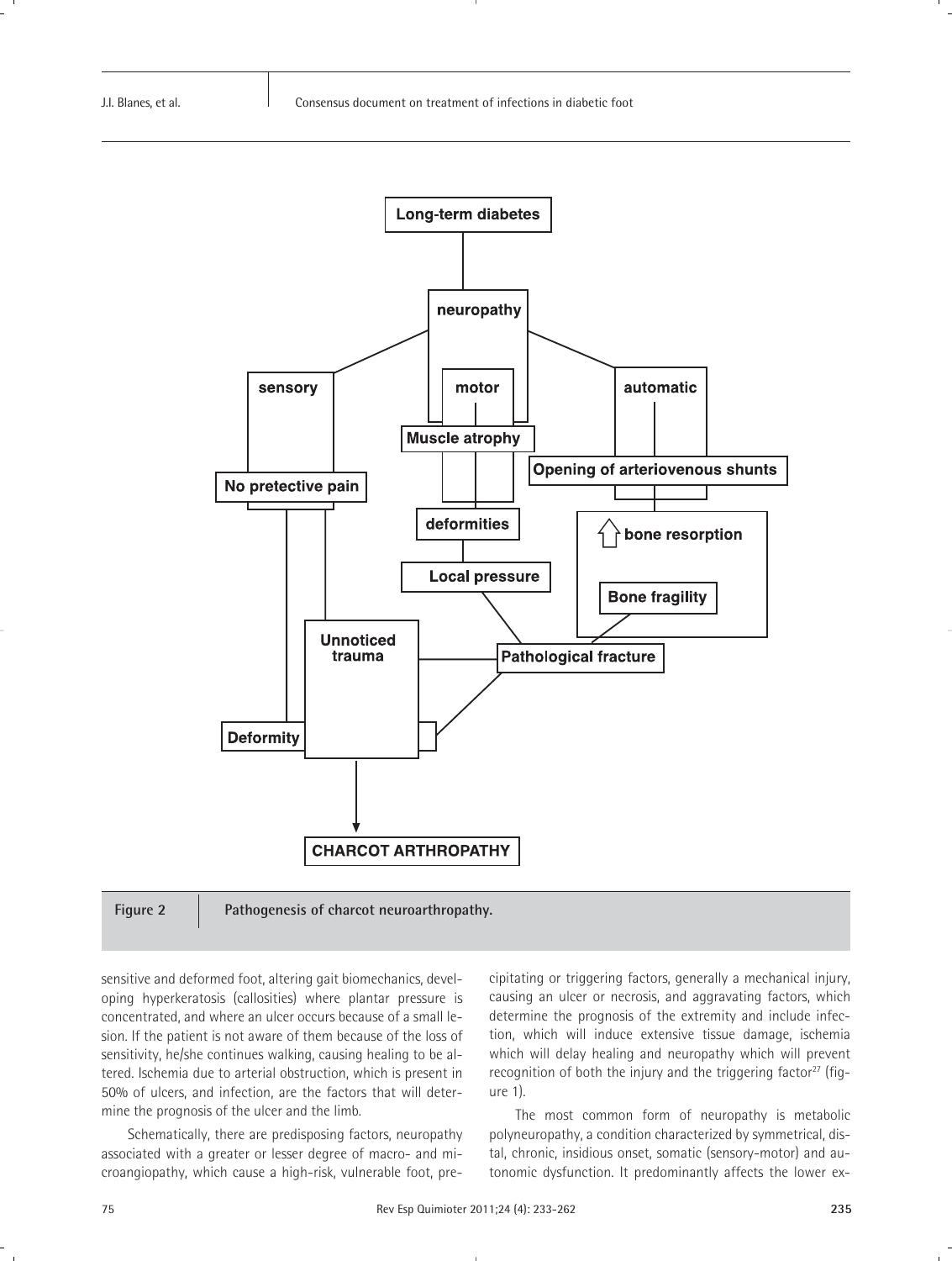

**Figure 3 Mechanism producing diabetic foot ulcer.**

tremities<sup>28</sup>. It is found in approximately 30% of diabetics<sup>29</sup>, and increases in prevalence with increasing duration of disease<sup>30</sup>. Sensory involvement is usually asymptomatic. It initially causes loss of sensation of pain and temperature, and subsequently of perception of vibration and superficial sensitivity. Because of this, diabetics are unable to detect changes in temperature, excess pressure produced by tight-fitting shoes or any other continued trauma. Motor involvement causes atrophy and weakening of the intrinsic muscles of the foot, with loss of the stabilizing function of metatarsophalangeal and interphalangeal joints, causing a dynamic contracture of flexors and long extensors inducing hammer toes and claw toes, which leads to protrusion of the metatarsal heads and an abnormal distribution of loads in the foot<sup>28</sup>. Autonomic neuropathy<sup>31</sup> results in anhidrosis, causing from dry skin or fissures forming callus tissue in load areas to opening of cutaneous arteriovenous shunts, which in the absence of obstructive arterial disease, decrease perfusion of the capillary network and increase skin temperature, causing a postural disturbance in flow regulation and an abnormal inflammatory response to tissue in $sult^{32}$  and neuropathic edema<sup>33</sup>. All this, by increasing osteoclast activity and via an interleukin-mediated inflammatory reaction, can result in Charcot neuroarthropathy, one of the worst consequences of diabetic foot<sup>34</sup> (figure 2).

Neuropathy, with or without associated ischemia, is implicated in the pathophysiology of DF ulcer in 85 to 90% of cases<sup>35-37</sup>, and ischemia due to diabetic macroangiopathy in 40 to 50%, usually associated with neuropathy<sup>35,36</sup>. Diabetic macroangiopathy is simply atherosclerosis in diabetic patients, without differences in the type of pathological damage. However, it appears at a younger age, with a similar incidence in both sexes<sup>38</sup>, but with a different location of the lesions, which is usually multisegmentary, bilateral and distal<sup>39</sup>.

There is a wide controversy about the true importance of diabetic microangiopathy in the pathophysiology of DF<sup>40</sup>. There is no decrease in lumen diameter, but a thickening of the capillary basement membrane secondary to hyperglycemia,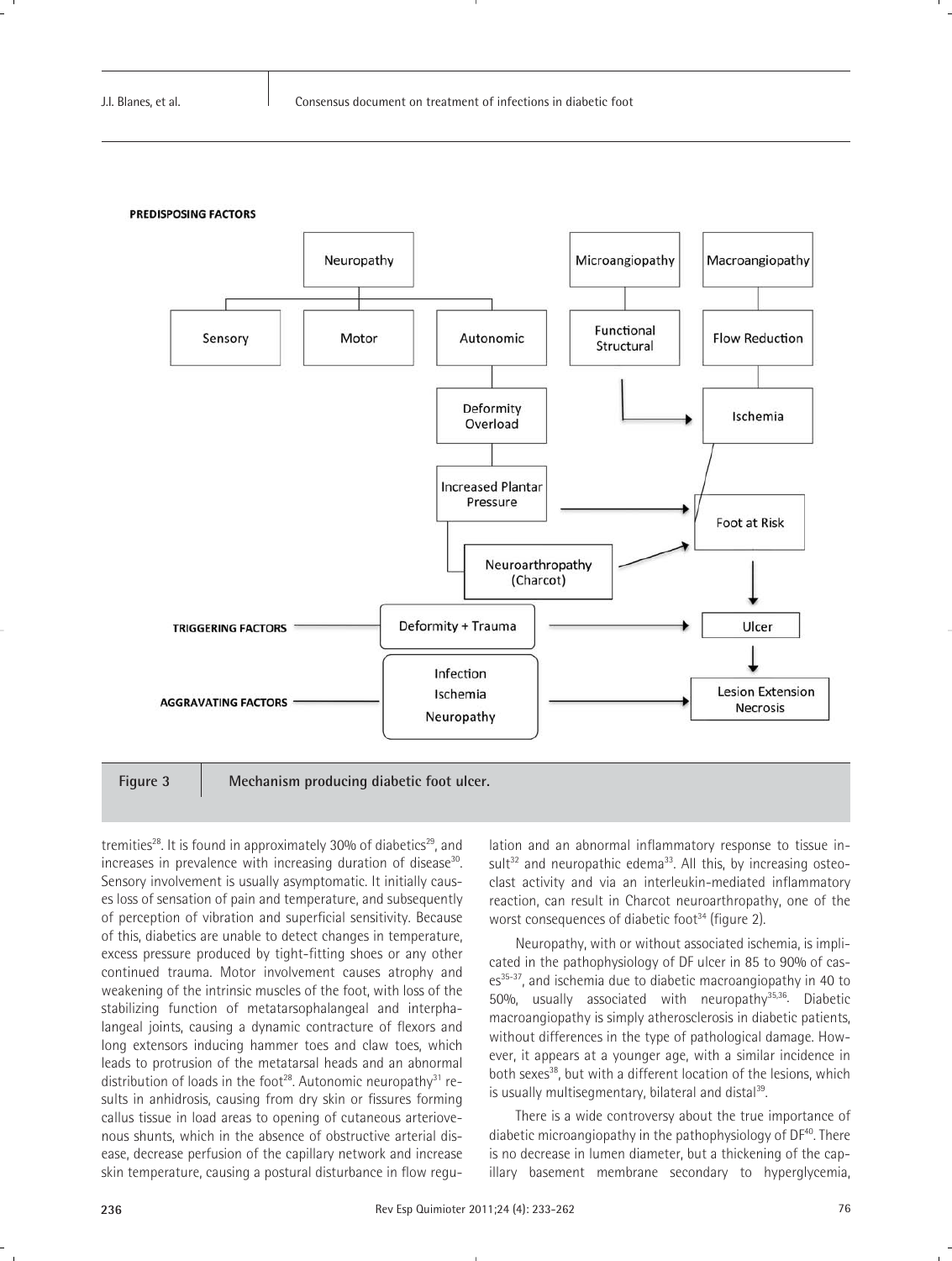| Table 1                                  | Etiology of diabetic foot infections.                  |  |  |
|------------------------------------------|--------------------------------------------------------|--|--|
| <b>Infection</b>                         | Microorganisms                                         |  |  |
| Cellulitis                               | Staphylococcus aureus                                  |  |  |
| Erysipelas                               | Beta-hemolytic streptococci (A, B, C and G)            |  |  |
| Ulcer untreated with antibiotics         | Staphylococcus aureus                                  |  |  |
|                                          | Beta-hemolytic streptococci (A, B, C and G)            |  |  |
| <b>Ulcer treated with antibiotics or</b> | Staphylococcus aureus                                  |  |  |
| long-term (generally polymicrobial)      | <b>MRSA</b>                                            |  |  |
|                                          | Coagulase-negative staphylococci                       |  |  |
|                                          | Streptococcus spp.                                     |  |  |
|                                          | Enterococcus spp.                                      |  |  |
|                                          | Enterobacteriaceae                                     |  |  |
|                                          | Pseudomonas aeruginosa <sup>1</sup>                    |  |  |
|                                          | Other nonfermenting gram-negative bacilli <sup>2</sup> |  |  |
|                                          | Corynebacterium spp. <sup>2</sup>                      |  |  |
|                                          | Candida spp. <sup>2</sup>                              |  |  |
| Necrotizing fascitis or                  | Anaerobic gram-positive cocci                          |  |  |
| myonecrosis (generally                   | Enterobacteriaceae                                     |  |  |
| polymicrobial)                           | Nonfermenting gram-negative bacilli                    |  |  |
|                                          | Anaerobes                                              |  |  |

MRSA: Methicillin-resistant *Staphylococcus aureus*

nonenzymatic glycosylation of collagen and protein glycans and genetic susceptibility<sup>41</sup>. There are functional abnormalities at the capillary level, because the ultimate cause of tissue necrosis is failure of microcirculatory function, which in diabetics is due to an interaction of the effects that neuropathy, macroangiopathy, and microangiopathy itself on the microcirculation.

Neuropathy in particular, combined in some cases with ischemia, together with the other factors described, are the factors that place the diabetic foot at risk of ulceration. However it is its combination with the precipitating or triggering factors which causes the ulcer. The principal factor is trauma<sup>42</sup>, mechanical, thermal or chemical<sup>27</sup>, the most common being mechanical, usually by poor fitting shoes in the neuroischemic ulcers or pressure overload in callosities formed in neuropathic  $ulcers<sup>35,43</sup>$ .

Infection does not usually causes ulcer, except in specific cases of fungal infections (tinea pedis, candidiasis) in the interdigital spaces. However, it will largely determine both the prognosis and treatment for any foot lesion, particularly when associated with ischemia. The break or opening in the skin caused by a foot ulcer is a port of entry for microorganisms. There is an impairment of the immune system, both cell-mediated and humoral, specifically of the granulocytes, affecting diapedesis, leukocyte adherence, chemotaxis, phagocytosis and intracellular lysis. These aspects are aggravated by poor control of blood glucose<sup>44</sup>, which on the other hand causes nonenzymatic protein glycosylation, affecting their function and structure. This together with loss of the sensitivity induced by neuropathy allows patients to walk on infected tissue without being aware of it, thus facilitating spread of infection to deeper levels, increasing its severity<sup>45</sup>. Traditional signs of inflammation may be due to another cause such as acute Charcot osteoarthropathy, or be absent in the case of ischemia or underlying osteomyelitis<sup>46</sup>.

The complex pathophysiology of DF can be summarized in that chronic hyperglycemia induces biophysical and biochemical changes in different body organs and systems. In the case of the foot, primarily neuropathy and macroangiopathy and to a lesser extent microangiopathy, turn the diabetic foot into a high-risk foot, in which chronic and sustained trauma usually causes an ulcer. Prognosis of the ulcer and therefore of the limb will depend on the greater or lesser extent of neuropathy, ischemia and infection associated with the ulcer<sup>4</sup> (figure 3).

# **ETIOLOGY**

The microorganisms involved in the etiology of DF infection vary depending on the type of infection and specific patient situations (antibiotic therapy, previous manipulation or hospitalization) (table 1)<sup>4,47</sup>.

Superficial infections, such as erysipelas and cellulitis, are usually caused by gram-positive organisms, particularly Group A, B, C and G beta-hemolytic streptococci, and *Staphylococcus* aureus, respectively<sup>4,47</sup>.

Ulcer infections are generally polymicrobial and mixed, the most common isolates being facultative and anaerobic gram-positive and gram-negative bacteria, and *Candida* spp<sup>48,49</sup>. The complexity of the flora found increases with hospital admissions, clinical duration of the ulcer $48,49$ , depth/severity of the lesion and history of antimicrobial treatments<sup>48</sup>. Occasionally, cultures are negative  $(6-12\%)^{48,50}$ . This may be due, among other circumstances, to the fact that microbiological studies are performed on samples while the patient is receiving antibiotics, the samples are not representative of the infection, the microbiological methodology used is inadequate or because techniques with adequate sensitivity are not available.

In recent infections, cultures are more commonly caused by a single organism and the most widely found bacteria include *S. aureus* followed by different species *Streptococcus*49. In long-term infections, the role of *S. aureus* and streptococci is still important although the percentage of their recovery is lower. There is an increase in coagulase-negative staphylococci (CNS), *Enterococcus* spp, gram-negative bacilli -particularly Pseudomonas aeruginosa- and anaerobes<sup>49</sup>. In India, in recent studies, the percentage of isolates of some species of *Enterobacteriaceae* and *P. aeruginosa* equal or even exceeds the number of *S. aureus*<sup>51,52</sup>.

In moderate or severe ulcer infections, using very demanding microbiological technology and in patients who did not receive antibiotics, anaerobic isolation has been reported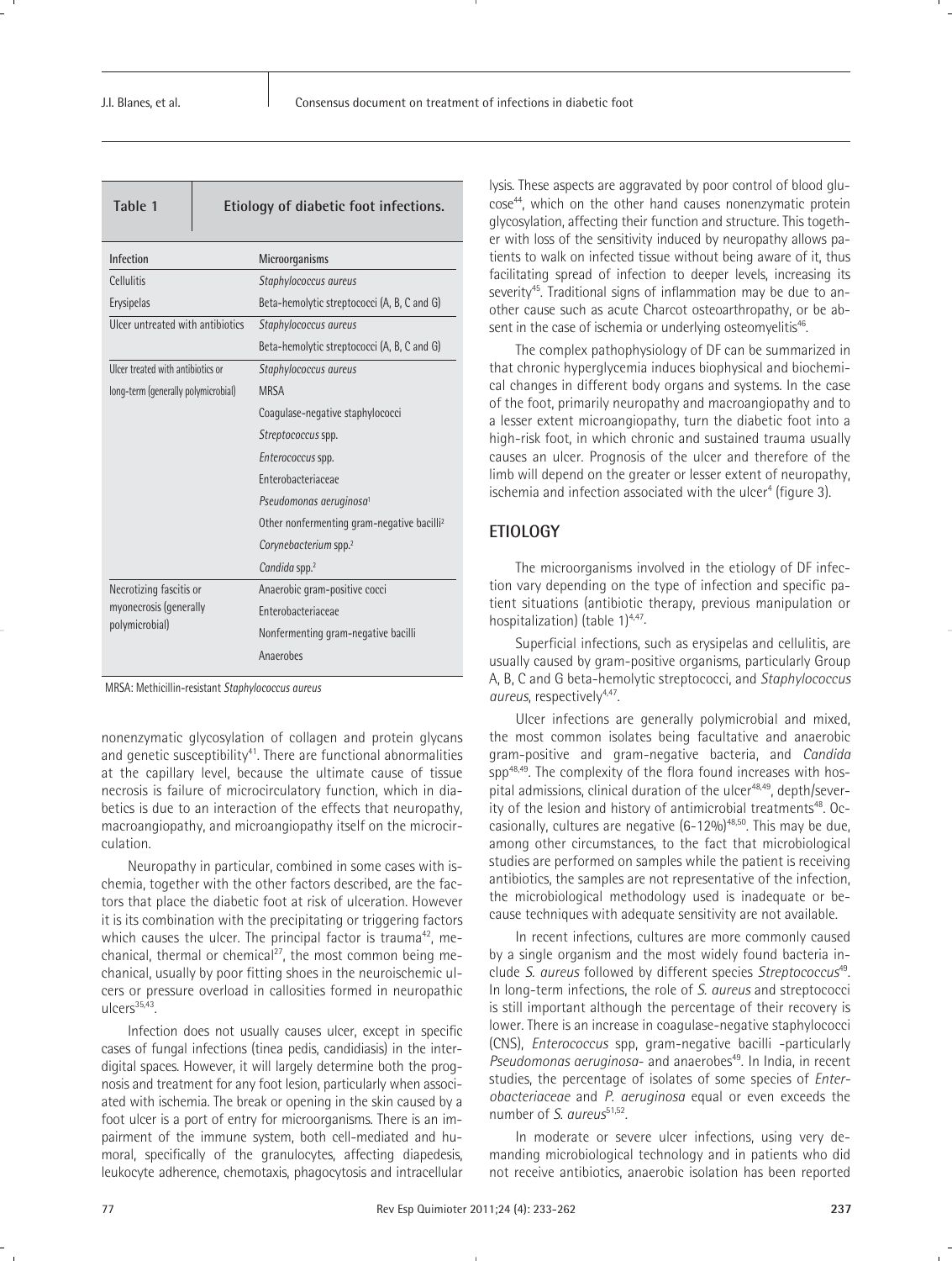in almost half of positive samples, in most cases in association. From 1 to 8 bacterial species were isolated per sample with a mean of 2.7 microorganisms per culture. By order of frequency, aerobic and facultative organisms recovered included methicillin-susceptible and -resistant *S. aureus* (18.7%), CNS (15.3%), *Streptococcus* spp (15.5%), *Enterococcus* spp (13.5%), Enterobacteriaceae (12.8%), *Corynebacterium* spp (10.1%) and *P. aeruginosa* (13.5%). Distribution of anaerobes was as follows: gram-positive cocci (45.2%), *Prevotella* spp (13.6%), *Porphyromonas* spp (11.3%), and different species from the *Bacteroides fragilis* group (10.2%). The differences observed in the bacteriology of DF ulcers were related to the type of sample used, the quality of microbiologic processing, the presence or absence of infection, severity, prior antimicrobial therapy and geographic and temporal variations<sup>48</sup>. In a study using molecular techniques to investigate the etiology of infected chronic ulcers, *S. aureus* was the bacteria most detected<sup>53</sup>. Other aerobic and facultative organisms found were *Morganella morganii*, *Enterococcus faecalis*, *Citrobacter* spp and *Haemophilu*s spp. Among anaerobes, the most common were: *Anaerococcus* spp, *Bacteroides fragilis*, *Finegoldia magna*, *Peptoniphilus spp*, *Clostridium* spp, and *Veillonella* spp*.* 53.

In complicated infections, a recent study conducted in Spain has shown results that are similar except for the fact that there was a higher proportion of monomicrobial etiology (59%). Most patients had received antibiotics in the previous month. Gram-positive organisms were the most recovered both in monomicrobial and polymicrobial cultures. Among gram-negative bacilli dominated *Enterobacteriaceae* on nonfermenting gram-negative bacilli. Anaerobic bacteria were mainly isolated in polymicrobial cultures. By order of frequency, the most recovered species were *S. aureus* (33%)*, P. aeruginosa* (12%)*, Escherichia coli* (8%), and *E. faecalis* (8%)*.* Thirtyeight percent of *S. aureus* strains were methicillin resistant (MRSA) meaning that this bacterium was present in 12% of clinical samples analyzed<sup>50</sup>.

In necrotizing fascitis and gangrene, the most comon isolates are facultative gram-positive cocci, enterobacteria, nonfermentative gram-negative bacilli and anaerobes $447$ .

In osteomyelitis, a large number of samples taken by biopsy or aspiration are sterile. In those in which bacterial growth is obtained, few bacterial species are usually found, often only one. The microorganisms isolated are similar to those found in chronic ulcers. In a recent study, in about 50% of all cases gram-positive bacteria were isolated, particularly methicillinsusceptible and -resistant *S. aureus* followed at a distance from CNS, group B streptococci, enterococci and corynebacteria. Gram-negative bacilli were recovered in almost 40% of cases with Enterobacteriaceae exceeding non-fermenting bacilli. In approximately 10% of cases, bacteria were anaerobic<sup>54-56</sup>.

The bacteria isolated from DF infections may be multiresistant. Previous antibiotic treatment, duration of antimicrobial treatment, frequency of hospital admissions for the same wound, duration of hospital stay(s), presence of osteomyelitis<sup>57</sup>, neuropathy and ulcer size<sup>58</sup> have been reported as significant risk factors.

In terms of specific bacterial species, *S. aureus* is the most recovered, both in mild and severe infections, as well as in recent and long-standing infections. In 20% of cases, it is isolated as a pure culture<sup>48</sup>. This organism hinders cure and persistently colonizes ulcers<sup>59</sup>, particularly in the deep part and surrounding tissues<sup>60</sup>. It is thought that in most infections, methicillin-susceptible *S. aureus* (MSSA), and (MRSA) and streptococci are the primary pathogens and targeted treatment to them would cure them regardless of the associated bacteria. This has lead to formulation of the "Head of the Snake" concept (gram-positive cocci) has been formulated, according to which by destroying the head of the snake the body would be killed (gram-negative bacilli and anaerobes) $61$ . There have been reports of the existence of genomic differences between the colonizer strains and those causing infection. In the latter, resistance genes to aminoglycosides are more common<sup>59</sup> and those that encode some virulence determinants<sup>59,62</sup>. A significant number of *S. aureus* produces a mucosal layer and polysaccharide intercellular adhesin<sup>63</sup> and a variable percentage are methicillin resistant. In a review of Eleftheriadou<sup>64</sup>, MRSA strains represented from 15 to 30%, and were detected in both the hospital and community. In Spain and in diabetic foot with complicated infections, it was reported in 38%<sup>50</sup>. Furthermore, it should be noted that its presence increased over time $65$ . The risk of resistance to methicillin is increased by previous hospital admission, ulcer duration, chronic kidney failure<sup>49</sup>, presence of osteomyelitis, nasal colonization, previous use of antibiotics and ulcer size<sup>64</sup>. MSSA and MRSA infection is a significant predictive factor for amputation in an extremity<sup>66</sup>. Knowledge of the local prevalence of methicillin resistance is important for starting empirical antimicrobial therapy. Sensitivity of MRSA to vancomycin is a controversial. The minimum inhibitory concentrations (MICs) have increased (strains with moderate and high resistance), there are tolerant isolates<sup>67</sup>, and there are even many therapeutic failures in strains with MICs within the sensitivity range<sup>68</sup>.

Among CNS, isolation of *S. epidermidis, S. lugdunensis*, *S. haemolyticus* and less commonly of *S. auricularis, S. capitis, S. caprae, S. cohnii, S. hominis, S. schleiferi, S. sciuri, S. simulans, S. warneri*, and *S. xylosus* has been reported. *S. epidermidis* is usually most common and its isolation is not usually associated with *S. aureus<sup>48</sup>*. Most strains of *S. epidermidis* recovered from DF produce a mucosal layer and polysaccharide intercellular adhesin<sup>63</sup>. S. epidermidis is usually isolated more in neuroischemic than in neuropathic ulcers<sup>69</sup>.

*Streptococcus agalactiae* is isolated in DF infections, even in severe forms, particularly if there is chronic renal failure, severe arterial disease, alcoholism, overweight and/or immunosuppression<sup>70</sup>.

The role of enterococci is controversial as evidenced by the good clinical response of ulcers with this microorganism when they were treated with ertapenem, an antibiotic to which they have natural resistance $\alpha$ <sup>1</sup>.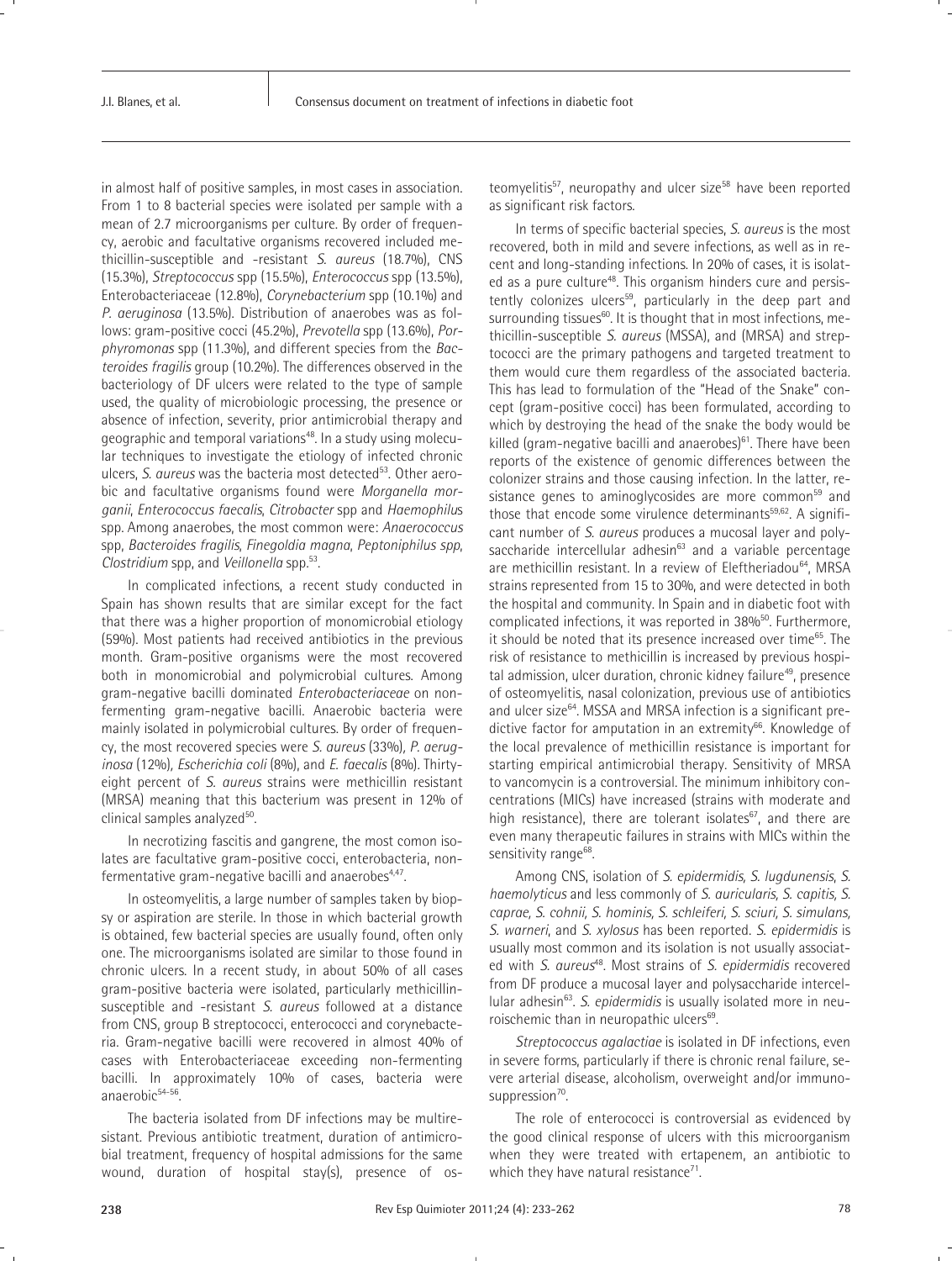In a significant percentage of patients, a variety of species of *Corynebacterium* are isolated<sup>48</sup>. Usually considered poorly pathogenic, recent genomic studies have shown that they are a significant part of the characteristic biofilm of chronic DF infections<sup>72</sup>.

*P. aeruginosa*, a bacterium producing a mucosal layer, is isolated most commonly and significantly in chronic longterm ulcers<sup>49</sup>. Traditionally, the circumstances promoting maceration of ulcers are considered risk factors<sup>4</sup>. In many cases a history of antimicrobial treatment in the previous month is documented50. Its pathogenic role, as in the case of *Enterococcus*, is not clear as in mixed infections in which it was isolated a similar clinical response was reported with ertapenem and piperacillin-tazobactam<sup>71</sup>. As in other infections, carbapenemase-producing strains resistant to imipenem and/or meropenen are isolated<sup>73</sup>. Less commonly, other non-fermenting bacilli such as *Stenotrophomonas maltophilia, Alcaligenes faecalis<sup>48</sup>* or *Acinetobacter* spp are recovered<sup>51</sup>.

Among the Enterobacteriaceae isolated, *E. coli* and *Klebsiella* spp are predominant and may be extended-spectrum beta-lactamase-producing (ESBL), a trend that in some countries such as India is growing<sup>52,58,74,75</sup>, where it reaches up to 44.7%58. In Spain, 29% of *E. coli* strains were resistant to amoxicillin-clavulanate and ciprofloxacin<sup>50</sup>. *Enterobacter cloacae*, *Serratia marcescens* and *Citrobacter freundii* are also recovered<sup>48,50</sup>, species that produce chromosomally encoded inducible AmpC beta-lactamase, and *Proteus* spp, *Providencia* spp and *Morganella morganii* 48,50 with natural resistance to tigecycline.

Data on involvement of fungi in DF infection are limited and discordant. Yachts et al only isolated fungi in 0.4% of the isolates<sup>49</sup>. Prospective studies aimed at the search for fungi in *silosis* (18%), *C. guillermondi* (5%) and *C. krusei* (5%). The other species of yeasts isolated were *Trichosporon cutaneum* and *T. capitatum*. *Trichophyton* spp was the only dermatophyte recovered. Moulds were isolated in 38% of patients, especially *Aspergillus* spp (72%). *Fusarium solani*, *Penicillium marneffei* and *Basidiobolus ranarum* were also cultured<sup>77</sup>.

Biofilms are more common in chronic skin ulcers, in which are included many bacteria as shown genomically<sup>72</sup>. The biofilm explains some of the characteristics of these infections such as chronicity, polymicrobial etiology, importance and difficulty of sample collection for diagnosis, limitation of traditional microbiological techniques that only recover some bacteria, utility of genomic techniques and problems in treatment because it is essential to remove it (debridement).

# **CLASSIFICATION**

It would be ideal to have a classification system of DF lesions that standardized the definitions of the different clinical scenarios. This classification is necessary to know the course of different lesions, to compare the different treatment results and to improve interdisciplinary communication. A great variety of classification systems has been developed though none has been universally accepted.

Shea proposed to classify pressure wounds by grades according to the depth of the wound and the structures that were progressively exposed at the base of the wound<sup>78</sup>. Meggitt established a classification of DF ulcers applying this concept<sup>79</sup>, a classification popularized by Wagner, which has become classical and is probable the most commonly used in the world<sup>80</sup>.

It gives great importance to depth of the lesion. It starts

DF ulcer infections found that geographical differences–associated with other factors–are marked. A study conducted in Croatia estimated isolation of *Candida* spp at 4.3%. The most recovered species was *C. parapsilosis,* usually associated with different bacteria in the setting of a severe mixed infection76*.* In contrast, another study conducted in India found fungi in 65% of patients. In 77% yeasts were isolated, mostly from the genus *Candida* (93%), particularly *C. albicans* (49%), *C. tropicalis* (23%), *C. parap-*

| (adapted by SEACV).       |  |                                                                                                                                                                                                         |                          |
|---------------------------|--|---------------------------------------------------------------------------------------------------------------------------------------------------------------------------------------------------------|--------------------------|
| IDSA (adapted by SEACV)   |  | <b>Clinical Signs of infection</b>                                                                                                                                                                      | <b>IWGDF PEDIS grade</b> |
| Severity of Infection     |  |                                                                                                                                                                                                         |                          |
| NO INFECTION              |  | No inflammatory signs and effusion                                                                                                                                                                      | <b>GRADE 1</b>           |
| <b>MILD INFECTION</b>     |  | No systemic signs of infection                                                                                                                                                                          | <b>GRADE 2</b>           |
|                           |  | Evidence of purulence or 2 or more signs of inflammation                                                                                                                                                |                          |
| MODERATE-MILD INFECTION   |  | No systemic signs of infection. Cellulitis > 2cm. Deep tissue infection<br>(crosses subcutaneous cellular tissue, no abscess, lymphangitis,<br>arthritis, osteomyelitis, myositis or critical ischemia) | GRADE 3                  |
| MODERATE-SEVERE INFECTION |  | No systemic signs of infection. Cellulitis >2cm. Deep tissue infection<br>(crosses subcutaneous cellular tissue, no abscess, lymphangitis,<br>arthritis, osteomyelitis, myositis or critical ischemia)  | GRADE 3                  |
| SEVERE INFECTION          |  | Any infection associated with systemic toxicity (fever, chills,<br>vomiting, confusion, metabolic instability, shock)                                                                                   | GRADE 4                  |

**Table 2 IDSA classification of severity of diabetic foot infection** 

IWGDF: International Working Group on the Diabetic Foot

PEDIS System: Perfusion, Extension, Depth, Infection, Sensitivity.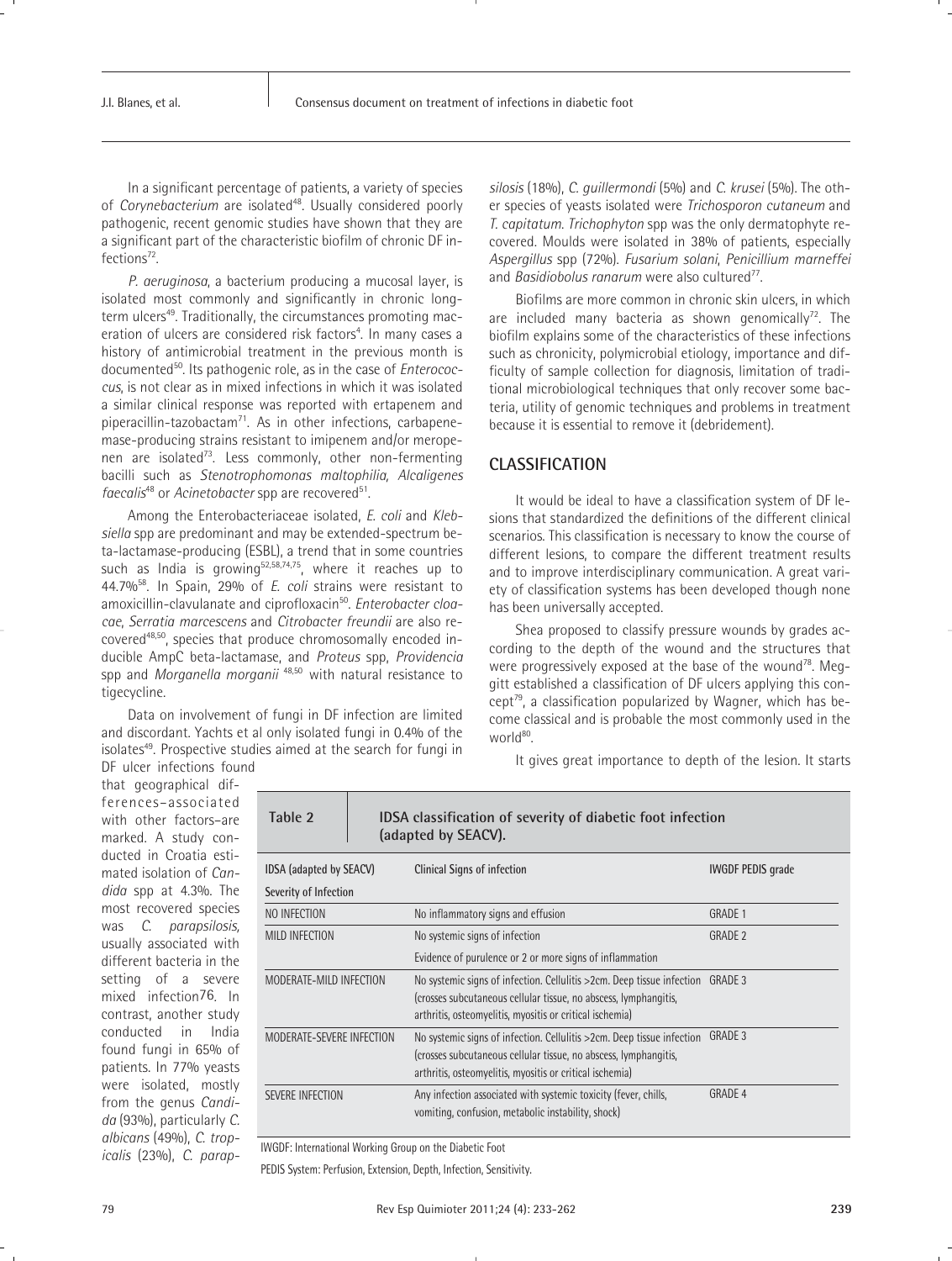with grade 0 ("foot at risk" with unpenetrated skin), progresses to grade 1 (destruction of skin barrier reaching the subcutaneous cellular tissue) and then to grade 2, where the tendon, joint capsule, or bone is exposed. If this deep ulcer is associated with septic arthritis, osteomyelitis, or abscess, it is grade 3. Grades 0 and 1 are usually treated on an outpatient basis, 2 and 3 requires hospital admission. Grades 4 and 5 imply ischemic gangrene, the former limited to the forefoot and the latter to all the foot. In neuropathic ulcers, there is a decreased rate of healing and increased rate of amputation as ulcer depth increases and reaches tendon, bone, or joint $81,82$ . In fact, all subsequent classifications include the depth of the wound as a basic parameter. The limitation of this classification lies in that grades 4 and 5 are not a more advanced phase than 1, 2 and 3, it does not differentiate whether or not there is ischemia in grades 1, 2 and 3, which is essential to determine prognosis, and it does not specify if there is associated infection and to what extent.

Ischemia and depth have been analyzed separately $^{83}$ , the most comprehensive classification being probably that of the Texas University<sup>84</sup>. It assesses depth, ischemia and infection. It relates grades 0, I, II and III of lesion depth, similar to those previously described in the above classifications, with a stages A, B, C and D: No infection, no ischemia (A); Infection with no ischemia (B); Ischemia with no infection (C); Ischemia and infection (D). It has been validated by its authors demonstrating that as grade and stage of the lesion increase, its prognosis worsens, and probability of amputation is much higher<sup>85</sup>.

For categorizing ulcers into subgroups, severity scoring systems based on standardized clinical parameters of the wound have been developed, such as: a) the S(AD)SAD system, assessing size with area and depth, sepsis, arterial disease and denervation, grading each parameter from 0 to 3 in increasing order of severity<sup>86</sup>; b) the PEDIS system (Perfusion, Extension, Depth, Infection and Sensation)<sup>87</sup>; c) the DUSS (Diabetic Ulcer Severity Score) based on the presence or absence of four severity criteria, assessed with one point if this criterion is present and zero points if not present: absence of distal pulses (1 point), positive probing to bone (1 point), ulcer located at any area of the foot other than toes (1 point) and the presence of more than one ulcer  $(1 \text{ point})^{88}$ ; and d) the Strauss wound scoring system, assessing 5 parameters and grading each of them from 0 to 289.

A key aspect in the management of DF infections is to assess the severity of infection, which determines the prognosis and the therapeutic strategy. They can be classified by their depth into superficial (skin and subcutaneous tissue–SCT-) and deep (penetrating superficial fascia and deep structures) or by clinical signs as mild (without risk for the limb, superficial, with cellulitis under 2 cm in size), moderate (threatening to the limb, deep, with frequent osteomyelitis and more extensive cellulitis, usually requiring hospitalization) and severe (lifethreatening, associated with sepsis, usually presenting massive cellulitis, deep abscesses, necrotizing fascitis and/or myonecrosis and usually requiring emergency surgery)<sup>90</sup>.

| Table 3<br>Differential diagnosis between the<br>neuropathic and neuroischemic ulcers. |  |                                |
|----------------------------------------------------------------------------------------|--|--------------------------------|
| Neuropathic ulcer                                                                      |  | Neuroischemic ulcer            |
| Painless                                                                               |  | Painful                        |
| Normal pulses                                                                          |  | Absent pulses                  |
| Punched-out appearance                                                                 |  | Irregular margins              |
| Located on the sole of the foot                                                        |  | Usually located on the toes    |
| Presence of callosities                                                                |  | Callosities absent or uncommon |
| Loss of sensitivity, reflexes, and                                                     |  | Variable sensory findings      |
| vibratory sense                                                                        |  |                                |
| Increased blood flow                                                                   |  | Decreased blood flow           |
| (arteriovenous shunts)                                                                 |  |                                |
| Dilated veins                                                                          |  | Collapsed veins                |
| Hot, dry foot                                                                          |  | Cold foot                      |
| Reddish appearance                                                                     |  | Pale, cyanotic appearance      |
| Bone deformities                                                                       |  | No bony deformity              |
|                                                                                        |  |                                |

The International Consensus on the Diabetic Foot (2003) classified infection into 4 grades (PEDIS): 1 (no signs of infection), 2 (mild infection with involvement of skin and subcutaneous cellular tissue only), 3 (moderate infection with extensive cellulitis and/or deep infection), and 4 (severe infection with presence of systemic inflammatory response syndrome). It is similar to the IDSA (Infectious Disease Society of America) classification91 and has been validated as having prognostic value in DF infections<sup>92</sup>. The main advantage of this classification is probably that it calls attention to the signs of systemic toxicity as markers of the severe infection in these patients. However, the absence of such signs does not exclude a severe infection that could be life-threatening since actually more than half of these patients do not present systemic signs of infection. On the other hand, if ischemia is associated with infection, irrespective of the grade of the latter, severity is increased.

For practical purposes, the important thing is to know which infections can be safely treated on an outpatient basis, those requires hospital admission because they threaten the lower limb and which are life-threatening and require expedited diagnostic/therapeutic decision-making process. It is generally considered that there is mild infection (PEDIS grade 2) if there are two or more clinical signs of local inflammation (suppuration, erythema, pain, sensitivity, heat and induration), but they do not extend beyond 2 cm. around the ulcer, the depth of the ulcer does not exceed the subcutaneous cellular tissue and it is not associated with other complications or systemic involvement. No threat for the limb, although there a risk of osteomyelitis (10-20%). Infection is moderate (PEDIS grade 3) when in addition to presenting 2 or more clinical signs of inflammation, it has one or more of the following: cellulitis >2 cm around the ulcer, signs of local dissemination (lymphangitis and lymphadenopathy), or reaches deep tissues: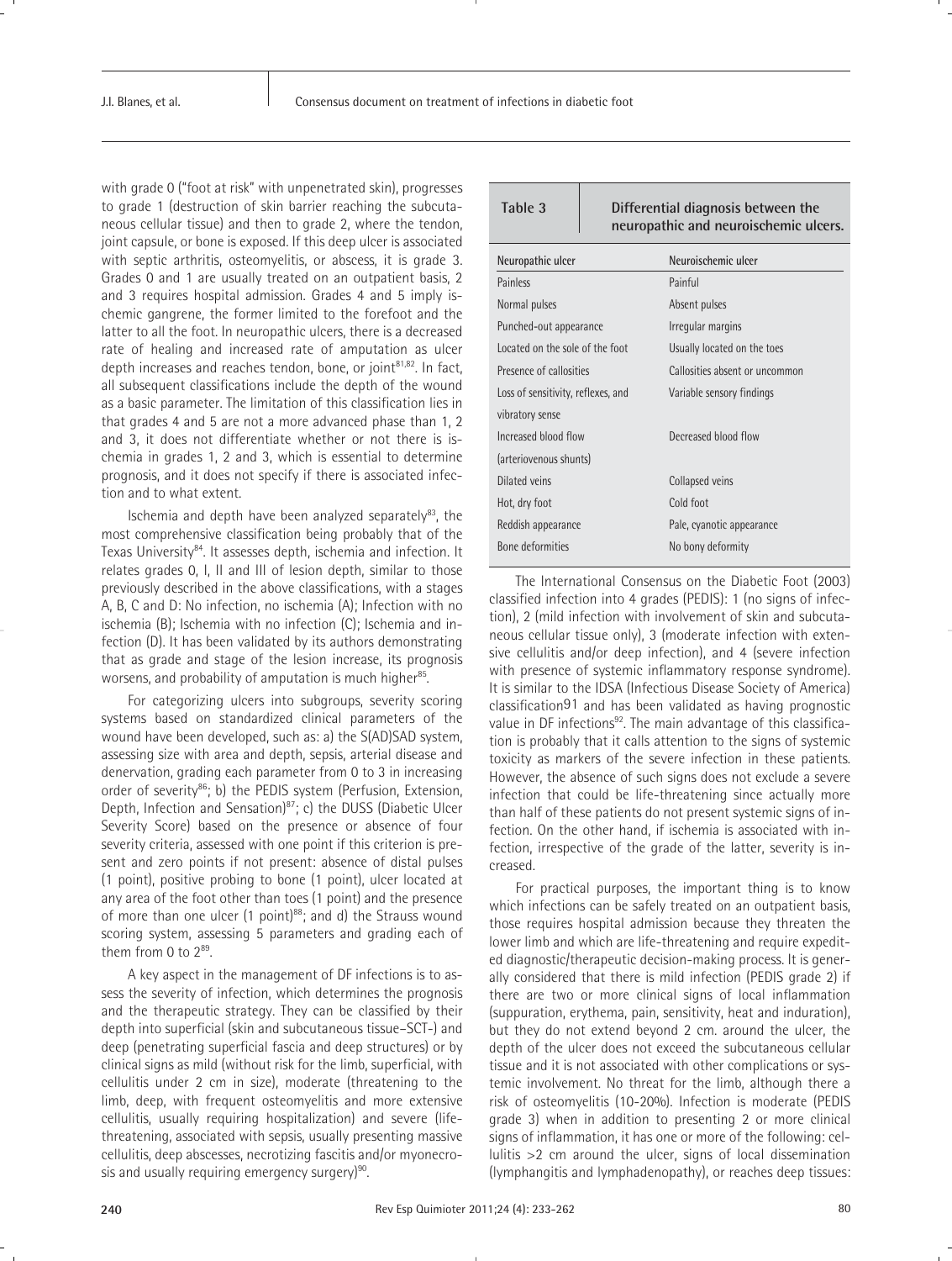fascia (necrotizing fascitis), muscle (myonecrosis), joint (arthritis), bone (osteomyelitis), or tendon; without systemic and metabolic stability. In these cases there is the risk of losing the extremity. However, this is a very large group that covers a wide spectrum of infections with different prognosis, distinguished also by the presence or absence of associated ischemia. In this group, two subtypes of infection can also be distinguished: 1) mild-moderate, defined by the presence of cellulitis >2 cm, limited to the dermis, without lymphangitis or critical ischemia, which would not require hospital admission, but early reassessment 2) moderate-severe, if cellulitis >2 cm is associated with lymphangitis or critical ischemia or extends deeply, which would require hospitalization. Severe infection (PEDIS grade 4 ) is a moderate infection associated with systemic toxicity or metabolic instability (fever, chills, tachycardia, hypotension, confusion, vomiting, leukocytosis, metabolic acidosis, severe hyperglycemia or uremia). They are life-threatening for the limb and the patient (table 2).

# **DIAGNOSIS**

### **A) INFECTION**

A diabetic foot ulcer is considered to be infected when it has suppuration or two or more inflammatory signs are present (erythema, heat, pain, induration or tenderness). Diagnosis of underlying osteomyelitis requires compatible imaging tests.

# **1. Port of entry**

DF infection almost invariably occurs in patients who suffer an ulcer more or less time since diagnosis or have suffered an acute lesion in the foot with rupture of the skin barrier $93$ . This means that almost always we can identify what was site of entry of the organisms developing the infection. The first phase of diagnosis is to establish if the ulcer is neuropathic or neuroischemic, which is essential to determine the prognosis and propose the treatment, and may be done by performing a clinical examination (table 3)<sup>94</sup>. A major cause of infections, often severe, of the lower limb is overinfection by gram-positive cocci from skin fissures in the interdigital spaces in turn infected by dermatophytes<sup>95</sup>. The diagnosis of the cause of the ulcer is essential in order to plan treatment and enhances healing of the ulcer.

Ulcers appearing on the back of the interphalangeal joint of claw or hammer toes, on the most prominent area of bunions on the 1st or 5th toes, on the lateral margins, or on the back of the foot, are due to pressure and repeated friction in this area usually induced by footwear. In the areas where a bone protuberance has occurred as in neuropathic ulcers that appear on the sole of the foot (plantar perforating disease), on the tip of the claw or hammer toe, in the area of the prominence of the metatarsal heads, in the midfoot after it has incurred a "rocking chair foot" in Charcot joint disease, ulcers occur due to the increased pressure generated while walking.

In diabetic patients with neuropathy and loss of protective sensation, penetrating wounds in the sole of the foot can also occur and go completely unnoticed, until signs of infection appear later. These lesions occur mainly due to mechanical and thermal aggressions or by iatrogeny (podological interventions on skin callosities). They may also be due to interdigital lesions from onychomycosis or onychocryptosis.

Ischemia is another cause of diabetic foot ulceration, often affecting the toes and heel. Infection of these ulcers progresses rapidly and often poses a serious risk of amputation. The inflammatory reaction is inadequate, since its capacity of vasodilatation, edema formation and leukocyte infiltration is decreased. The microorganisms that develop in the necrotic foci proliferate uncontrolled because of the low leukocyte phagocytic activity, so rapidly progressing infections are particularly common with a trend to necrosis. In addition, ischemic ulcers have a very low tendency to healing because this process entails metabolic needs much higher than those needed to maintain skin integrity, so its natural tendency is to gangrene.

Depending on the initial lesion and its anatomical location, infection may evolve according to several clinical forms. On the skin and soft tissue two forms are distinguished: 1) superficial (dermis and epidermis) such as cellulitis and erysipelas; and 2) deep, such as necrotizing fascitis located in the subcutaneous cellular tissue, and myonecrosis and abscesses occurring in the deep fascia and muscle. They also can extend to the underlying joints (arthritis) and bone (osteomyelitis).

In the presence of a hot and swollen DF with ulcerated lesions, it is necessary to establish the differential diagnosis between acute Charcot neuroarthropathy and an infectious conditions, including cellulitis, plantar abscess, and osteomyelitis<sup>96</sup>. Other diagnostic possibilities to rule out would be gout attack, arthritis, and deep venous thrombosis. In addition to clinical assessment, imaging tests such as plain X-ray, CT and particularly MRI may be required to establish the diagnosis, as well as echo-Doppler to rule out venous thrombosis.

#### **2. Colonization vs infection**

All chronic ulcers over time and irremediably end up being invaded by microorganisms forming part of the microbiota of the surrounding skin (*Staphylococcus* spp and *Streptococcus* spp), and later from any other source.

The simple presence of bacteria or any other pathogen is called contamination. However the ulcerative bed, rich in protein and other nutritive substances, constitutes a good broth for the microorganisms to reproduce in, leading to the phenomenon of colonization. The following step after colonization is infection. It is the tissue invasion of the microorganisms that triggers an inflammatory response with the appearance of the classical local signs and purulent secretion with or without systemic clinical manifestations. The reason why colonizing bacteria acquire the ability to invade tissue is not fully understood<sup>97</sup>. The bacterial burden appears to be involved. It is has been noted that there may be a critical point ( $\geq 10^5$  cfu/g of tissue), which may be influenced by the type of microorganism and the status of the host (degree of immunosuppression), from which the change from colonization to infection would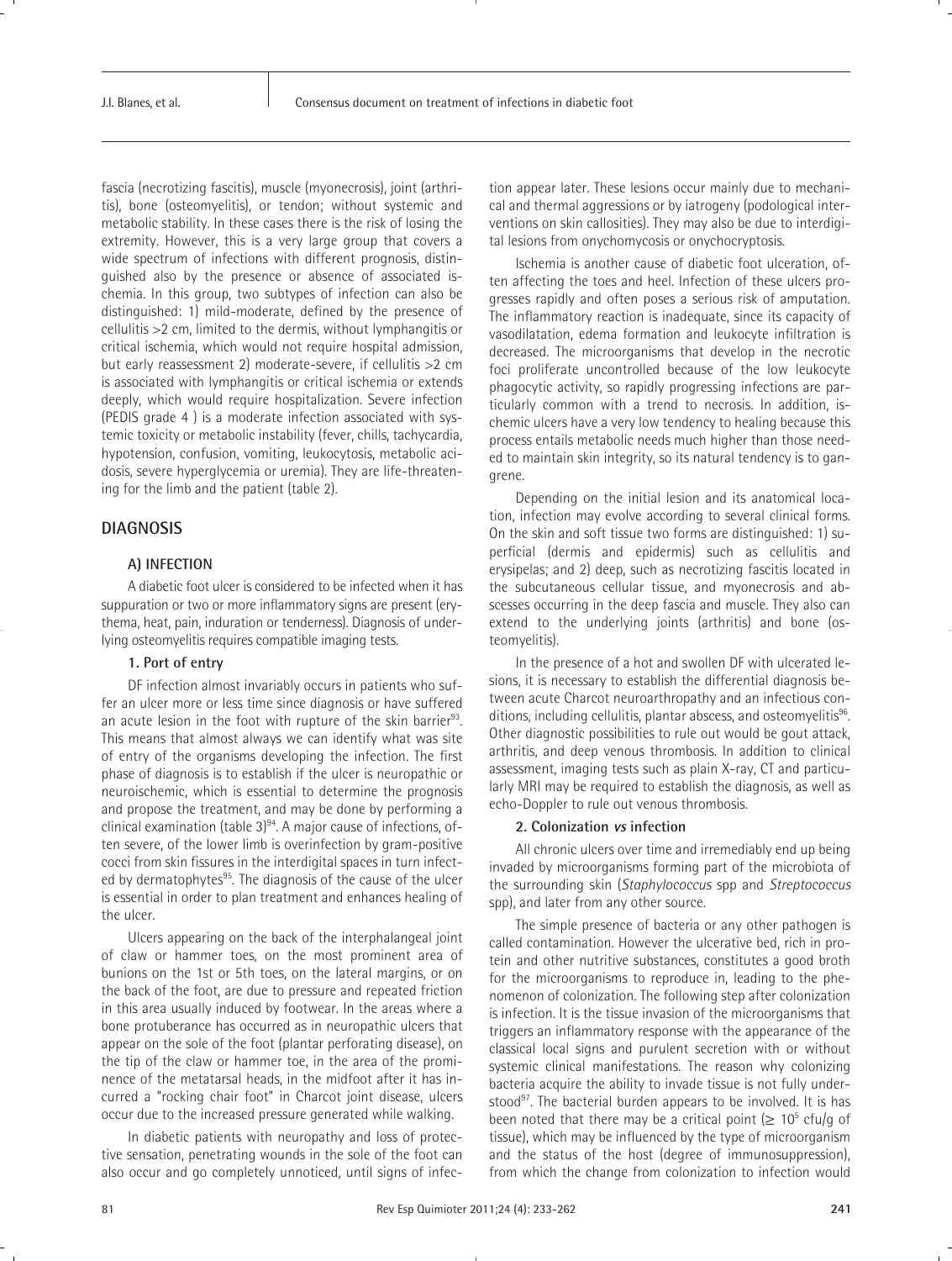

# Figure 4 Sample collection in diabetic foot infections<sup>102</sup>.

be made. This is the so-called critical colonization<sup>98</sup>.

The clinical significance of bacterial colonization has always been questioned<sup>99</sup>. However, the persistence of a subinfective bacterial density in an ulcer and toxins caused by microorganisms may delay tissue healing and cause some signs not attributed to infection such as the presence of friable granulation tissue and a serous type secretion<sup>100</sup>. In cases where the classical signs of infection are not seen but healing does not follow a favorable course, the performance of quantitative cultures from ulcer tissues may be indicated, with the purpose of detecting that critical colonization which would explain the inadequate course $101$ . This novel microbiological concept of critical colonization, with all its current limitations, has also changed the prescription of antimicrobial treatment of chronic ulcers. To date, the use of antibiotics was only indicated for infections as such, but today it may advisable to consider it in ulcers with delayed healing not explainable by other causes, provided that the quantitative cultures are significant, even at cost of overtreating some patients. In short, critical colonization would be a state between colonization and infection, that would explain certain situations up to now unclear and that may influence the indications of antimicrobial treatment.

#### **3. Sample collection**

Standard colonization of chronic ulcers makes microbio-

logical diagnosis only indicated when there are criteria for clinical infection. Collection of an adequate sample is decisive for microbiological diagnosis to be useful. Culture of nonrepresentative samples provides results without value that can lead to inadequate treatments. Tissue sampling should include those involved in infection and avoid surface material that can reveal only colonizing flora. The available options are a biopsy, curettage, percutaneous aspiration, and collection with a swab (figure 4). If infection us severe, with systemic manifestations, blood cultures should be taken and processed $47$ .

The biopsy is performed from the base of the ulcer, removing as much as possible superficial colonizer bacteria. For this, after performing surgical debridement, cleansing with a gauze soaked in normal saline is done. Optionally, after debridement, disinfection can be achieved with a disinfectant which is then removed with normal saline<sup>102</sup>. In osteomyelitis, bone biopsy is the reference sample. It can be taken by open surgery or by imagingguided percutaneous aspiration (fluoroscopy or computed tomography). It is performed outside wounds or ulcers to avoid contamination by the flora colonizing them. The first method provides fewer negative results. Patients should have ideally been without receiving antibiotics from 2 to 4 weeks before taking the biopsy, because antimicrobials may remain for prolonged periods in bone. However, sometimes the clinical condition prevents treatment discontinuation for so long, so the culture should be interpreted in the context of the clinical condition<sup>55</sup>.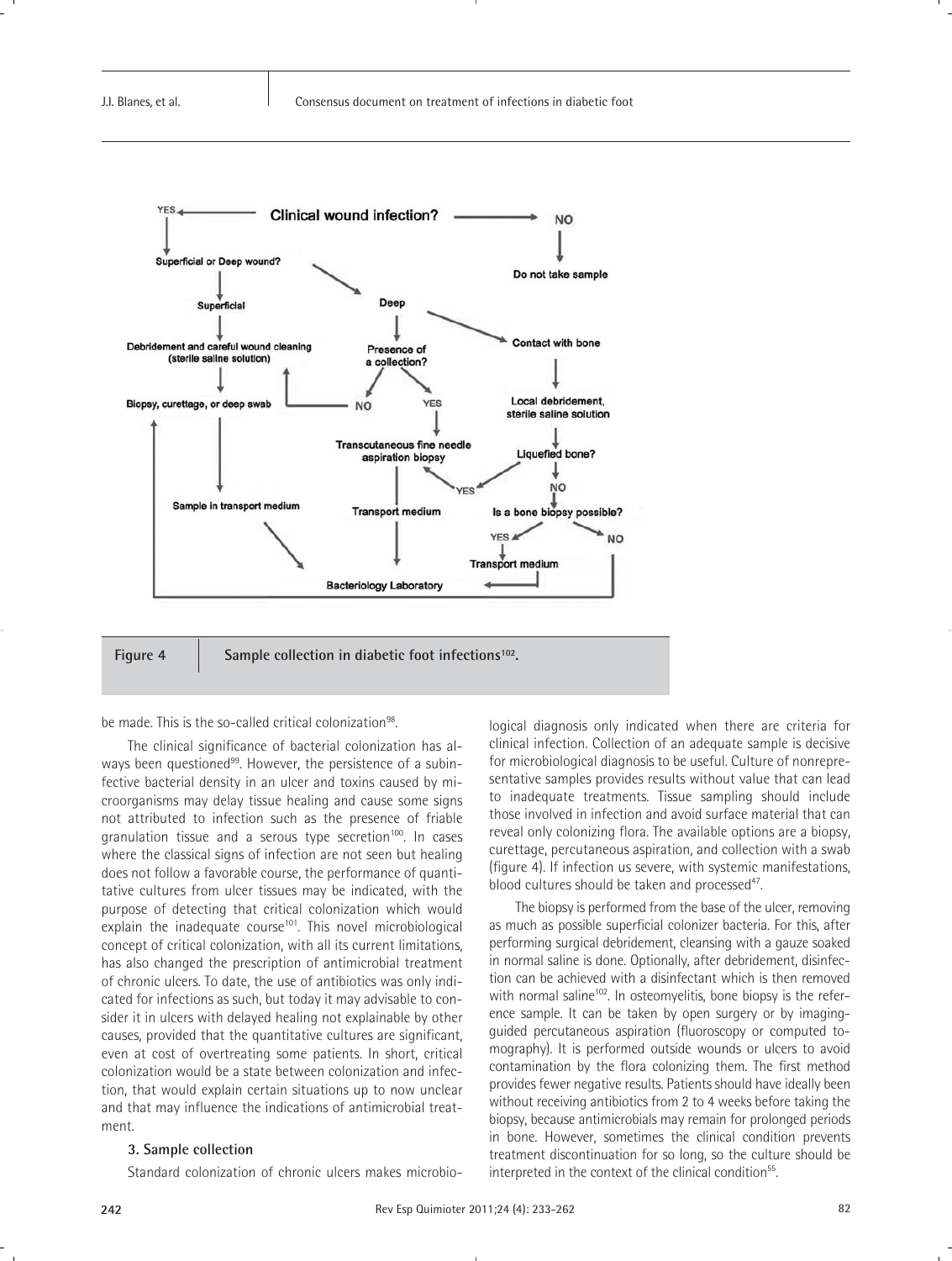Curettage is performed by preparing ulcer as described for the biopsy. If it is chosen to disinfect the base of the ulcer, a 50% povidone-iodine solution may be used which is removed with normal saline solution. After leaving to dry, a tissue sample (1-1.5 mm<sup>3</sup>) is taken from the base of the ulcer with a sterile curette. This procedure is superior to the swab, avoids colonizers, and allows for recovery of more anaerobes<sup>103</sup>.

Percutaneous fine needle aspiration may be used in cases of cellulitis, purulent collections, and osteomyelitis when liquefied bone is present (requires imaging guiding). It requires skin disinfection and subsequent cleaning with normal saline before being performing.

Although it would be desirable not to collect samples with swabs, it is he most commonly used method because of its simplicity and wide availability. It may be used in ulcers and cavities that can be opened. Prior preparation is the same as for biopsy. The sample is taken from the base of the ulcer rotating the swab with a certain pressure to extract the tissues. If is desired to make a quantitative or semiquantitative study, rotation is done in an area of 1 cm<sup>2</sup> for five seconds<sup>104</sup>. Tissue samples are initially preferred as more microorganisms are recovered<sup>47,56,105</sup>. When agreement between various types of collection are compared quantitatively, curettages give better results than swabs or aspirates. Swab cultures tend to overestimate and aspirate cultures to underestimate the number of isolates present in deep tissues<sup>106</sup>. Cultures taken with swabs compared to those performed with deep tissue samples have shown a low sensitivity (49%), specificity (62%), positive probability  $(1.1)$ , and negative probability ratio  $(0.67)^{107}$ . Within a multidisciplinary approach to managing DF infections in which the key issue was to eliminate superficial collections with swabs, to avoid as far as possible deep collections with swabs, and mainly to use tissue samples, significant changes were observed in the period from 2003 to 2007 from a microbiological, therapeutic and economic perspective $60$ . There was a significant reduction in the number of species of bacteria per sample (a change from a mean of 4.1 to 1.6). The prevalence of microorganisms considered colonizers fell drastically from 23.1% to 5.8% ( $p$  <0.001). More gram-positive organisms were isolated, particularly *S. aureus*, fewer gram-negative pathogens, both enterobacteria and *P. aeruginosa*, and anaerobic isolates remained at low levels (5%). Likewise there was a decreased prevalence of multiresistant microorganisms (35.2% versus 16.3%) and MRSA (52.2% versus 18.9%) (p <0.001). The impact of these measures represented a saving of  $\epsilon$  14,914 related to microbiological work and € 109,305 due to the reduction in prescription of broad-spectrum antibiotics.

After specimens are obtained, they should be placed in a transport system for tissue, curettages, or swabs that permits survival of anaerobic bacteria. It is essential that specimens are identified appropriately and shipped quickly to the laboratory keeping them at room temperature.

#### **Recommendations:**

**1. In diabetic foot infections, the sample for ideal microbiological study is deep tissue biopsy.**

**2. Other options include curettage and percutaneous aspiration.**

**3. Swab samples, if done, should be taken from the deep portion of the ulcer, by pressing the swab over on tissues to extract them.**

#### **4. Microbiological diagnosis**

Microbiological studies should identify or detect antigenically or genomically the microorganisms present in the samples, check their sensitivity to antimicrobials in a reliable manner and provide data, if possible, to guide on the clinical implications of these microorganisms. All should be done as rapidly as possible so it has an effective impact to adjust an empirical treatment.

Samples will be processed in the laboratory with the greatest possible speed. Gram staining has little correlation with the culture but may allow for assessing quality of the sample by the presence of PMNs. Anaerobic bacteria will always be sought. Processing will be based on traditional microbiological methods. The standard test is seeding on enriched, selective and differential (including chromogenic) media that allows not only to recover the species involved but even to make a presumptive identification, and in some cases to assess sensitivity to antimicrobials (chromogenic media for MRSA). A qualitative, quantitative, or semiquantitative technique may be used<sup>108</sup>. The media for anaerobes will be incubated in a jar or a chamber. After identification, sensitivity to antimicrobials is determined in the safest and fastest manner possible. This point is crucial because it allows for adjusting empirical treatments and modifying them when they fail.

On the near horizon is the introduction of molecular techniques [real time PCR, microarrays, fluorescent in situ hybridization (FISH), DNA (rRNA) sequencing] for the microbiological study [etiology, pathogenicity and sensitivity to antimicrobials] of DF infections. These techniques will allow to establish routine detection of the causal agents, their virulence determinants, and their sensitivity to antibiotics in hours and not in days as occurs with traditional microbiological tests. In addition, another of its benefits is that it is more sensitive $59,62,109$ .

It is not easy specify the clinical significance of the bacteria isolated<sup>110</sup>. It is clear for highly virulent microorganisms, such as *Streptococcus pyogenes,* but not for most other recovered species that are usually opportunistic or commensal pathogens. To address this issue, various solutions have been proposed. A bacterial count above  $10^5$  cfu per cm<sup>2</sup> or gram marks difference between colonization and infection $111$ , so quantitative methods to determine the bacterial burden are very useful, but since they are very complicated and take a long time they are not routinely performed in microbiology laboratories. A semiquantitative method has also been shown to be useful<sup>104,112</sup>. They are simpler, but not so much as to enjoy generalized acceptance. This is why it is necessary to have microbiological criteria that help assessment of qualitative results which are those usually received by the microbiology clinician. Bacteria such as *S aureus*, β-hemolyt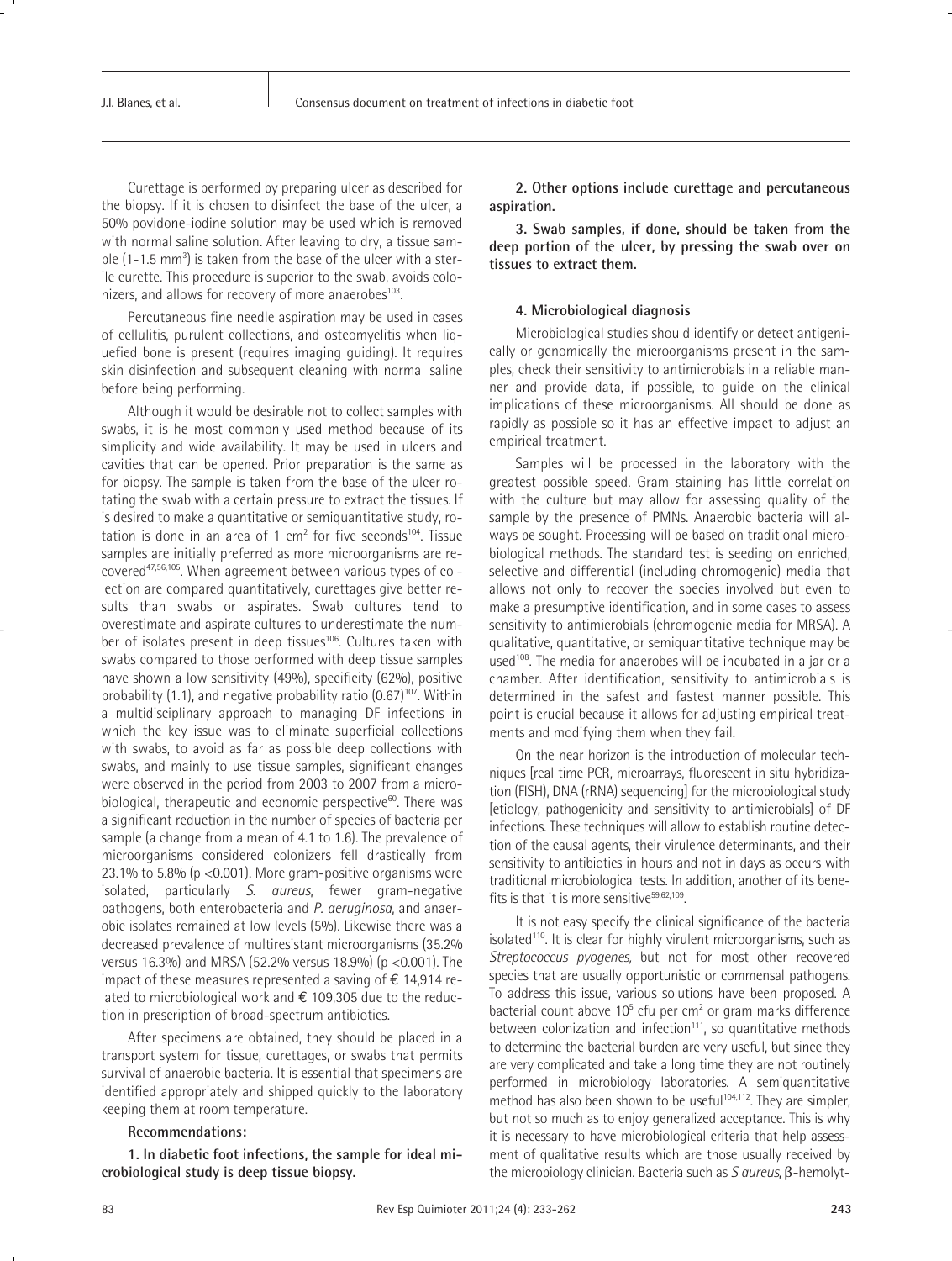ic streptococci, enterobacteria or anaerobes should be given importance from the start<sup>113</sup>, while the rest should only be considered when they are found in a pure culture or isolated repeatedly110,113. The development of molecular procedures can contribute to this task. A PCR method has been developed demonstrating the presence of 5 virulence genes (*sea, sei, lukE, hlgv* and *cap8*) present in a significantly greater percentage in *S. aureus* isolates from grade 2-4 ulcers than grade  $1^{62}$ . However, no species should be disregarded<sup>48</sup> given the polymicrobial nature of the biofilm of chronic diabetic foot ulcers<sup>72</sup>. Microbiological studies should be repeated in the case of an unfavorable course.

### **5. Role of biomarkers in diagnosis, prognosis, and treatment monitoring**

Serological markers of inflammation, such as increased erythrocyte sedimentation rate and C-reactive protein (CRP) in the past or procalcitonin (PCT) of more recent use, may be of value to distinguish between colonization and infection, to suspect the presence of more severe infection and/or osteomyelitis, to determine the prognosis in severe forms and particularly to assess response to treatment<sup>114-116</sup>. Although there is no detailed information on their use in the DF infection, the information may be extrapolated from other areas of the infectious diseases particularly severe bacterial infections whatever the infectious site causing the disease.

CRP is an acute phase protein released by the liver cells following their stimulation by mediators of inflammation such as interleukins (IL-6, IL-8). Its peak level is reached in plasma about 48 hours from onset of the disease. Its plasma levels may remain elevated for days even after elimination of the infectious focus and are increased in different infectious diseases. The mean plasma concentration in healthy adults is 0.08 mg/dL. Levels >20 mg/dL in patients with consistent clinical signs would point to the bacterial origin of the condition, and levels <0.5 mg/mL are associated with a probability of bacteremia/sepsis below 1-2% (except in patients with liver disease) $117$ . CRP showed no correlations with the severity of host response or difference between survivors and nonsurvivors in sepsis conditions. It also has poor predictive value and has not demonstrated potency as a severity marker. Serial CRP measurement may be useful for early diagnosis of nosocomial infections in the ICU (increase in levels >5 mg/dL or >25% of previous value) as it is less expensive, more accessible, simpler and more rapid than other markers<sup>118</sup>. CRP plays a significant role in orientation of antibiotic therapy in localized diseases, has a greater diagnostic value than temperature increases in diagnosis of infection, and therefore is proposed in some texts as a routine test to be performed at initial evaluation in patients with suspected sepsis<sup>119</sup>. However, its efficacy appears to be better established in the follow-up and monitoring of response to antibiotic therapy, so some authors recommend performance of serial measurements, where it has been shown that its use is also sensitive as an indicator of resolution of sepsis in microbiologically proven cases<sup>117,120,121</sup>. CRP is a 116 amino acid peptide, prohormone of calcitonin, whose blood

levels are increased in septic patients, selectively in bacterial infections, by inhibiting the cytokines and endotoxins released by them, the final step in the synthesis of calcitonin. It has a half-life of 24 hours. CRP elevations are detected in the 2 hours after endotoxinemia or bacteremia.

Detection of PCT has been confirmed as a sepsis marker in severe infection in multiple trials. Compared to other diagnostic tests, PCT has the advantage that it increases earlier and is more specific in significant bacterial infections (as compared to CRP and leukocytosis), and low blood levels of PCT rule out bacteremia. As for cut-off points, patients with levels lower than 0.5 ng/mL are unlikely to have sepsis or septic shock, while measurements above 2 ng /mL identify high-risk patients and concentrations above 10 ng/mL are associated with patients with organ failure. The foci of localized infection without systemic inflammation do not show an increase in PCT levels. With recent PCT measurement techniques, bacterial infection can be excluded with a high negative predictive value. Consequently, it appears that PCT is a promising diagnostic test for monitoring progression and prognosis of bacterial diseases122,123. In addition, it can be concluded that guidelines for use of antibiotics using PCT values lead to shorter exposure to antibiotics with no harmful effects on the patient. This has advantages both in terms of the ecological cost (selection of multiresistant bacteria when using broad-spectrum antibiotics) and the economic cost<sup>124</sup>.

#### **6. Osteomyelitis**

The spread of infection by contiguity from soft tissue may affect the underlying bone. Although bone infection may be due to penetrating wound or an ischemic ulcer, it usually occurs in a neuropathic ulcer that becomes increasingly deeper and eventually exposing bone. Thus, most commonly involved sites are the toes, the metatarsal heads, and the calcaneus. Ulceration or infection of the overlying soft tissue reaches the periostium and cause its destruction, which devitalizes the superficial cortex (osteitis). When infection reaches the Haversian system, invasion of the medullary bone and bone marrow occurs, where it spreads rapidly (osteomyelitis). Lesion of the periostium induces necrosis of underlying bone (sequesters) and periosteal reaction forming new bone (involucrum). Host response limits the infection in an area of the bone facilitating separation of the sequesters, which may be found at the base of the ulcer or be eliminated as small fragments to the skin surface, sometimes stopping the infectious process with the appearance of healthy granulation tissue, with then possible cure. In contrast, if bone infection persists new areas of bone necrosis occur with spreading infection to the surrounding soft tissue. Persistence of infection in bone is often associated with adherence of microorganisms to sequester in mono- or polymicrobial communities (biofilms) containing phenotypes that are resistant to host defenses and most antibiotic agents<sup>125</sup>. Approximately 10-20% of all diabetic foot soft tissue infections classified as mild are associated with osteomyelitis, while this may be occur in up to 50-60% of moderate/severe infections<sup>126</sup>.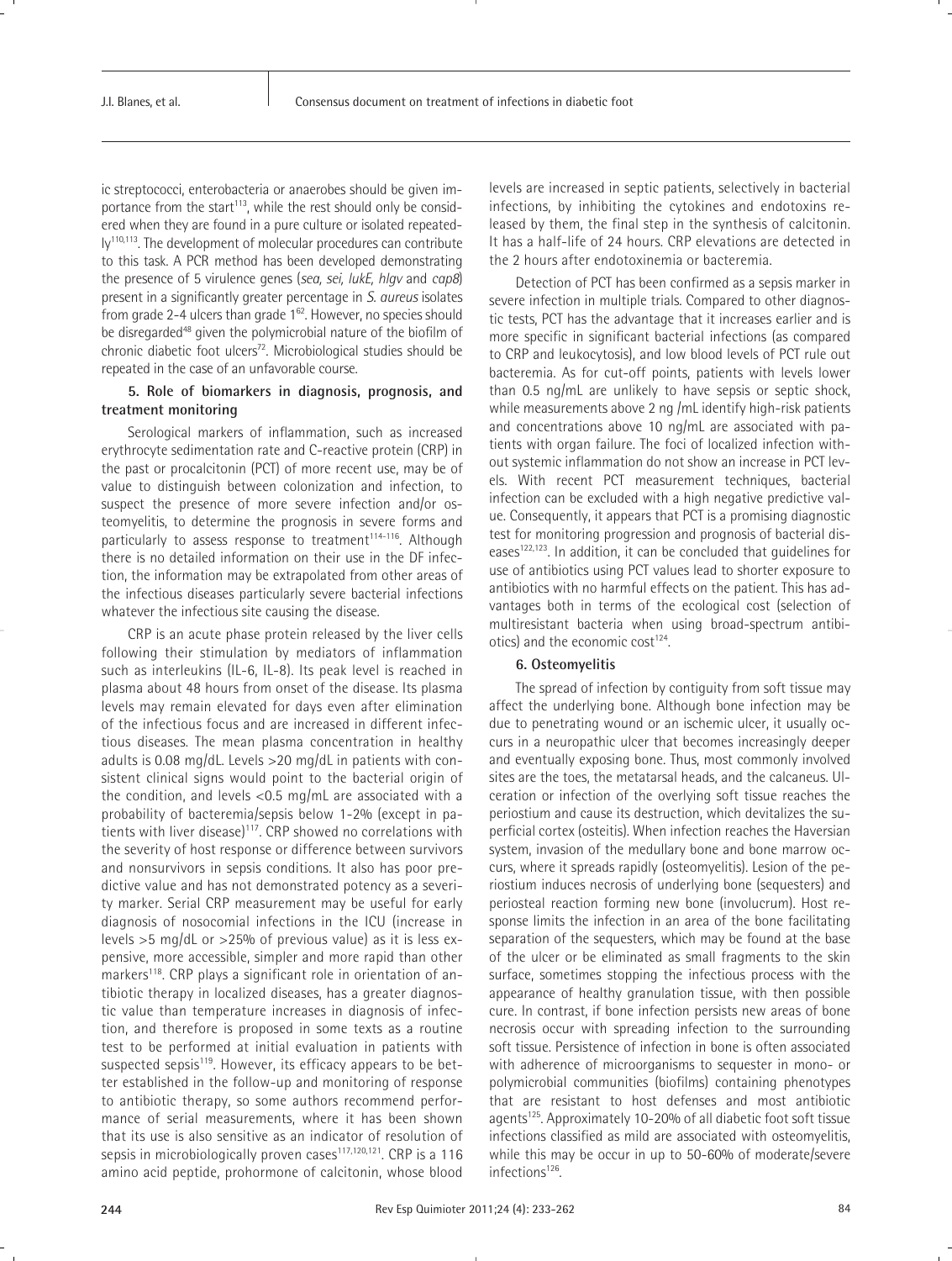A wide consensus on the best diagnostic strategy is not available for DF osteomyelitis (DFO). An issue complicating the diagnosis of DFO is the difficult differential diagnosis with Charcot neuroosteoarthropathy, very common in DF, as it may cause noninfectious bone changes difficult to distinguish from those attributable to osteomyelitis. Clinically, it may occur with acute signs of inflammation in the adjacent soft tissues, either limited to appearance of a red, hot and swollen toe ("sausage toe") or affecting the entire foot. In the latter case, it will be



necessary to differentiate it from acute Charcot neuroarthropathy. It may also present subacutely or chronically, forming fistulas, from bone to the skin, or preventing cure of the overlying ulcer. In this case, typical clinical signs include an ulcer over a long-standing deep bone prominence, which does not cure after 6 weeks of treatment, in the absence of ischemia and despite adequate antibiotic therapy, adequate local care and pressure unloading over the area. In a group of patients with infection threatening the limb, where the probability of DFO was calculated at approximately 66%, it was seen when bone was palpated at the base of the ulcer on examining it gently with a metallic lancet, a positive predictive value of DFO was 89%<sup>126</sup>. However, in a later study, including a group of patients in which the incidence of DFO was 20%, the positive predictive value of the bone probing test was only  $53\%^{127}$ . Recently, this test has been assessed in a group of 199 patients with DF infection, obtaining a positive predictive value of 57%, and negative predictive value of 98%<sup>128</sup>. In other words, a positive test has poor diagnostic capacity but a negative test makes the diagnosis of DFO unlikely.

Plain X-ray may be normal in the early stages, though those performed a few weeks later may show periosteal thickening and bone destruction. Any foci of bone destruction adjacent to an ulcer should be considered potentially DFO, while not proven otherwise. Neither the bone probing test nor plain X-ray can safely exclude the diagnosis of DFO<sup>129</sup>. A Tc<sup>99</sup> bone scan is considered poorly specific and is not recommended and scintigraphy with labeled leukocytes may be used when MRI is contraindicated. Magnetic resonance is most useful imaging technique for diagnosis of DFO, both to assess the extent and involvement of associated soft tissues, and for planning surgery<sup>130,131</sup>. However, it does not allow to distinguish between infection and Charcot neuroosteoarthropathy.

The gold standard to diagnose DFO is isolated bacteria in a bone sample, adequately obtained to avoid contamination, to-

# **Table 4 Criteria for diagnosis of osteomyelitis125.**

**CONFIRMED DIAGNOSIS** ("Beyond a reasonable doubt")

- Histology + and bone culture +
- Purulence in bone on surgical examination
- Atraumatic release of bone fragments eliminated from an ulcer.
- Intraosseous abscesses on MRI.
- **PROBABLE DIAGNOSIS** ("More likely than not")
	- Visible cancellous bone in an ulcer.
	- MRI: bone edema with other signs of OM.
	- Bone sample with positive culture but histology is negative or absent.
	- Bone sample with positive culture but histology is negative or absent.

**POSSIBLE DIAGNOSIS** ("Low probability")

- Plain X-ray: Cortical destruction.
- MRI shows bone edema or cloaca.
- Positive probe-to-bone test.
- Visible cortical bone.
- ESR >70 mm with no other plausible explanation.
- Ulcer that does not cure despite adequate unloading and perfusion after 6 weeks or ulcer lasting more than 2 weeks with clinical evidence of infection.

gether with histological findings of inflammatory cells and osteonecrosis. Whenever possible, antibiotic therapy should be discontinued 2 to 4 weeks previously, but the clinical condition may prevent this discontinuation, so it culture should be interpreted in this clinical context. When the clinician suspects or wishes to rule out the diagnosis of osteomyelitis, the first step is to obtain a plain X-ray. If on the initial X-ray there are signs suggesting of osteomyelitis, specimens should be obtained for microbiological culture and then antibiotic treatment should be started. If the X-ray is not diagnostic, it should be treated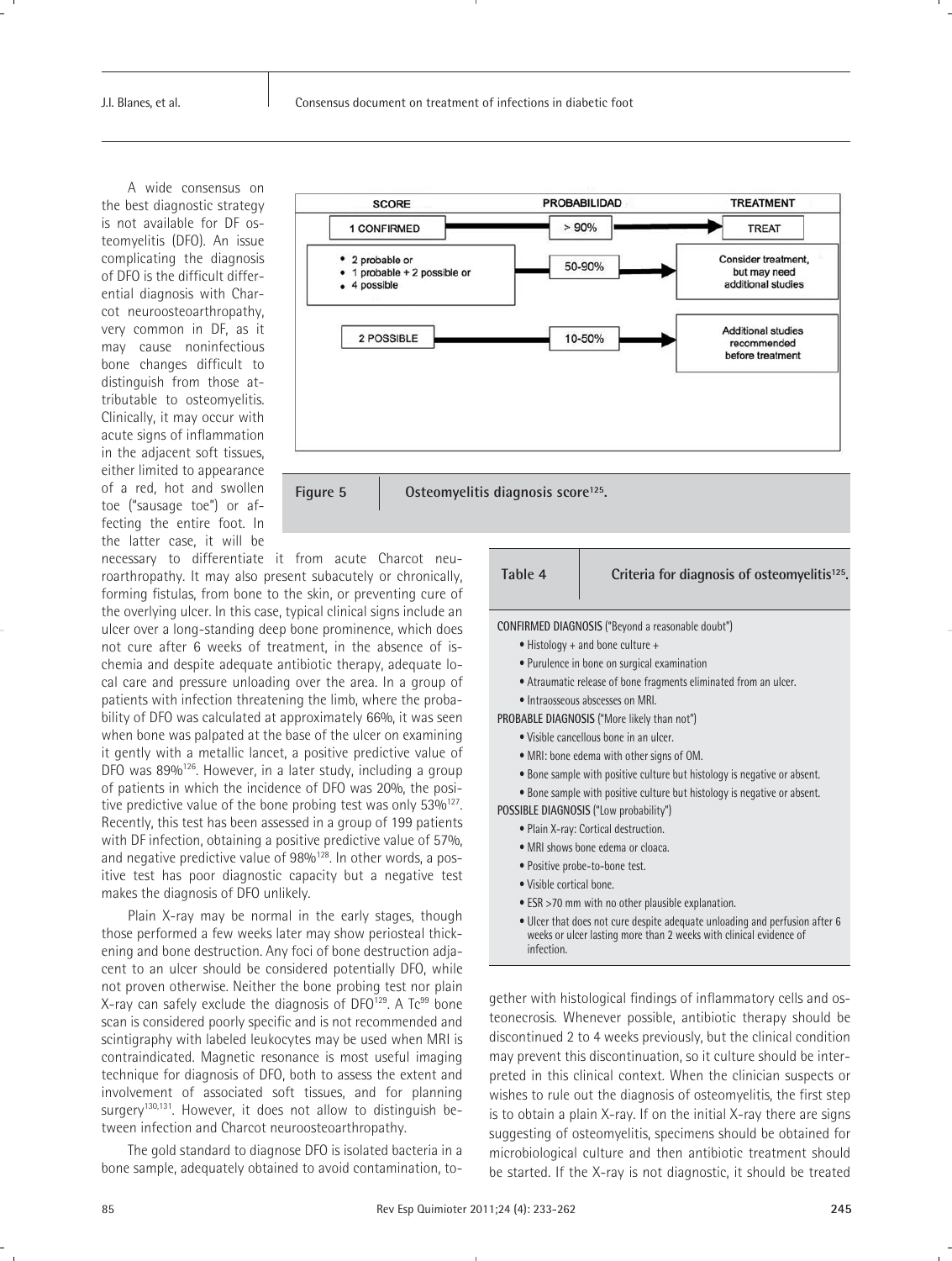for 1-2 weeks as a soft tissue infection and if suspicion persists, repeat the X-ray at 2-4 weeks. If the X-ray is consistent with but not diagnostic of osteomyelitis, it can be decided to perform MRI to make or rule out the diagnosis or start an empirical treatment for an additional 2-4 weeks.

Bone biopsy is recommended when the diagnosis of osteomyelitis remains doubtful after imaging tests, and if it demonstrates osteomyelitis but the etiological agent and/or its sensitivity to antibiotics is not known. When the affected bone is in the midfoot or hindfoot, performing bone biopsy is especially recommended before performing treatment, because if it fails, the probability of major amputation is much higher than in forefoot lesions. Cultures of fistula trajectories show little correlation with bone cultures of, and are therefore not recommended. It is important to identify the causal agent of the infection, and also its sensitivity to antimicrobials, as it has been shown that antibiotic treatment, based on the culture of a bone sample is associated with better clinical results (80% remission) than antibiotic therapy based on the culture of a sample obtained with swab of adjacent soft tissues (50% remission). In bone biopsy, at least two specimens should be obtained if possible, for pathological and microbiological study. Complications of this technique have not been published so it is considered a quite safe procedure. Unfortunately, bone biopsy is not widely used. In most cases, clinicians base diagnosis more on symptoms and signs, combined with imaging techniques and laboratory data (increased erythrocyte sedimentation rate and CRP).

The International Working Group on the Diabetic foot (IWGDF) has recently proposed a scheme that groups different criteria according to 4 categories of probability of establishing the diagnosis of DFO125 (table 4)(figure5). This diagnostic approach has not been validated in practice, but represents a leap forward in terms of standardization of diagnosis and the treatment decision<sup>132</sup>.

#### **Recommendations:**

**1. FD osteomyelitis (FDO) is usually by contiguity.**

**2. Persistence of FDO is associated with biofilms.**

**3. Magnetic resonance imaging is the most useful technique for diagnosing DFO.**

**4. The gold standard for diagnosing DFO is bacteria isolated from a bone tissue sample, with histological findings of inflammatory cells and osteonecrosis.**

**5. Bone biopsy should be performed if diagnostic imaging is doubtful.**

#### **B) ISCHEMIA**

Evaluation of the arterial perfusion is an essential component of diagnosis of diabetic patients with an infected trophic lesion in the foot. Diagnosis of critical ischemia associated with an infected diabetic foot requires confirmation by objective methods<sup>133</sup>.

#### **1. Clinical Examination**

The history must be directed to the main characteristic

symptoms of chronic lower limb ischemia, particularly a history of intermittent claudication and pain at rest. The physical examination should include palpation of pulses (femoral, popliteal, tibial and pedal) as well as perception of any murmurs or thrills at the femoral level.

#### **2. Supplemental tests**

The ankle/brachial index (ABI) should be routinely performed in all diabetic patients, for which a sphygmomanometer and a continuous Doppler device is usually used. The ABI is the ratio of systolic pressure ratio between the ankle and the arm, and is normal for any value in the range from 0.9 to 1.4. An ABI below 0.9 indicates obliterating arterial disease of the lower extremities and its hemodynamic impact is directly proportional to the reduction in the index. Thus, for instance, ischemic ulcers usually occur at ankle systolic pressures of 50- 70 mmHg, and pain at rest at 30-50 mmHg. ABIs higher than 1.4, in contrast, suggest arterial incompressibility, usually by arterial calcification, and do not allow to evaluate the presence of underlying occlusive arterial lesions. It is not known whether arterial calcification plays a role in obtaining falsely elevated ABI values but within the normal range (0.9-1.4) or pathological (<0.9).

Digital pressure on the first toe (critical level <50 mmHg), pulse volume recordings and transcutaneous partial oxygen pressure (critical level <30 mmHg) are alternative diagnostic methods to the ABI when it is suspected that the result of this is artifacted by arterial calcification.

Echo-Doppler is a non-invasive examination providing morphological and hemodynamic information about the different stenotic and occlusive lesions located in the affected limb of an infected diabetic foot. Unlike the ABI, echo-Doppler does not provide any information on the overall hemodynamic impact to which the foot or the trophic lesion are subject, and is indicated, as well as other morphological examinations, when the possibility of revascularization is already being considered.

Angio-MRI and angio-CT represent morphological examinations (anatomical) to report lesion topography and allow to establish the most appropriate endovascular or surgical revascularization strategy. Angio-MRI and angio-CT are minimally invasive (vein puncture) but their result is unreliable in smallcaliber vessels (MRI and CT), for example, below the knee, and in the presence of arterial calcifications (CT) or intraluminal stents (MRI); also their use is limited in cases of allergy to contrast media or renal failure.

Digital intravenous subtraction angiography (DIVAS) is the gold standard in morphological diagnosis of obliterating arterial disease associated with an infected diabetic foot. Like other morphological examinations, it does not provide hemodynamic information and, therefore, cannot be used to establish the diagnosis of critical ischemia in patients with an infected diabetic foot. It requires arterial puncture and administration of iodinated contrast, so it is usually reserved as a prior or simultaneous examination to endovascular or surgical revascularisation.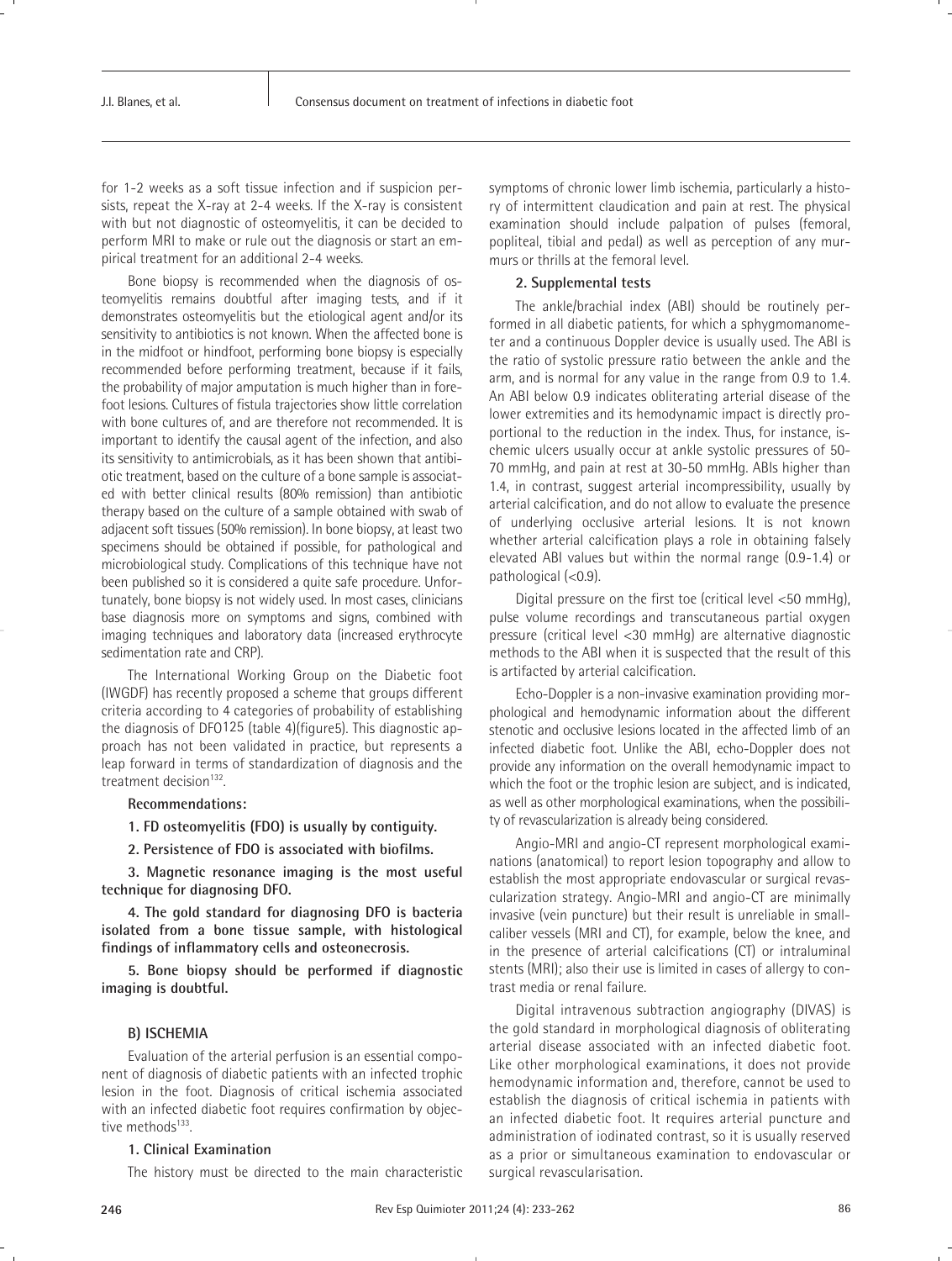| Table 5         | Empirical antibiotic treatment of diabetic foot infections.   |                                                               |
|-----------------|---------------------------------------------------------------|---------------------------------------------------------------|
| Infection       | <b>First Choice</b>                                           | Alternative                                                   |
| Mild            | Oral amoxicillin-clavulanic acid                              | Oral levofloxacin or moxifloxacin                             |
| Mild-Moderate   |                                                               | Oral clindamycin                                              |
|                 |                                                               | Oral cotrimoxazole                                            |
|                 |                                                               | Oral linezolid                                                |
| Moderate-Severe | IV ertapenem                                                  | IV amoxicillin-clavulanic acid                                |
|                 | $\pm$                                                         | <sub>or</sub>                                                 |
|                 | IV daptomycin or IV linezolid or IV glycopeptide <sup>1</sup> | IV 3rd generation cephalosporin + IV metronidazole            |
|                 |                                                               | <sub>or</sub>                                                 |
|                 |                                                               | IV fluoroquinolone <sup>2</sup> + IV metronidazole            |
|                 |                                                               | <sub>0r</sub>                                                 |
|                 |                                                               | IV piperacilln-tazobactam <sup>3</sup>                        |
|                 |                                                               | <sub>or</sub>                                                 |
|                 |                                                               | IV imipenem or IV meropenem <sup>3</sup>                      |
|                 |                                                               | $\pm$                                                         |
|                 |                                                               | IV daptomycin or IV linezolid or IV glycopeptide <sup>1</sup> |
| <b>Severe</b>   | IV imipenem or meropenem                                      | IV tigecycline                                                |
|                 | <sub>or</sub>                                                 | $\ddot{}$                                                     |
|                 | IV piperacillin-tazobactam                                    | IV fluoroquinolone <sup>2</sup> or IV amikacin                |
|                 | $\ddot{}$                                                     |                                                               |
|                 | IV daptomycin or IV linezolid or IV glycopeptide <sup>1</sup> |                                                               |
|                 |                                                               |                                                               |

<sup>1</sup> Suspected MRSA

<sup>2</sup> Ciprofloxacin or levofloxacin

<sup>3</sup> Suspected *P. aeruginosa*

#### **Recommendations:**

**1. In all diabetic foot ulcers, palpation of pulses should be performed to detect the presence of ischemia.**

**2. Hemodynamic methods (ankle/brachial index, digital pressure) are generally used to quantify the degree of ischemia.**

**3. Morphological methods (echo-Doppler, angio-CT, angio-MRI, arteriography) should be used for planning the surgical strategy if revascularization is to be performed.**

# **TREATMENT**

#### **ANTIBIOTICS**

There are no data supporting antibiotic treatment of chronic ulcers, even with a positive culture. Antibiotic treatment will be indicated if there are clinical criteria of local or systemic infection<sup>47</sup>. Laboratory data are of limited value for diagnosis of infection, except in the case of osteomyelitis $61$ .

Antibiotic treatment of diabetic foot infections is determined by ischemia restricting antibiotic arrival to septic focus, impairment of leukocyte function, and potential renal failure in these patients<sup>90</sup>. Ischemia and leukocyte abnormalities make response of infection to treatment poorer in diabetics and they may worsen rapidly in hours or a few days<sup>90,134</sup>. Functional neutrophil defects in diabetics make it advisable to use bactericidal antibiotics and for an extended period, ischemia determines the use of high doses and the prevalence of renal failure leads to avoidance of nephrotoxic drugs, such as aminoglycosides, vancomycin and amphotericin B<sup>47,90,134-136</sup>.

The severity of the infection, the duration of the lesions, and the risk factors related to the occurrence of bacterial resistance, together with local sensitivity patterns, determine the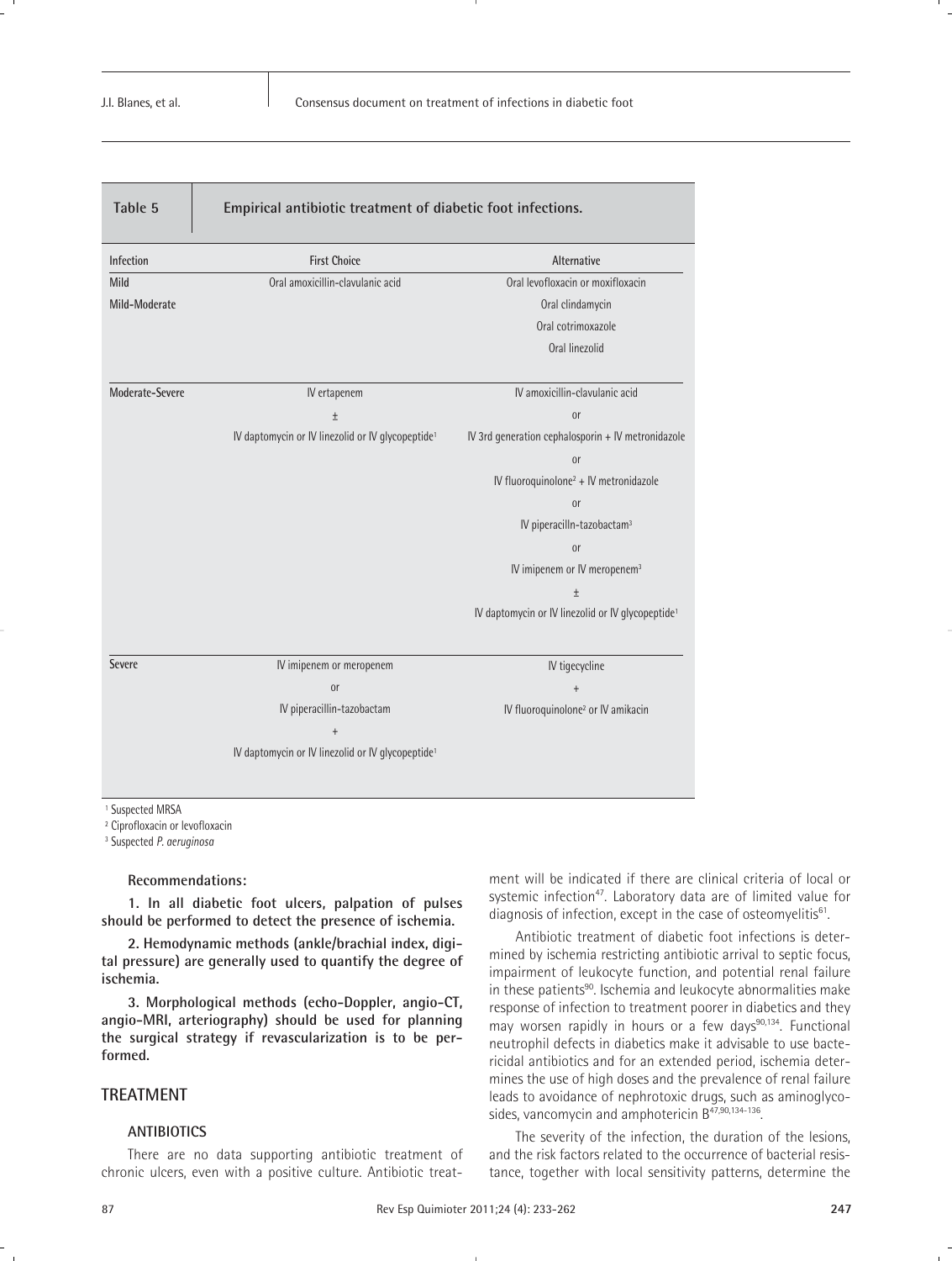selection of empirical antimicrobial treatment, the site where it is performed and the administration route. However, grampositive cocci are the predominant pathogens in any circumstance, so they should always be covered. MRSA should be considered in the following circumstances: 1) colonization or previous infection of the patient by this microorganism, 2) prevalence of MRSA infection at the site or hospitalization unit over 10%, and 3) if two or more of the following criteria are met: a) hospital admission in the past year or patient is from a nursing home or healthcare center with endemic MRSA disease, b) treatment with a fluoroquinolone in the previous 6 months, c) patient over 65 years of age, and d) patient in dialysis program for chronic renal failure<sup>137</sup>. The same measures should be taken for ESBL- producing *E. coli* if: age over 65 years, patient is a woman, hospitalization in the previous year, recurrent urinary tract infection, and prior use of fluoroquinolones. Diabetes itself is an established risk factor for this microorganism<sup>138</sup>. Chronic ulcers receiving multiple treatments is also a risk factor for *Enterococcus* spp, CNS, *P. aeruginosa*, particularly in humid and macerated ulcers, and other nonfermenting gram-negative bacilli<sup>49</sup>.

Based on these criteria, home oral treatment with amoxicillin-clavulanic is recommended for minor infections, and with cotrimoxazole or linezolid if there is risk of MRSA or CNS. In patients allergic to beta-lactams, levofloxacin, moxifloxacin, clindamycin or cotrimoxazole may be used, except when there is suspected streptococci. Duration of treatment in these cases can be sufficient with 7 to 14 days $47,91$ . This same regimen is valid for moderate-mild infections, though monitoring should be closer due to the increased risk of a poor disease course.

For moderate-severe infections with risk of losing the limb, hospitalization and broad-spectrum intravenous treatment is advised for two to four weeks. Because of their high prevalence, antibiotics must be active against the following organisms: aerobic gram-positive cocci (*Staphylococcus* spp and *Streptococcus* spp), aerobic gram-negative bacilli (Enterobacteriaceae) and anaerobes (*Streptococcus* spp*, Peptostreptococcus* spp and *Bacteroides* spp)47,91,136. In this situation, ertapenem, a third-generation cephalosporin $71$  plus metronidazole<sup>139</sup> or amoxicillin-clavulanate may be used<sup>140</sup>. If there is a high suspicion of the participation of *P. aeruginosa*, piperacillintazobactam may be administered or an antipseudomonal carbapenem141. Ertapenem, due to the high risk of ESBL-producing *E. coli* in these patients, its ease of use (monotherapy and single daily intravenous and intramuscular dose), soft tissue penetration and favorable clinical experience, appears to be the first choice for parenteral administration<sup>71,142</sup>. To this should be added daptomycin, linezolid or rarely vancomycin (if patient has no renal failure) if there is a high probability of MRSA.

Finally, in severe infections with systemic impact and lifethreatening<sup>143,144</sup>, all possibilities should be covered with betalactams with antipseudomonal activity (carbapenem or piperacillin-tazobactam) combined also with daptomycin, linezolid or vancomycin if there is a risk of MRSA. In the case of allergies to beta-lactams, the alternative requires the use of tigecycline combined with a fluoroquinolone (ciprofloxacin or levofloxacin) or amikacin (table 5).

After determining the causative agent and its sensitivity, adjustment of antimicrobial treatment will then be done<sup>145</sup>. In moderate-severe and severe MRSA skin and soft tissue infections, daptomycin is one of the treatments of choice, at doses of 8-10 mg/kg in the case of ischemia, due to the risk of bacteremia, its rapid bactericidal action, activity in biofilms of chronic ulcers and vegetative bacteria and lack of toxic effects on the kidney143,146-150. Linezolid is another excellent choice because of its tissue penetration, although it is bacteriostatic and in the event of renal failure long-term treatment accentuates thrombocytopenia<sup>151-153</sup>, and it also has the advantage that it can be administered both parenterally and orally. Vancomycin has a slower bactericidal action than daptomycin and requires use of high doses when the MIC for MRSA is ≥1, which is not very recommended in diabetic patients with potential or manifest renal failure<sup>68,154-156</sup>.

In infections by ESBL-producing *E. coli*, the treatment of choice are carbapenems, including ertapenem, particularly if *P. aeruginosa* is not present, to avoid exerting selective pressure on this microorganism. Because of its activity against the anaerobes involved in this type of infections, its rapidly bactericidal action little influenced by the inoculum effect $157,158$ , and its confirmed clinical efficacy and safety in the  $DF^{71,159}$ , its use should be considered in these infections.

Although the pathogenetic role of *P. aeruginosa* is not clear, since in mixed infections in which it was isolated in the SIDESTEP study, a similar clinical response was reported between ertapenem and piperacillin-tazobactam $71$ , we should consider both its empirical and targeted treatment in those infections that are life-threatening and/or where there are risk factors for its presence such as long-term chronic ulcers<sup>49</sup>, exudative ulcers or those treated with wet bandages or hydrotherapy4,160-163, in warm climates in people with feet that sweat due to inadequate shoes and no use of socks<sup>164</sup>, and after having received antibiotic treatment in the past month<sup>50</sup>.

Monotherapy with beta-lactams at high doses, namely, a carbapenem, piperacillin-tazobactam or fourth-generation cephalosporin's<sup>165</sup> or quinolones (particularly in patients allergic to penicillin) is as effective as combined treatment with aminoglycosides and safer, according to data from nonrandomized clinical series<sup>47,166</sup>, so that there are no reasons to maintain the traditional recommendation of combined treatment with beta-lactams and aminoglycosides. The clinical efficacy of other combinations, beta-lactams with fluoroquinolones, or macrolides, or rifampin has not been evaluated. However, this should be guided by the results of the antibiotic susceptibility testing and local epidemiology<sup>166</sup>. Administration of piperacillin-tazobactam<sup>167</sup> or carbapenem in continuous or prolonged infusion<sup>168,169</sup> improves clinical results versus the standard administration in regular doses, reducing mortality and hospital stay in patients with severe infections by *P. aeruginosa*. The basis of this benefit is the favorable modifica-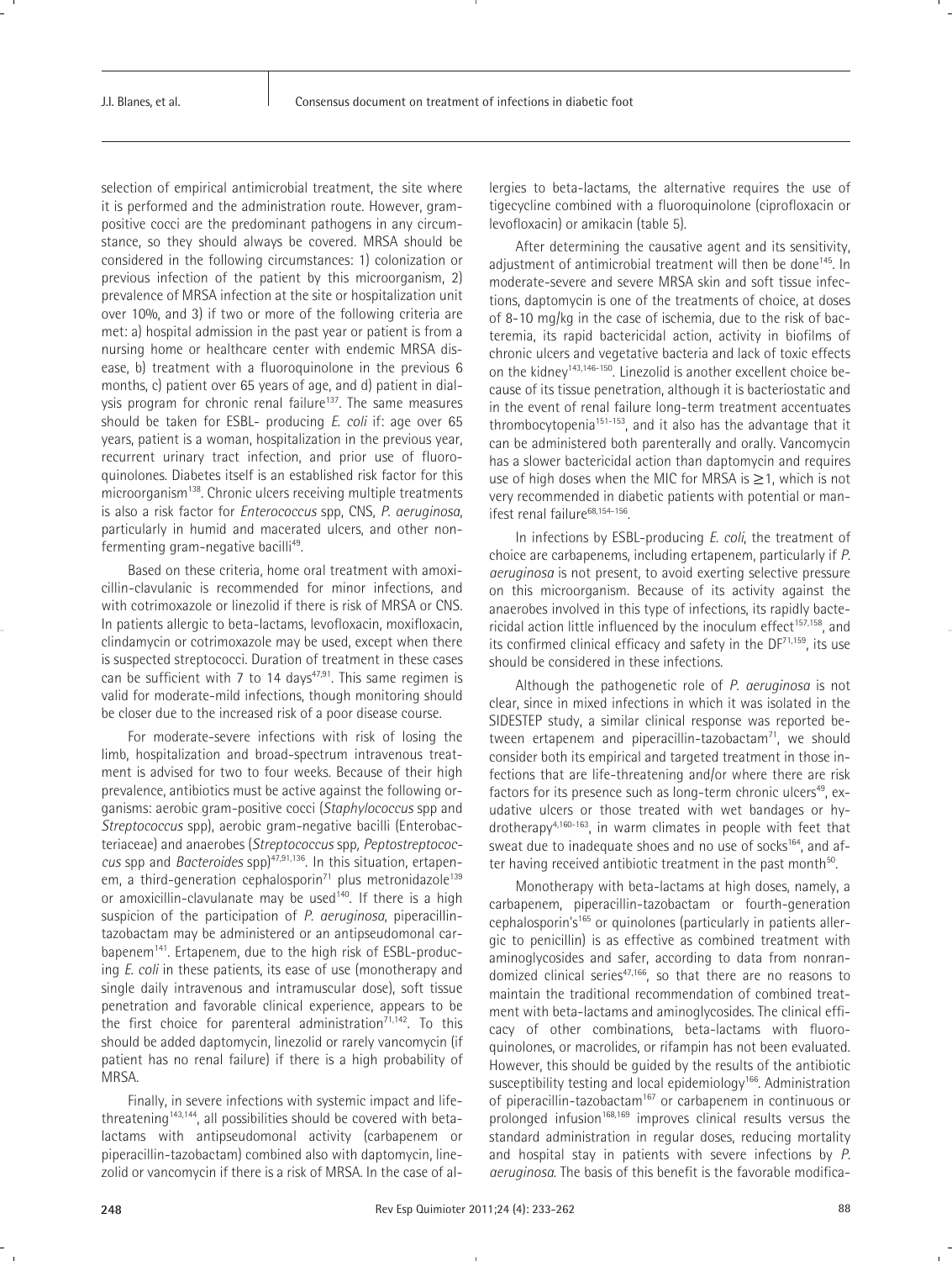tion of pharmacodynamic and pharmacokinetic parameters<sup>4</sup>. . Intravenous and/or topical colistin, alone or in combination with rifampin or imipenem, is the only option available for panresistant *P. aeruginosa* infections, also reported in these infections, although clinical experience is limited<sup>170,171</sup>.

The antimicrobial drugs having a greater *in vitro* activity against *A. baumannii* are carbapenems, sulbactam, aminoglycosides, rifampin and tigecycline. The carbapenems, except for ertapenem, and sulbactam are considered antimicrobials of choice against severe infections by *A. baumannii*166. The sensitivity of *A. baumannii* to antimicrobials is different between countries, between centers, and between areas of the same hospital. In our country, 41% of the clinical isolates of *A. baumannii* are resistant to carbapenems and stay in an ICU is an independent risk factor for this<sup>166</sup>. Intravenous colistin, combined or not with rifampin, is the only alternative to infections caused by *A. baumannii* by strains resistant to the previous drugs172. Tigecycline is active *in vitro* against strains resistant to carbapenems, although clinical experience is limited<sup>172</sup>. Finally, the development of multiple resistance has rescued medications that were lost in oblivion, such as fosfomycin<sup>173</sup>, with results similar to other drugs, so in these cases they are again an appropriate therapeutic option<sup>174</sup>.

Failure of a correct antibiotic treatment may be due to the development of resistance, overinfection or extension to bone. We should remember that hospitalized patients and those previously treated with broad-spectrum antibiotics over a long period usually have resistant bacteria.

# **SURGICAL MANAGEMENT OF INFECTION**

When infection affects superficial layers, the local treatment with debridement and cleaning is usually sufficient. However, in the presence of a severe infection, a more aggressive surgical debridement is required. This type of surgical debridement should be done in the presence of abscesses in deep locations, necrotizing fascitis, gas gangrene, extensive involvement of soft tissues or compartment syndrome<sup>175</sup>.

The objectives of this treatment would be to prevent progression of infection, to preserve life of the patient, to preserve the limb and to preserve limb function. Therefore, before debridement, we must assess perfusion of the foot. In absence of ischemia, debridement will be extensive to remove all necrotic tissue present at a single time, since healing occurs rapidly in the absence of ischemia. In contrast, in the presence of ischemia, abscess drainage and debridement of necrotic tissue will be performed, leaving doubtful areas to be removed later, if necessary, after performing revascularization.

Before performing any incision, we should consider the compartments of the foot that may be affected and that may be involved in the debridement. Due to the possibility that it will be necessary to perform partial amputations if osteomyelitis is found, initial incision will coincide us with the incision required for this amputation. Thus, we will plan the incision with a view to the subsequent treatment we will perform to preserve function foot as far as possible<sup>176</sup>. Therefore, before entering the operating room, the patient should be informed of the treatment he/she is to undergo and sign consent including the need for possible minor amputations or expansion of the initially planned level of amputation.

In the operating room, an incision will be made to reach healthy tissue proximal and distal to the wound. The depth of the incision should reach a plane of fascia or muscle free from infection. The presence of fistulas and/or cavities will be explored, abscesses will be drained and debridement will be performed, taking this opportunity to collect samples for microbiology and a bone biopsy for histological study. After debridement, washing with saline or an antibiotic solution will be preformed (although there are no conclusive studies in diabetic foot)<sup>176</sup>. Washing may be done with saline-filled syringe or a pulse lavage system, isolating the limb with a wash bag to prevent aerosolization of microorganisms to the exterior<sup>177</sup>. After completing washing, closure will be planned with clean instruments which have not been used in debridement phase. Before closure, some authors use antibiotic impregnated beads (vancomycin, tobramycin or gentamycin)178 to fill in the dead space that may remain and allow sustained antibiotic release in bone resection areas with osteomyelitis. Closure may be performed directly, by second intention or by deferred direct closure. Direct closure is not advisable in ischemic patients or in severe infections, so as be able to continue monitoring the wound bed during healing. Closure by second intention is the most frequently used; in the absence of ischemia, granulation tissue can cover the defect rapidly, if there are no other reasons that prevent it (hyperpressure areas or deformities). Deferred direct closure is performed using skin grafts or muscle flaps. It is the most commonly used in cases with great substance loss to enhance discharge.

The last alternative is amputation<sup>179</sup>. Amputations of a toe or transmetatarsals closed after revascularization allow for good function of the foot. Conversely, if there is great substance loss that prevents foot function, or if there are ulcers which have not healed despite patency of the graft or in patients with life threatening sepsis, infracondylar amputation should be considered. Supracondylar amputation is reserved for very frail patients unable to walk<sup>160</sup>.

#### **Recommendation:**

**Any infected ulcer should be debrided. If the ulcer is superficial, it will be sufficient a small curettage that removes necrotic residues and help to stimulate growth of margins. In cases of infections affecting deeper fields, debridement should be more aggressive and include resection of all necrotic and infected tissues, restore skin level of abscesses and minor amputations.**

#### **TREATMENT OF ISCHEMIA**

The primary objectives of treatment of neuroischemic ulcer in DF are to relieve ischemic pain if present, to heal ulcers, to prevent loss of the limb, to improve patient function and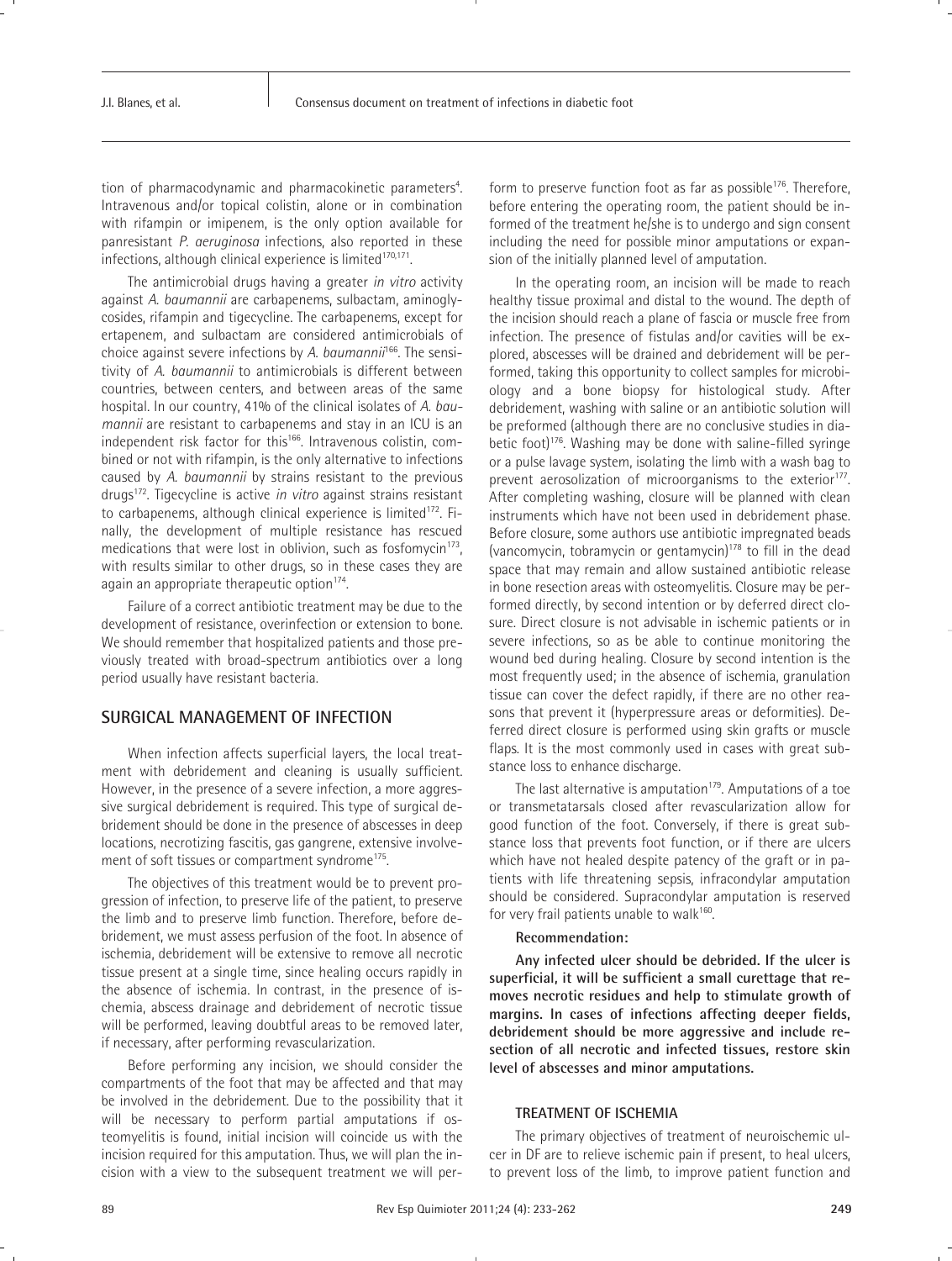quality of life, and to prolong survival, without amputations. In some patients with severe comorbidities or with a very low chance of satisfactory revascularization, primary amputation may be more appropriate treatment.

Control of cardiovascular risk factors is essential in all diabetic patients with ulcer as in all patients with lower extremity obstructive arterial disease (LEOAD). Therefore, a multidisciplinary approach is appropriate for pain control, cardiovascular risk factors and other comorbid illnesses.

#### **1. Medical Treatment of Ischemia**

Pharmacological therapy or any other treatment for ischemia has greater chances of yielding results in patients who were asymptomatic before the appearance of foot lesions, and in patients with superficial lesions with higher perfusion pressures.

Cilostazol, a phosphodiesterase III inhibitor, may be used if there is associated intermittent claudication, provided the patient can walk, which depends on the location of ulcer and whether it has good pressure unloading<sup>180</sup>.

Acetilsalycilic acid (ASA) and other platelet antiaggregant drugs (clopidogrel) are important for long-term treatment of LEOAD to reduce risk of atherothrombotic events<sup>181</sup>. Although they have been shown to have a beneficial effect on permeability of revascularization surgery and on progression of the femoral atherosclerosis, there is no evidence that these drugs improve the course of critical ischemia.

Neither heparin nor vitamin K antagonists have demonstrated efficacy in the treatment of critical ischemia and ulcers.

The prostanoids, drugs for parenteral use that prevent platelet and leukocyte activation and protect the vascular endothelium, improve healing of ischemic ulcers and reduce the number of amputations without increasing amputation free survival<sup>182</sup>.

#### **2. Analgesia**

Pain control is essential to improve function and quality of life. Ideally, this relief is obtained through revascularization of the limb, but while this is being carried out and in cases where it is not possible, use of narcotics is often necessary.

Based on pain intensity, analgesia will be administered regularly instead of as needed and reinforcement of hygiene and postural measures such as placement of the extremity in gravity-assisted position.

Drugs to be used include acetaminophen, methamizole, or non-steroidal anti-inflammatory drugs, taking care in hypertensive patients and those with renal failure. Often these are insufficient and it is necessary to use weak opioids (tramadol, codeine) or major opioids (fentanyl, oxycodone or bupremorphne)<sup>133</sup>.

#### **3. Revascularization**

The natural course towards amputation of a neuroischemic ulcer in DF makes revascularization indicated for saving the limb. Determination of the best revascularization method is based on the balance between the risk of a specific intervention and the degree and durability of clinical improve-

| Table 6 | TASC morphological stratification of |
|---------|--------------------------------------|
|         | infrapopliteal lesions.              |

#### **Type A lesions**

• Single lesions less than 1 cm in tibial or peroneal vessels.

**Type B lesions**

• Multiple focal stenoses of tibial or peroneal vessels, each less than 1 cm in length.

- One or two focal stenoses, each less than 1 cm in length, in tibial trifurcation.
- Short tibial or peroneal artery stenosis and femoropopliteal PTA.

**Type C lesions**

- Stenosis 1-4 cm in length.
- Occlusions measuring 1-2 cm in length of tibial or peroneal vessels.
- Extensive stenoses of tibial trifurcation.

#### **Type D lesions**

- Tibial or peroneal occlusions greater than 2 cm.
- Diffuse disease in tibial or peroneal vessels.

ment expected from it. The results of revascularization depend on the extent of the disease in the arterial tract (inflow, outflow and diameter and length of diseased segment), the degree of systemic disease (comorbidities affecting life expectancy and influencing permeability of the revascularization technique) and type of procedure performed. In conclusion, the results of large clinical trials should be considered in the context of individual status of each patient and not forgetting that the results of revascularization procedures depend on both anatomical and clinical factors.

Atherosclerotic disease of distal arteries, associated with diabetes, can be found in combination with other proximal areas or as the predominant infrapopliteal disease. These patients usually remain asymptomatic thanks to an excellent collateral network; if they have clinical signs of critical ischemia is it because they have severe and extensive three-vessel disease and only 20-30% have a focal lesion with good run-off.

Morphologically, these lesions are characterized by a diffuse segmental involvement particularly of tibial vessels, where only 50% have a patent vessel to the foot, usually the peroneal artery. There is a high prevalence of long occlusions (>10 cm long) and proximal involvement is usually minimal at the iliac level (1%) and approximately 10% at the level of the femoropopliteal segment<sup>183</sup>.

Revascularization by open surgery of occlusive disease of the distal arteries is carried out mainly by bypass with autologous material (preferably saphenous vein). In turn, endovascular surgery techniques mainly include percutaneous transluminal angioplasty (PTA), which may be combined with stenting, laser and plaque volume reduction techniques. The exponential increase of the use of these endovascular procedures, compared with open surgical revascularisation, is primarily due to the greater benefit with respect to the secondary risk of low percentages of morbidity and mortality associated with the percutaneous techniques. Mixed techniques (open + endovascular surgery) may be used.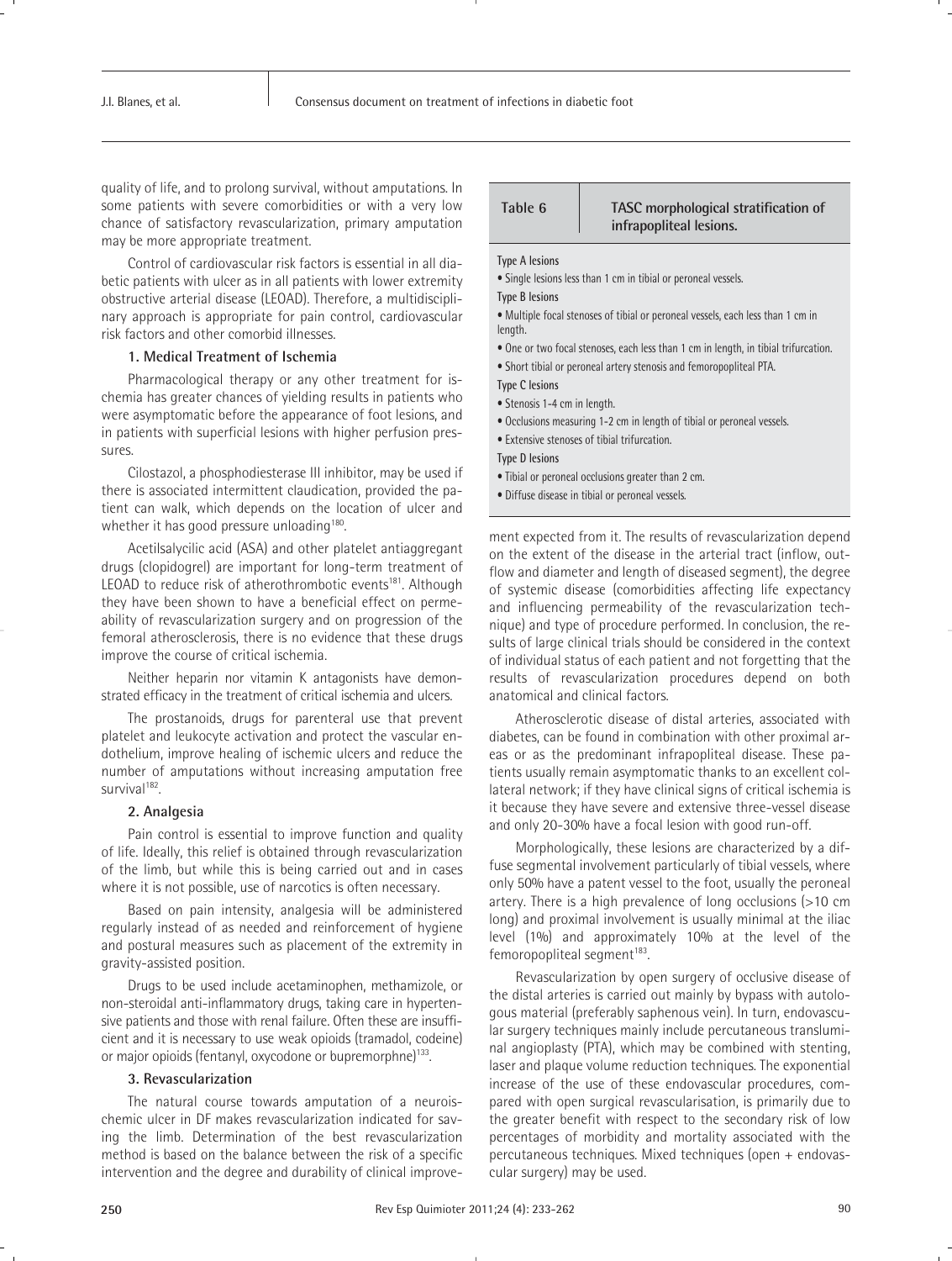Although specific stratified lesions are being modified, lesion morphology is not sufficiently specified in the TASC consensus classification of lesions. Type A lesions represent lesions with excellent results in endovascular treatment; type B lesions are those that provide sufficiently good results with endovascular methods to make this the approach of choice, unless open revascularization is required for another associated lesion in same anatomical area; type C lesions obtain superior long-term results with open revascularization and endovascular methods should only be used in patients at high surgical risk for open repair; type D lesions, in turn, have not achieved optimum treatment results with endovascular procedures to consider them a primary treatment (table 6).

The management guidelines established in the TASC II<sup>133</sup> recommend endovascular surgery in infrapoplíteal disease for cases with limb salvage, which is what occurs in patients with infection of a neuroischemic ulcer. Technical success will depend on the length of the lesion to treat and the number of vessels treated, among others.

As regards use of primary stenting in distal trunks, we do not have an adequate level of evidence to justify it, and angioplasty is the first endovascular strategy, with a limb salvage rate at 3 years of 91%, a low cost and a greater lesion length than stent series<sup>184</sup>. Infrapopliteal stenting would be indicated in cases with suboptimal PTA results (residual stenosis >50%) and flow limiting dissections do not improve after prolonged dilatations.

In comparison with conventional surgical techniques, the treatment of choice is the bypass or primary amputation. Femorodistal revascularization surgery with the internal saphenous vein is characterized by its technical complexity and associated morbidity and mortality (up to 18% in some series), with a primary permeability rate at 5 years of 60-70%, secondary of 70-80% and limb salvage of 74-85%<sup>185,186</sup>.

Medium-term results obtained in these patients, when endovascular treatment and conventional surgery is feasible, are similar in both groups in terms of amputation free survival time, quality of life and mortality, so many groups have chosen the endovascular procedures. In the short term, however, surgery is associated with increased morbidity and a higher health cost, as a consequence of long hospital stays and resource utilization.

Thus, in patients with a life expectation shorter than 2 and with a significant added comorbidity or with no useful vein, angioplasty should be offered as the first treatment option; and in patients with expectation of life over 2 years and good living conditions, surgery provides improved long-term results with a smaller number of repeat surgeries<sup>187</sup>.

#### **Recommedations:**

**1. Early revascularization is optimum treatment of ischemia in diabetic foot ulcer.**

**2. The main treatment goals of revascularization in diabetic foot ulcers are to relieve ischemic pain, heal ulcers, prevent loss of the limb, and improve both quality of life and function of the patient.**

**3. If endovascular and open revascularization may be chosen, endovascular procedures should be used.**

#### **PRESSURE OFF-LOADING**

The two basic components of diabetic foot ulcers are neuropathy and increased local pressure. Therefore, once infection is eliminated from the ulcer, we must try to minimize pressure in the area to obtain healing and avoid relapses.

Pressure off-loading can be done with foot inserts (full contact foot inserts or custom molded shoes), shoes (shoe changes, foot inserts, orthosis, socks), or by surgery (Achilles tendon lengthening, silicone injections, elimination of skin callosities, bone surgery -metatarsal head resection, osteotomies, arthroplasties, ostectomies, exostectomy, external fixations-)188-190.

Wheel chairs, walkers, felt plantar unloading pads, cerclages at the knee or ankle joint level may also be used and even bed rest is a method of pressure unloading.

The simplest and most inexpensive way to remove pressure in a given area is elimination of skin callosities though no study has been designed to assess this<sup>188</sup>.

Full contact foot inserts have been shown to be the best method to reduce pressure. The NICE guide concludes that there is no significant difference between use of full contact foot inserts, non-fixed foot inserts, and shoes with rear support<sup>191</sup>. What is noteworthy about this type of off-loading versus other non-fixed devices, is the adherence to therapy, which largely depends on the patient having to change the off-loading device (the more it can be changed by the patient, the less it will be used), the capacity to perform their daily activities and the stability perceived in walking when using the device<sup>192</sup>. Therefore, any device that the patient uses, if it is used continuously, will be effective in relieving the pressure.

Reduction of plantar pressure in the forefoot is obtained by shoes with rear support, insoles specifically designed for patients with off-loading in the area of the ulcer or changes to the outer shoe (rocking chair sole). The materials and the design of the insoles are highly variable, so it is not possible to compare results in the reviews made on the subject. Any device used for off-loading must be accompanied by a biomechanical study of the foot. Thus, we must no transfer the load we relieve to another area, where overload may cause a new ulcer<sup>193</sup>.

Therefore, a professional should perform a clinical assessment of the patient and adjust the clinical needs on the technical possibilities, evaluating in each case different aspects (neuropathy, joint mobility range, deformities, partial amputations). The type of footwear should be selected with the necessary changes and materials that best suit individual need of each patient. Therefore, it may be the vascular surgeon, nurse, podologist or family doctor who detects the foot at risk, but it should be a rehabilitator, podologist or orthopedic technician who designs and adapts the most appropriate treatment<sup>194</sup>.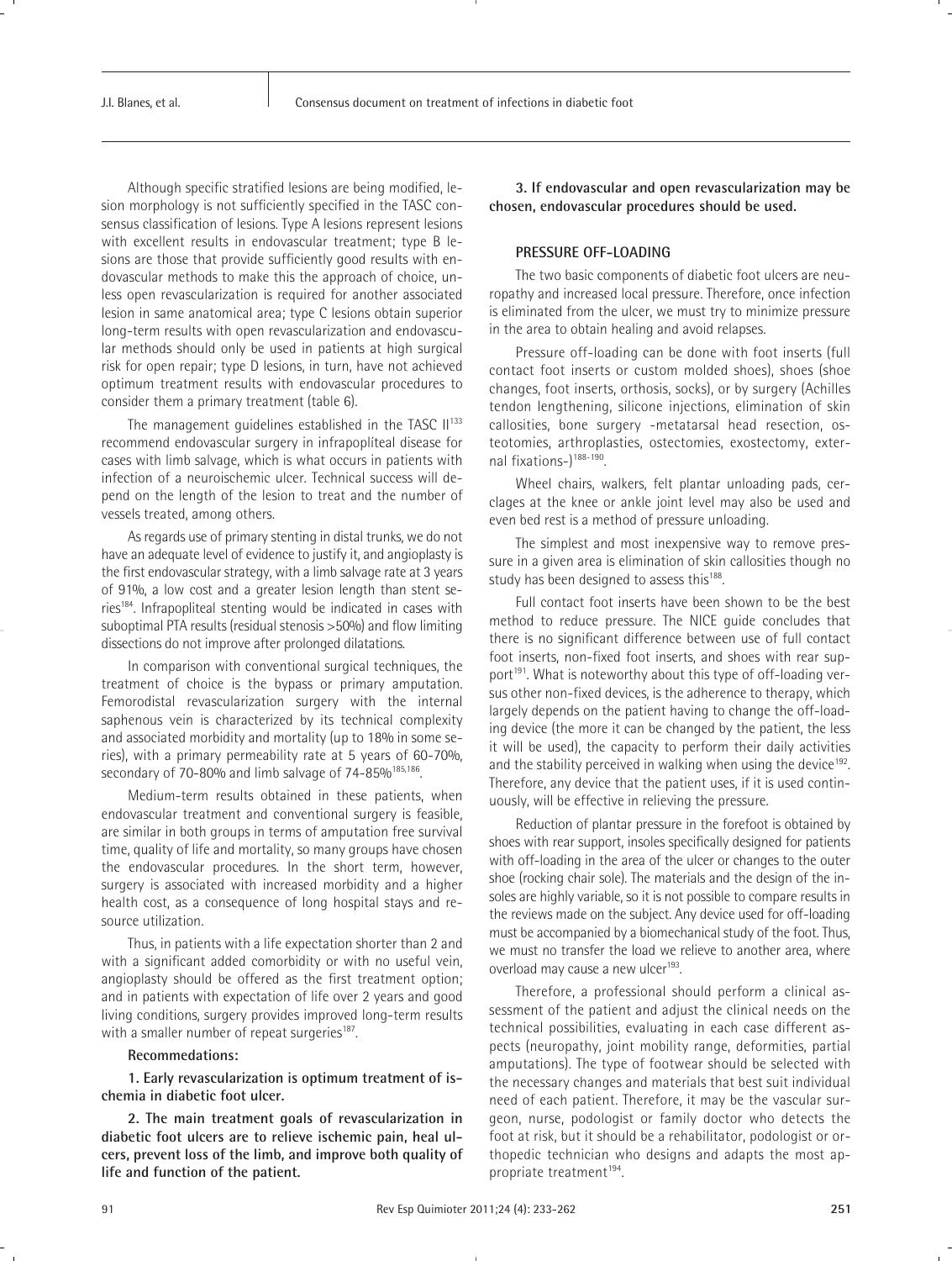#### **Recommendation:**

**Off-loading is necessary to achieve closure of the ulcer. The device applied should be the one that best adapts to the patient and allows to continue performing the required dressings, always involving the patient in strict compliance with use of the off-loading device.**

### **LOCAL THERAPEUTIC APPROACHES**

#### **1. Debridement**

Debridement is an essential part of local therapeutic approaches (LTA) in an ulcer. In cases of acute ulcers, to remove is remnants of necrotic and infected tissue, and in the case of chronic infections, to stimulate and promote healing.

### **2. Dressings**

In the case of ischemic or infected ulcers, a dry dressing is recommended to reduce the chances of progression of infection and necrosis, although this also delays healing. Once infection and ischemia are treated and the ulcer is clean, a wet dressing is recommended. It is recommended to use dressings to cover the wound and avoid overinfection, though there is no evidence on the use of one over another, so it is recommended to use the dressing with the lower cost based on the clinical indications for its use, the experience of the professional using it and the preferences of the patient.

#### **3. Growth Factors**

Only granulocyte colony-stimulating factor (G-CSF) has shown positive effects with no clinical evidence of effectiveness versus platelet-derived growth factor PDGF, epidermal growth factor (EGF) and transforming growth factor beta (TGF-beta). In any case, the NICE review panel recommends that G-CSF should be applied exclusively to wounds that are stabilized and with no signs of moderate or severe infection, so it should not be used in hospitalized patients, but in patients already sent to primary care. Consequently, their hospital use would be limited to patients participating in clinical trials.

#### **4. Hyperbaric Oxygen Therapy**

Several retrospective studies and case descriptions recommend the use of hyperbaric oxygen therapy165,195-197, but it was not until the last decade that prospective studies were conducted198, showing benefits both individually and in a meta-analysis that concluded that it showed a clear improvement in reducing major amputations. Due to methodological problems in some of the studies, the difficulty in accessing the treatment in most of our centers, and its cost, together with the unproven efficacy in the treatment of necrotizing fascitis<sup>199,200</sup> and the lack of cost-effectiveness studies, consideration of this therapy should be an individual decision in each case until a prospective randomized trial is conducted that can validate this intervention in these patients<sup>165,201</sup>, so its routine use is not recommended.

#### **5. Skin Replacements**

**Table 7 Diabetic foot referral criteria.**

**1- Normal Referral**

- Uninfected Neuropathic Ulcer
- Neuropathic Ulcer with Mild Infection
- **2.- Preferential Referral**
	- Neuroischemic ulcer (or suspected) with no pain at rest or pain that subsides with minor analgesics
	- Suspicion or evidence of osteomyelitis.
	- Unhealed ulcer after two months of appropriate measures (treatments, off-loading, debridement)
	- Mild infection that does not improve after 7 days of adequate treatment

#### **3.- Urgent Referral**

- Neuroischemic ulcer (or suspected) with pain at rest that failed to subside with minor analgesics
- Suspicion or evidence of mild-moderate, moderate-severe, or severe infection

Both Dermagraft and Graftskin have shown positive effects on ulcer closure (50%) and in decreasing healing time, but without reducing the risk of amputation. However, given the poor quality of the evidence, the lack of evidence regarding prevention of amputations or other surgical interventions, and their high cost, they do not recommend to offer this treatment to hospitalized patients except when they are part of a clinical trial.

#### **6. Negative Pressure Therapy**

Although with low quality evidence, studies have shown positive effects in reducing the number of amputations. Longterm economic studies need to be conducted to assess treatment cost-effectiveness.

#### **7. Other Local Therapies**

There is no evidence on effectiveness and therefore it is not recommended to offer as adjuvant therapy to hospitalized patients, unless they are enrolled into a clinical trial, the following treatments: electric stimulation, autologous derived-platelet rich plasma, regenerative tissue matrix and dalteparin<sup>191,202</sup>.

#### **8. Topical Antibiotic Therapy**

Although classically agents such as neomycin, polymyxin, gentamicin, and mupirocin have been used topically, there are no quality studies supporting use of these antibiotics topically in terms of wound healing or reduction in the number of amputations<sup>203,204</sup>. However, in ischemic feet without the possibility of revascularization and in the case of multiresistant bacteria, they may be used since they achieve a higher concentration in the ulcer than systemically<sup>205</sup>.

#### **Recommendation:**

**No clear benefit has been shown in terms of the use of a given dressing. Vacuum therapy and hyperbaric oxygen therapy appear to be associated with a lower number of amputations, but should not be provided routinely.**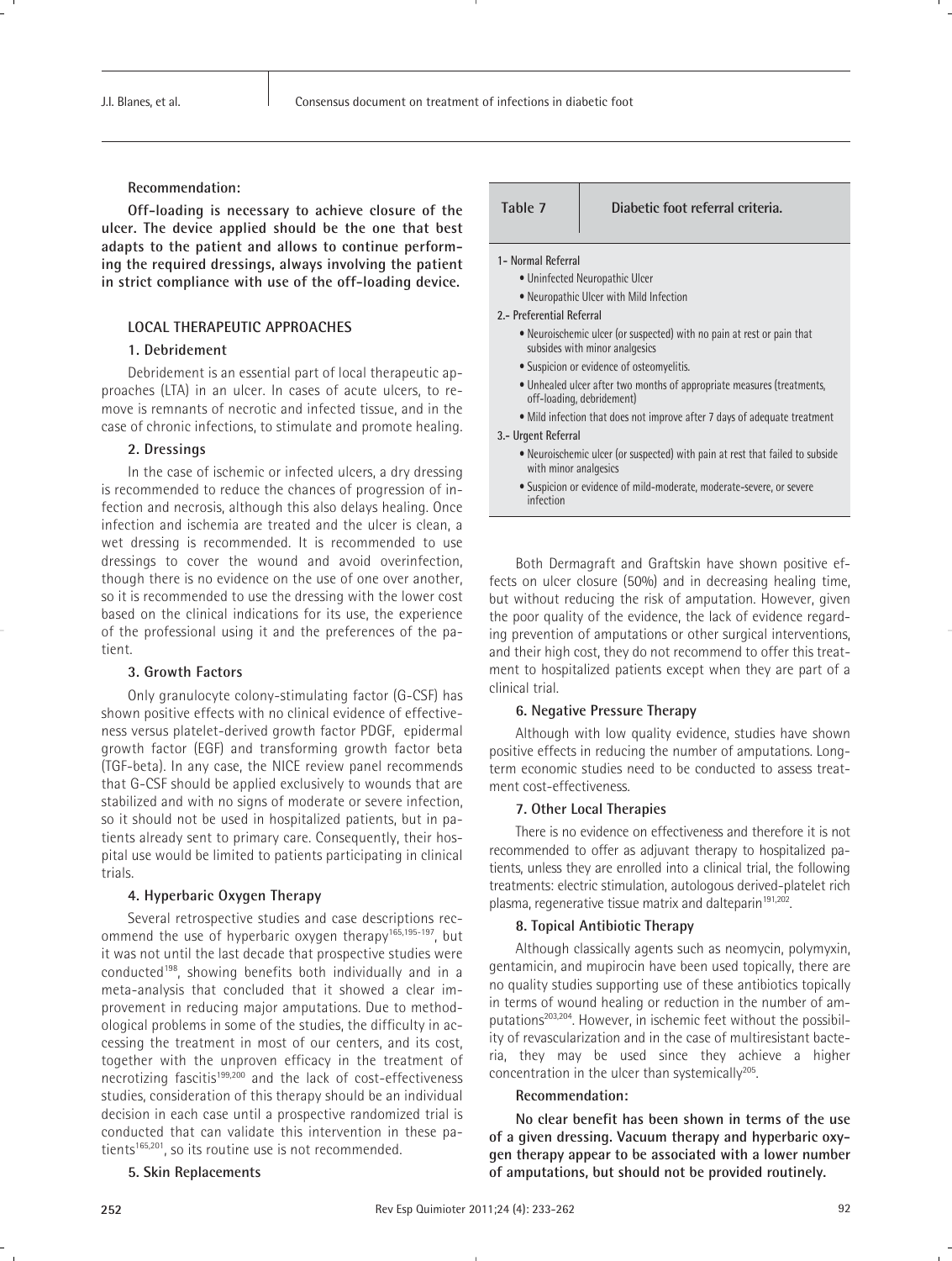



**Figure 6 Diabetic foot management algorithm.**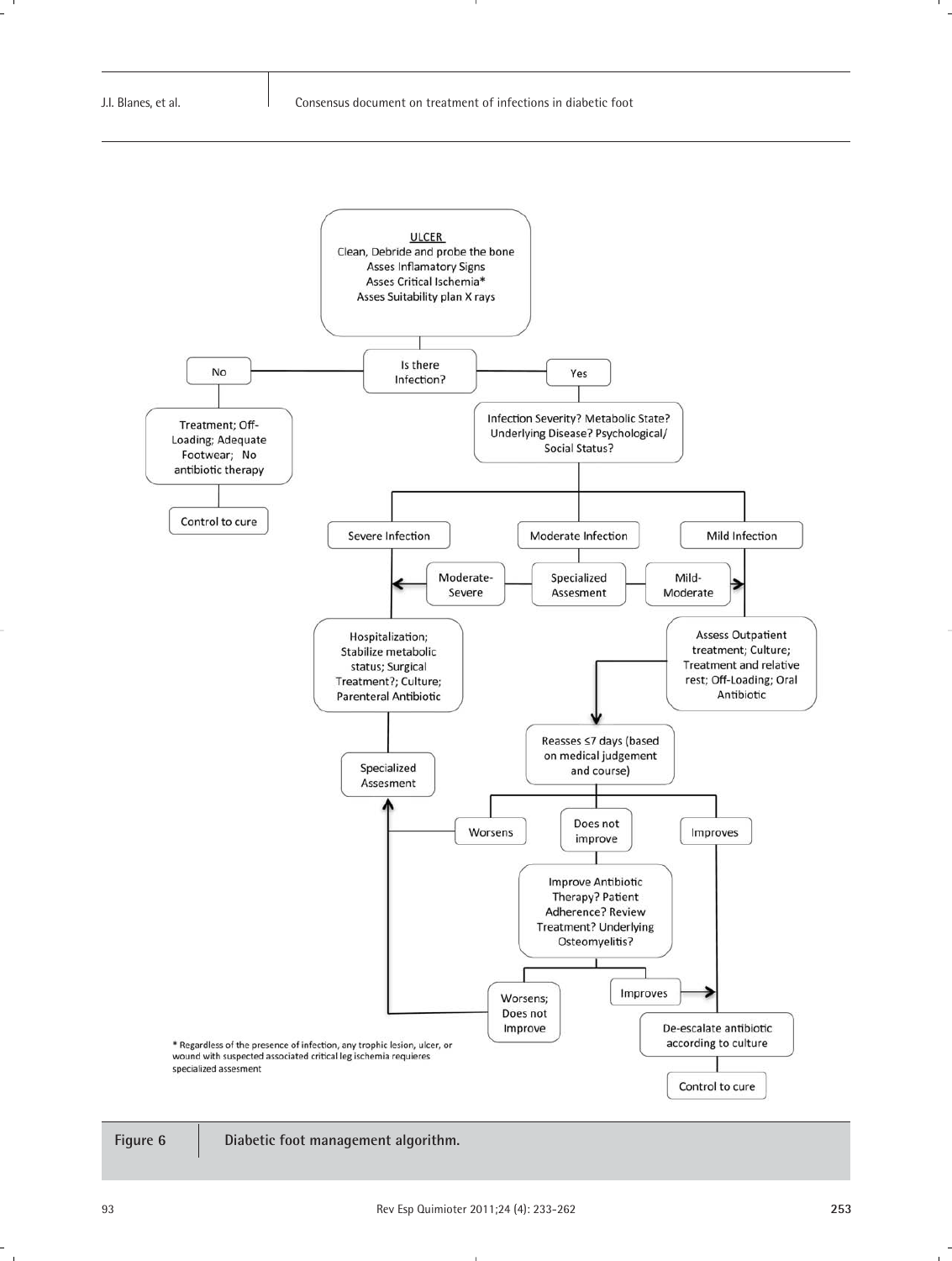# **NONANTIBIOTIC TREATMENT IN SEVERE INFECTIONS**

Notable among nonantibiotic treatments proposed in the literature because of their importance in the clinical course and impact on prognosis, particularly in the most severely affected patients, are the use of colony stimulating factors (G-CSF)165,206-212, treatment with immunoglobulins and finally packages of measures used to treat severe sepsis and septic shock promoted by the Surviving Sepsis Campaign.

Based on the documented improvement in neutrophil function *in vitro*<sup>213</sup>, 5 clinical trials have been made to assess the efficacy of use of G-CSF in these patients<sup>206-211</sup>, but no specific benefits were shown in each of them in their different endpoints. However, a meta-analysis performed with the group of studies, although it did not confirm their influence on shortening infection resolution time, did show a lower incidence of amputations and other surgical procedures<sup>165,212</sup>.

After the results reported by a European group from a double-blind clinical trial on the use of **immunoglobulins** in streptococcal toxic shock, where a clear statistically significant decrease was shown in mortality based on blockade of superantigens, their use should always be considered in life-threatening cases<sup>214,215</sup>.

Finally, we should not forget the importance of compliance with the packages of therapeutic measures based on obtaining a series of objectives in the first six hours in patients who are in a state of severe sepsis and septic shock devised by the Surviving sepsis Campaign<sup>216</sup>, which, though they exceed the purpose of this consensus, should be considered in the management of patients with severe DF infections.

#### **MANAGEMENT GUIDELINES**

Optimal management of DF infections requires both rapid assessment of the patient and selection of the most suitable doctor in the healthcare system who has sufficient availability and expertise. The design of a management algorithm is particular relevance in the practical management of these patients, including referral specialists (internist, specialist in infectious diseases, endocrinologist, orthopedist, general surgeon, vascular surgeon, microbiologist, rehabilitator), in close cooperation with podology and primary care professionals, both medical and nursing staff (figure 6).

The first step in suspected DF infection is its diagnostic confirmation, established by clinical criteria of the clinical classification and which distinguishes between the different degrees of infection and absence of infection. Next, that is, if clinically documented infection is present, its severity should be established, again using the clinical criteria. Of particular relevance at this point is to identify patients who require immediate referral to a hospital to receive broad-spectrum parenteral antibiotic therapy and/or possible surgical evaluation.

The classification distinguishes between mild, mild-moderate, moderate-severe, and severe infections, while the first two can be managed on an outpatient basis, the latter two require immediate patient care at the hospital. Of all infections, those that raise more questions about their management and the possibility of being treated on an outpatient basis are moderate infections. Moderate infections include a broad range of clinical presentations, from those clearly close to a mild infection to others that may jeopardize the limb of the patient, so moderate infections have been subdivided in mild-moderate and moderatesevere, and should be evaluated by specialists.

Generally, hospitalization should be considered when there are signs systemic toxicity (fever, leukocytosis), metabolic instability (severe hypoglycemia, acidosis), deep or rapidly progressive infection, extensive necrosis, critical ischemia, need for an emergency diagnostic or therapeutic approach, or in cases where the patient cannot self care or lacks adequate social support. The classification criteria, therefore, combine local factors of the foot, systemic impact in the patient and other medical, psychological and social aspects.

#### **REFERRAL CRITERIA**

Patients with diabetic foot ulcers in whom there is suspicion or certainty about the presence of situations that could affect the limb that cannot be resolved in primary care should be assessed and, if appropriate, ideally treated in diabetic foot units or if unavailable, in the specialized care setting. In general, in cases of mild-moderate, moderate-severe, or severe infection, or if there is ischemia (table 7).

#### **DIABETIC FOOT UNITS**

Diabetes mellitus, with a prevalence 10-15% of the population $217$ , is the most common cause of lower limb amputation. By identification and education of patients at risk and early detection and adequate treatment of complications, the rate of amputations can be reduced by 80%<sup>218</sup> and ulcer healing increased by  $70 - 85\%^{219}$ .

For application of a good prevention and treatment plan, understanding of the pathophysiology of DF ulcer is necessary, i.e., the "path to amputation." Ulcer is the precursor in more than 85% of amputations<sup>18</sup>. The longer the ulcer remains open, the more likely it is to be infected, and infection is "coup de grâce" leading to amputation<sup>220</sup>.

An effective organization requires systems and guides for education, screening, risk reduction, treatment, and evaluation of results. Local variations in resources and staff will determine the way it is applied. Ideally, it should include:

1.-Education of patients, caregivers, and medical staff at hospitals and primary care centers.

2.-System for detection of patients at risk, with regular examination of patients.

3.-Rapid and effective treatment.

4.-Structure to cover the needs of chronic patients.

DF units should cover the whole diabetic foot process from its diagnosis. It includes screening of every diabetic and particularly those with a high-risk foot, focusing especially on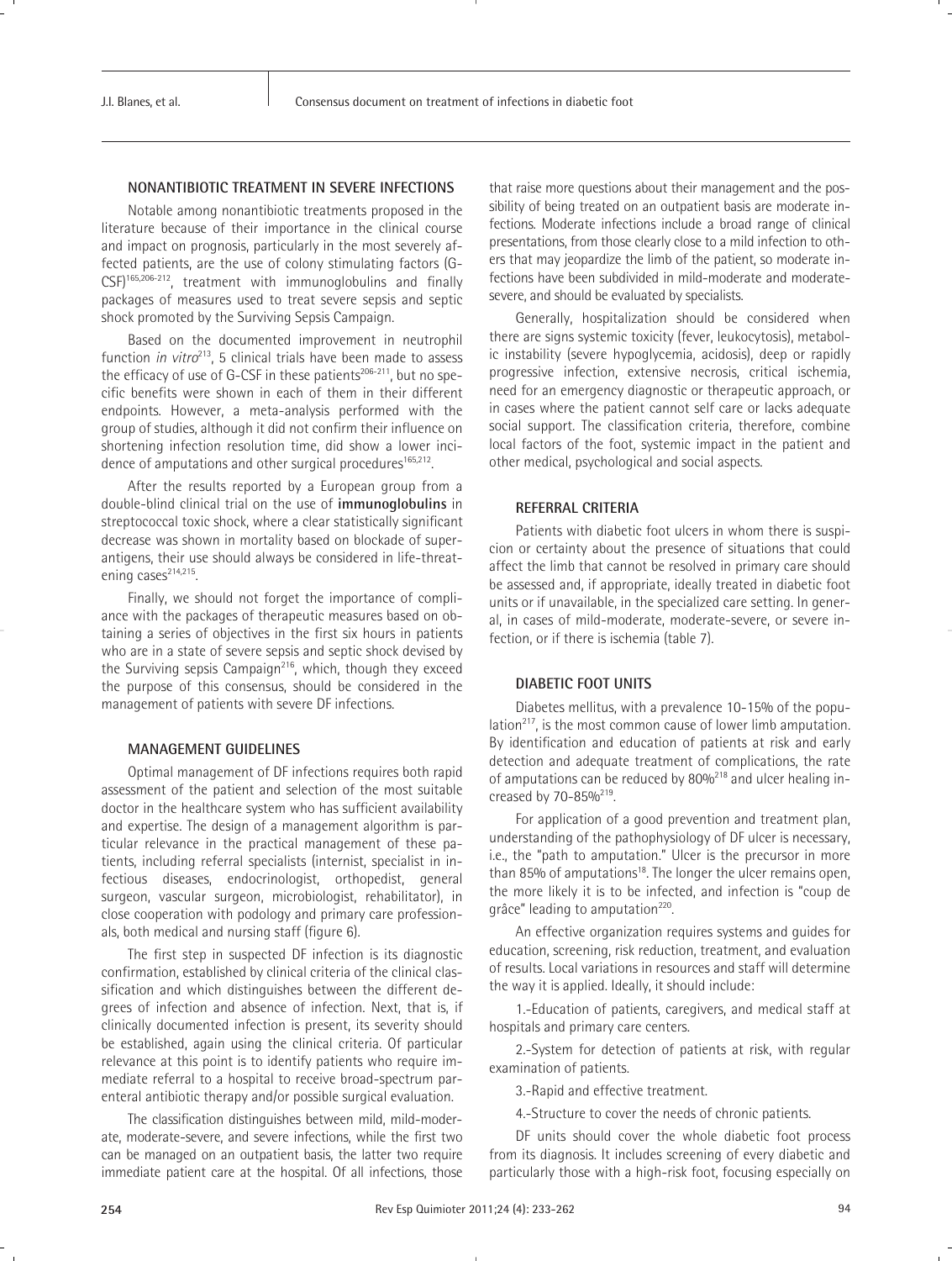education and adequate footwear, treatment of trivial foot lesions, such as removal of callosities, nail disorders and cleaning of blisters, and finally the action to be taken in the event of occurrence of an ulcer.

However, screening and management of trivial diabetic foot lesions is outside the scope of these guidelines, therefore we will focus on units to prevent amputation from the occurrence of an ulcer.

There are many models of units, the priority is treatment of infection and revascularisation to obtain ulcer healing, without mentioning ulcer dressing, foot off-loading and metabolic control and cardiovascular prevention in patients.

The skills required by the team according to the DRAFT (Diabetic Accelerated Response Acute Foot Team) guidelines are: - Assessment of ulcer and grading of infection and/or ischemia in it; - Adequate sample collection and microbiological cultures; - Hemodynamic and anatomic vascular assessment and open and endovascular revascularization as appropriate; - Neurological assessment; - Debridement and amputations; - Initiate and modify depending on the lesion, patient, and culture appropriate antibiotic treatment; - Appropriate postoperative monitoring to reduce the risk of reulceration and reinfection<sup>221</sup>.

The general recommendations for a unit for treatment of complicated diabetic foot, that is, those with ulcer or skin break in the foot, inflammation or edema in any part of the foot, or any sign of infection, foot fracture or dislocation with no history of significant injury, inexplicable foot pain, or gangrene in part or all of the foot, are<sup>129</sup>:

- Each health area should have a care guide for patients with complicated diabetic foot.

- A multidisciplinary team should treat patients with complicated diabetic foot.

- The multidisciplinary team should include health professionals with specialized skills and competences required to attend patients with complicated diabetic foot.

- The multidisciplinary team may vary depending on the characteristics of each area, but should include a vascular surgeon with diagnostic and therapeutic skills in open and endovascular revascularization and a general surgeon, an internist or a specialist in infectious diseases, an endocrinologist, a podologist and/or nursing staff with knowledge of care of diabetic foot lesions. The team should have access to services and specialists that allow them to carry out the necessary care of these patients.

- The multidisciplinary foot care team should:

· Assess and treat the diabetes of the patient, which should include interventions to minimize cardiovascular risk, and treat renal failure or anemia that may occur.

· Assess, review, and evaluate the patient's initial response to medical, surgical and diabetes treatment.

· Assess the foot and determine the need for special care wound, debridement, off-loading, and other surgical interventions.

· Assess patient pain and determine the need for its treatment and even referral to the pain unit.

· Perform a vascular assessment and revascularization if necessary.

· Review treatment of the infection.

· Determine the need for interventions to prevent development of Achilles tendon contractures and other foot deformities.

· Assessment and orthopedic treatment to facilitate healing and prevent recurrences.

· Access to physiotherapy.

· Plan discharge, which should include to ensure assessment and care of the patient in primary care and follow-up by specialists.

# **REFERENCES**

- 1. High prevalence of ischaemia, infection and serious comorbidity in patients with diabetic foot disease in Europe. Baseline results from the Eurodiale study. Diabetologia 2007;50:18-25.
- 2. Marinel.lo J, Blanes JI, Escudero JR, Ibañez V, Rodríguez J. Consenso de la Sociedad Española de Angiología y Cirugía Vascular sobre pie diabético. Angiología 1997;49:193-230.
- 3. March García JR. Secciones y grupos de trabajos de la SEACV. En Historia de la SEACV (50º aniversario: 1959-2009). Sociedad Española de Angiología y Cirugía vascular. Ed. Glosa SA. Barcelona, 2010: 131-142.
- 4. Asociación Española de Cirujanos (AEC); Sociedad Española de Angiologia y Cirugía Vascular (SEACV); Sociedad Española de Medicina Interna (SEMI); y Sociedad Española de Quimioterapia (SEQ). Documento de consenso sobre el tratamiento antimicrobiano de las infecciones en el pie diabético. Rev Esp Quimioterap 2007;20:77-92.
- 5. Lozano Sánchez FS. Estado actual de las infecciones en el pie diabético. Cir Esp 2002;72:33-9.
- 6. Centers for Disease Control. Diabetes. A serious health problem. At-A-Glance 2000. Centers for Disease Control and Prevention, Atlanta, GA, 2000.
- 7. American Diabetes Association. Report of the Expert Committee on the diagnosis and classification of diabetes mellitus. Diabetes Care 2000; 23(Suppl. 1):S4-19.
- 8. Harris MI. Diabetes in America: epidemiology and scope of the problem. Diabetes Care 1998; 21(Suppl 3):C11-4.
- 9. Wild S, Roglic G, Green A, Sicree R, King H. Global Prevalence of Diabetes. Estimates for the year 2000 and projections for 2030. Diabetes Care 2004; 27:1047-53.
- 10. Palumbo PJ, Melton LJ. Peripheral vascular disease and diabetes. In: Diabetes in America. Data Compiled 1984 (NIH publ. no. 85- 1468), p. 1. US Government Printing Office, Washington, DC,1985.
- 11. Reiber GE, Boyko EJ, Smith DG. Lower extremity foot ulcers and amputations in diabetes. In Diabetes in America, 2nd ed. (NIH publ. no. 95-1468), edited by MI Harris, C Cowie, and MP Stern, US Government Printing Office, Washington DC,1995.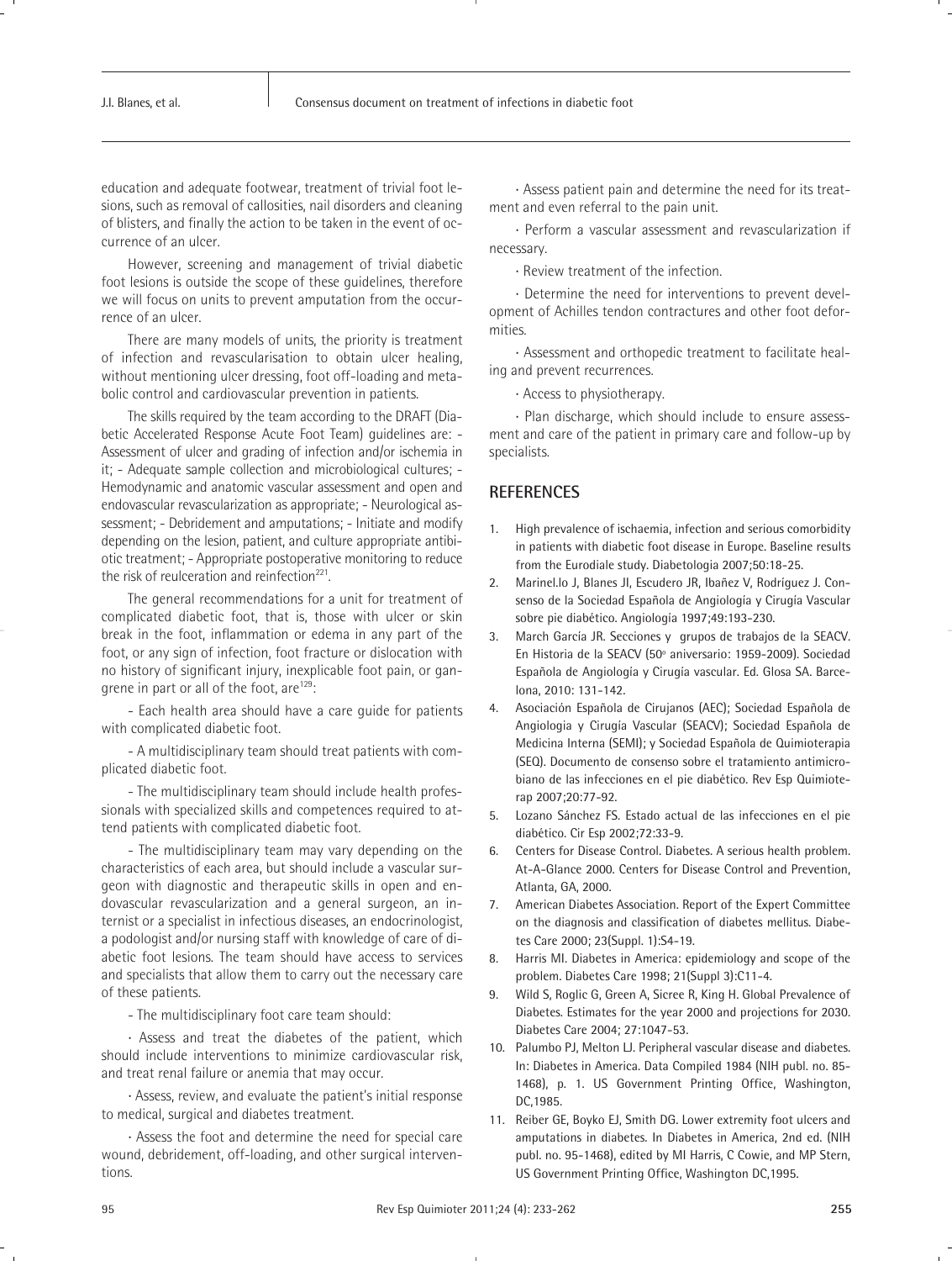- 12. Frykberg RG, Habershaw GM, Chrzan JS. Epidemiology of the diabetic foot: ulcerations and amputations. In Contemporary Endocrinology: Clinical Management of Diabetic Neuropathy, p. 273, edited by A Veves, Humana Press, Totowa, NJ, 1998.
- 13. Moss SE, Klein R, Klein B. The prevalence and incidence of lower extremity amputation in a diabetic population. Arch Intern Med 1992; 152:610–6.
- 14. Abbott CA, Vileikyte L, Williamson S, Carrington AL, Boulton AJM. Multicenter study of the incidence and predictive risk factors for diabetic neuropathic foot ulceration. Diabetes Care 1998; 21:1071-5.
- 15. Pecoraro RE, Reiber G, Burgess EM. Pathways to diabetic limb amputation: basis for prevention. Diabetes Care 1990; 13:513- 521.
- 16. American Diabetes Association. Consensus development conference on diabetic foot wound care. Diabetes Care 1999; 22:1354-60.
- 17. US Department of Health and Human Services. Diabetes Surveillance, 1997. Centers for Disease Control and Prevention, Atlanta, GA,1997.
- 18. American Diabetes Association. Diabetes Facts and Figures. American Diabetes Association, Alexandria, VA, 2000.
- 19. American Diabetes Association. Diabetes 1996 Vital Statistics. American Diabetes Association, Alexandria, VA, 1996.
- 20. Larsson J, Agardh CD, Apelqvist J, Stenstrom A. Long term prognosis after healed amputation in patients with diabetes. Clin Orthop 1998; 350:149-58.
- 21. American Diabetes Association. Economic consequences of diabetes mellitus in the US in 1997. Diabetes Care 1998; 21:296- 309.
- 22. Amato D, Persson U, Lantin M, Basso K, Martens L. The cost of illness in patients with diabetic foot ulcers [Abstract]. 59th Annual Meeting of the American Diabetes Association, San Diego, CA, June 1999.
- 23. Frykberg RG, Armstrong DG, Giurini J, Edwards A, Kravette M, Kravitz S et al. Diabetic foot disorders: a clinical practice guideline. J Foot Ankle Surg 2000; 39:s1-60.
- 24. Prompers L, Huijberts M, Schaper N, Apelqvist J, Bakker K, Edmonds M, et al. Diabetologia 2008; 51:1826-34.
- 25. Aragón-Sánchez J, García-Rojas A, Lázaro-Martínez JL, Quintana-Marrero Y, Maynar-Moliner M, Rabellino M, et al. Diabetes Res Clin Pract 2009; 86:6-8.
- 26. Mundet X, Pou A, Piquer N, Sanmartin MI, Tarruella M, Gimbert R Et al. Prim Care Diabetes 2008; 2:135-40.
- 27. Faris I. Mechanisms for the development of foot lesions. In: Faris I, ed. The management of the Diabetic Foot. 2ª ed. Edimburgo: Churchill Livingstone, 1991:5-8.
- 28. Boulton AJM. Peripheral neuropathy and the diabetic foot. The foot 1992;2:67-72.
- 29. Young MJ, Boulton AJM, Williams DRR, McLeod AF, Sonksen PH. A multi-centre study of the prevalence of diabetic neuropathy in patients attending UK diabetic clinics. Diabetologia 1993; 36:150-154.
- 30. Feibel JH. Neurologic complications of diabetes in the lower extremities. In: Sammarco GJ, de. The foot in diabetes. 1ª ed. Pennsylvania: Lea & Febiger, 1991:92-105.
- 31. Edmonds ME. The neuropathic foot in diabetes. Part I: Blood flow. Diabet Med 1986; 3:111-115.
- 32. Flynn MD, Tooke JE. Diabetic neuropathy and the microcirculation. Diabet Med 1995; 12:298-301.
- 33. Purewal TS, Goss DE, Watkins PJ, Edmonds ME. Lower limb pressure in diabetic neuropathy. Diabetes Care 1995; 18:377-381.
- 34. Baumhauer JF, O'Keefe RJ, Schon LC, Pinzur MS. Cytokine-induced osteoclastic bone resorption in charcot arthropathy: An immunohistochemical study. Foot Ankle Int. 2006; 27: 797-800
- 35. Edmonds ME. Experience in a multidisciplinary diabetic foot clinic. In: Connor H, Boulton AJM, Ward JD, eds. The foot in diabetes. 1ª ed. Wiley & Sons, Chichester, 1987:121-133.
- 36. Thomson F, Veves A, Ashe H, Knowles EA, Gem J, Walker MG et al. A team approach to diabetic foot care: the Manchester experience. The Foot 1991; 1:75-82.
- 37. Boulton AJM, Kubrusly DB, Bowker JH, Gadia MT, Quintero L, Becker DM et al. Impaired vibratory perception and diabetic foot ulceration. Diabetic Med 1986; 3:335-337.
- 38. Abbott RD, Brand FN, Kannel WB. Epidemiology of some peripheral arterial findings in diabetic men and women: experiences from the Framingham study. Am J Med 1990; 88:376-381.
- 39. Pomposelli FB, Marcaccio EJ, Gibbons GW, Campbell DR, Freemann DV, Burgess AM et al. Dorsalis pedis arterial bypass: Durable limb salvage for foot ischemia in patients with diabetes mellitus. J Vasc Surg 1995; 21:375-84.
- 40. Logerfo FW, Coffman JD. Vascular and microvascular disease of the foot in diabetes. N Engl J Med 1984; 311:1615-1619.
- 41. Jennings PE, Barnett AH. New approaches to the pathogenesis and treatment of diabetic microangiopathy. Diabetic Med 1988; 5:111-117.
- 42. Murray HJ, Boulton AJ. The patophysiology of diabetic foot ulceration. Clin Podiatr Med Surg 1995; 12:1-17.
- 43. Apelqvist J, Castenfors J, Larsson J, Stenström A, Agardh CD. Wound classification is more important than site of ulceration in the outcome of diabetic foot ulcers. Diabetic Med 1989; 6:526-530.
- 44. McIntyre KE. Control of infection in the diabetic foot: the role of microbiology, inmunopathy antibiotics and guillotine amputation. J Vasc Surg 1987; 5:787-791.
- 45. Brand PW. Repetitive stress in the development of diabetic foot ulcers. En: Levin ME, O'Neal LW, eds. The diabetic foot, 4ª de. St Louis: Mosby, 1988:83-90.
- 46. Caputo GM. Infection: Investigation and management. En: Boulton ME, Connor H, Cavanagh PR, eds. The foot in diabetes. 2ª ed. Chichester: Wiley & Sons, 1994:203-210.
- 47. Lipski BA, Berendt AR, Deery HG, Embil JM, Joseph WS, Karchmer AW Diagnosis and treatment of diabetic foot infections. Clin Infect Dis. 2004; 39:885-910.
- 48. Citron DM, Goldstein EJ, Merriam CV, Lipsky BA, Abramson MA. Bacteriology of Moderate-to-Severe Diabetic Foot Infections and In Vitro Activity of Antimicrobial Agents. J Clin Microbiol. 2007; 45:2819-28.
- 49. Yates CJ, May K, Hale T, Allard B, Rowlings N, Freeman A, et al. Wound chronicity, inpatient care and chronic kidney disease predispose to MRSA infection in diabetic foot ulcers. Diabetes Care 2009; 32:1907-1909.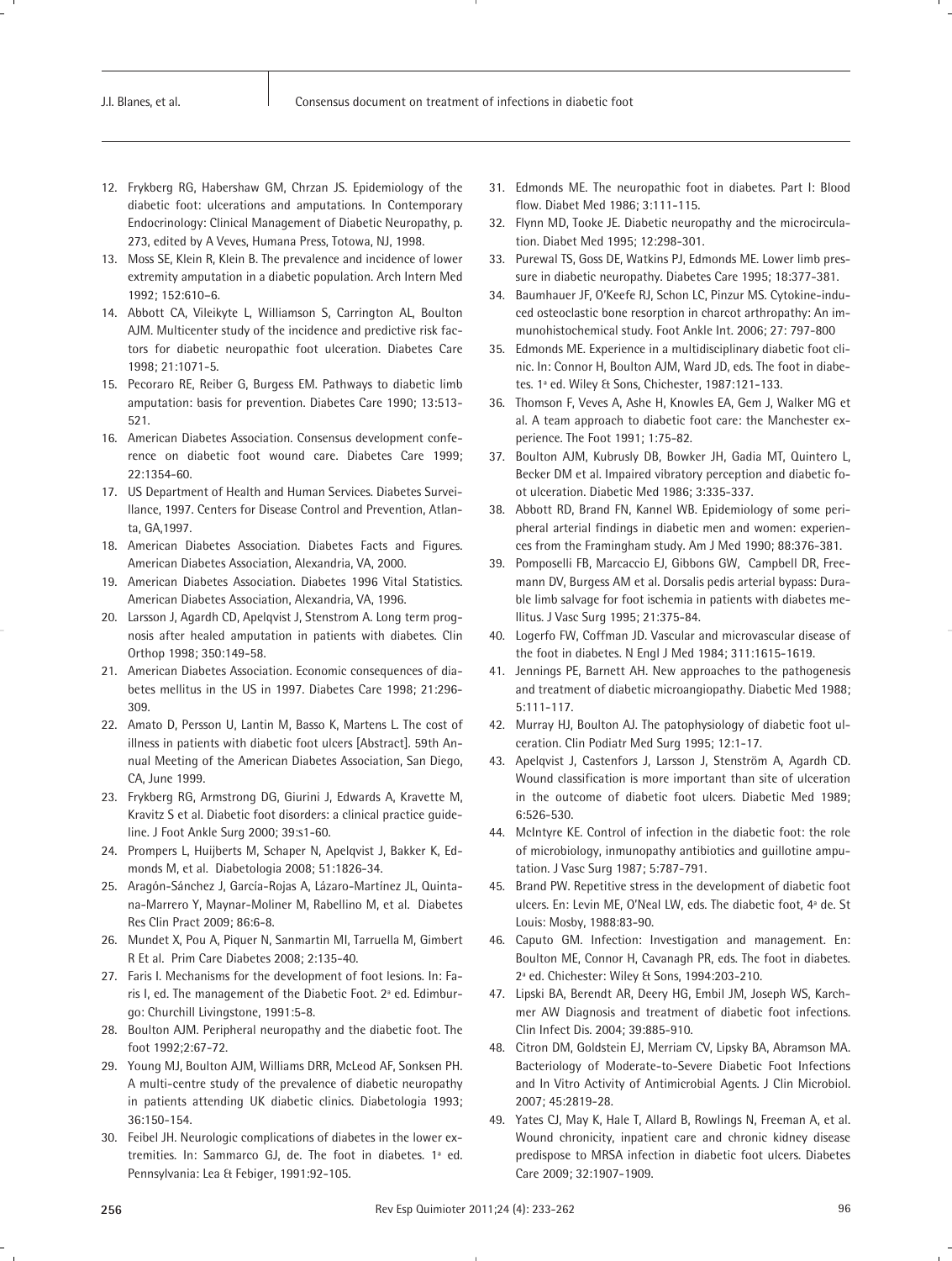- 50. Alcalá Martínez-Gómez Dde, Ramírez-Almagro C, Campillo-Soto A, Morales-Cuenca G, Pagán-Ortiz J, Aguayo-Albasini JL. Infecciones del pie diabético. Prevalencia de los distintos microorganismos y sensibilidad a los antimicrobianos. Enferm Infecc Microbiol Clin 2009; 27:317–321.
- 51. Umadevi S, Kumar S, Joseph NM, Easow JM, Kandhakumari G, Srirangaraj Set al. Microbiological Study of Diabetic Foot Infections. Indian J Medical Specialities. 2011. Disponible en:
- 52. Singh SK, Gupta K, Tiwari S, Shahi SK, Kumar S, Kumar A et al. Detecting aerobic bacterial diversity in patients with diabetic foot wounds using ERIC-PCR: a preliminary communication. Int J Low Extrem Wounds. 2009; 8:203-208.
- 53. Dowd SE, Sun Y, Secor PR, Rhoads DD, Wolcott BM, James GA et al. Survey of bacterial diversity in chronic wounds using pyrosequencing, DGGE, and full ribosome shotgun sequencing. BMC Microbiol 2008. 8:43
- 54. Senneville E, Morant H, Descamps D, Dekeyser S, Beltrand E, Singer B, et al. Needle puncture and transcutaneous bone biopsy cultures are inconsistent in patients with diabetes and suspected osteomyelitis of the foot. Clin Infect Dis. 2009; 48:888-893
- 55. Hartemann-Heurtier A, Senneville E. Diabetic foot osteomyelitis. Diabetes Metab. 2008; 34:87–95.
- 56. Senneville E, Melliez H, Beltrand E, Legout L, Valette M, Cazaubiel M, et al. Culture of percutaneous bone biopsy specimens for diagnosis of diabetic foot osteomyelitis: concordance with ulcer swab cultures. Clin Infect Dis. 2006; 42:57-62
- 57. Kandemir O, Akbay E, Sahin E, Milcan A, Gen R. Risk factors for infection of the diabetic foot with multi-antibiotic resistant microorganisms. J Infect. 2007; 54:439-445.
- 58. Gadepalli R, Dhawan B, Sreenivas V. A clinic–microbiological study of diabetic foot ulcers in an Indian tertiary care hospital. Diabetes Care 2006; 8:1727–1732.
- 59. Sotto A, Richard J-L, Jourdan N, Combescure C, Bouziges N, Lavigne J-P, Nîmes University Hospital Working Group on the Diabetic Foot (GP30): Miniaturized oligonucleotide arrays: a new tool for discriminating colonization from infection due to Staphylococcus aureus in diabetic foot ulcers. Diabetes Care 2007; 30:2051-2056.
- 60. Sotto A, Richard JL, Combescure C, Jourdan N, Schuldiner S, Bouziges N et al. Beneficial effects of implementing guidelines on microbiology and costs of infected diabetic foot ulcers. Diabetologia. 2010; 53:2249-2255.
- 61. Joseph WS, Lipsky BA. Medical therapy of diabetic foot infections. J Vasc Surg. 2010; 52(3 Suppl):67S-71S.
- 62. Sotto A, Lina G, Richard JL, Combescure C, Bourg G, Vidal L et al. Virulence potential of Staphylococcus aureus strains isolated from diabetic foot ulcers: a new paradigm. Diabetes Care 2008; 31:2318–24.
- 63. Podbielska A, Galkowska H, Stelmach E, Mlynarczyk G, Olszewski WL. Slime production by Staphylococcus aureus and Staphylococcus epidermidis strains isolated from patients with diabetic foot ulcers. Arch Immunol Ther Exp (Warsz). 2010; 58:321-324.
- 64. Eleftheriadou I, Tentolouris N, Argiana V, Jude E, Boulton AJ. Methicillin-resistant Staphylococcus aureus in diabetic foot infections. Drugs. 2010; 70:1785-1797.
- 65. Dang CN, Prasad YD, Boulton AJ, Jude EB. Methicillin-resistant Staphylococcus aureus in the diabetic foot clinic: a worsening problem. Diabet Med 2003; 20:159–161.
- 66. Nather A, Bee CS, Huak CY, Chew JL, Lin CB, Neo S et al. Epidemiology of diabetic foot problems and predictive factors for limb loss. J Diabetes Complications. 2008; 22:77-82.
- 67. Appleman MD, Citron DM. Efficacy of vancomycin and daptomycin against Staphylococcus aureus isolates collected over 29 years. Diagn Microbiol Infect Dis. 2010; 66:441-444.
- 68. Soriano A, Marco F, Martínez JA, Pisos E, Almela M, Dimova VP, et al. Influence of vancomycin minimum inhibitory concentration on the treatment of methicillin resistant Staphylococcus aureus bacteremia. Clin Infect Dis. 2008; 46:193–200.
- 69. Galkowska H, Podbielska A, Olszewski WL, Stelmach E, Luczak M, Rosinski G et al. Epidemiology and prevalence of methicillin-resistant Staphylococcus aureus and Staphylococcus epidermidis in patients with diabetic foot ulcers: focus on the differences between species isolated from individuals with ischemic vs. neuropathic foot ulcers. Diabetes Res Clin Pract 2009; 84:187-93
- 70. Altrichter Loan C, Legout L, Assal M, Rohner P, Hoffmeyer P, Bernard L. Infections sévères à Streptococcus agalactiae du pied diabétique. Rôle délétère du Streptococcus agalactiae ? Presse Med. 2005; 34:491-494.
- 71. Lipsky BA, Armstrong DG, Citron DM, Tice AD, Morgenstern DE, Abramson MA. Ertapenem versus piperacillin/tazobactam for diabetic foot infections (SIDESTEP): prospective, randomised, controlled, double-blinded, multicentre trial. Lancet 2005; 366:1695-1703.
- 72. Dowd SE, Wolcott RD, Sun Y, McKeehan T, Smith E, Rhoads D. Polymicrobial nature of chronic diabetic foot ulcer biofilm infections determined using bacterial tag encoded FLX amplicon pyrosequencing (bTEFAP). PLoS One. 2008;3:e3326. Disponible en:http://www.plosone.org/article/info%3Adoi%2F10.1371%2F journal.pone.0003326
- 73. Murugan S, Bakkiya Lakshmi R, Uma Devi P, Mani KR. Prevalence and Antimicrobial Susceptibility Pattern of Metallo ß Lactamase Producing Pseudomonas aeruginosa in Diabetic Foot Infection. Int J Microbiol Res. 2010; 1:123-128.
- 74. Shakil S, Khan AU. Infected foot ulcers in male and female diabetic patients: a clinico-bioinformative study. Ann Clin Microbiol Antimicrob. 2010; 9:2.
- 75. Varaiya AY, Dogra JD, Kulkarni MH, Bhalekar PN. Extendedspectrum β-lactamase-producing Escherichia coli and Klebsiella pneumoniae in diabetic foot infections. Indian J Pathol Microbiol. 2008; 51:370-372.
- 76. Mlinariæ -Missoni E, Kaleniæ S, Milán V, de Syo D, Belicza M, Vaziæ-Babiæ V. Candida infections in diabetic foot ulcers. Diabetologia Croatica. 2005; 34: 29-35.
- 77. Nair S, Peter S, Sasidharan A, Sistla S, Kochugovindan AK. Incidence of mycotic infections in diabetic foot tissue. Journal of Culture Collections. 2006-2007; 5:85-89. Disponible en: http://www.bioline.org.br/pdf?cc06012
- 78. Shea JD. Pressure sores: classification and management. Clin. Orthop 1975; 112: 89-100.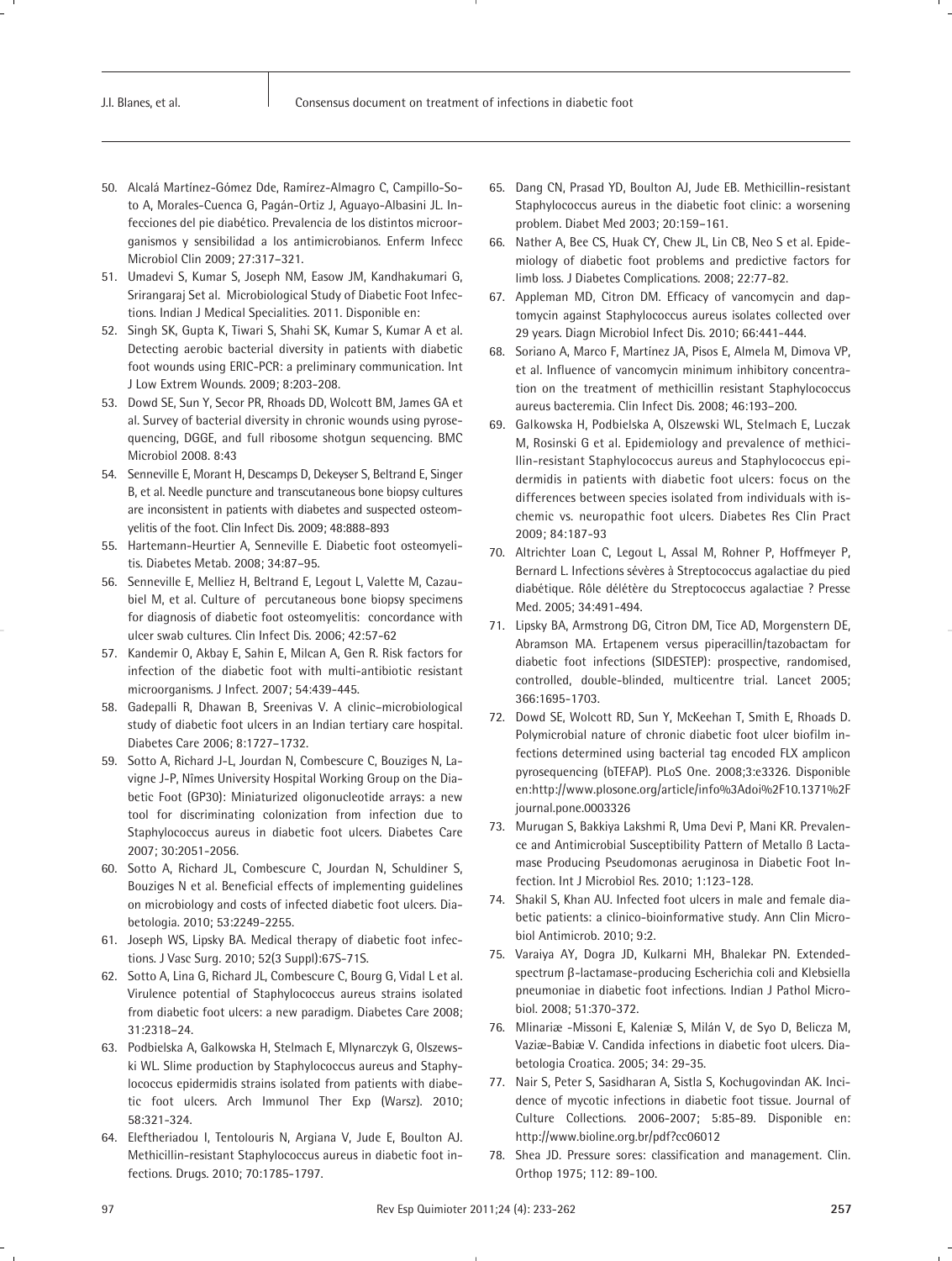- 79. Meggitt B. Surgical management of the diabetic foot. Br. J. Hosp. Med. 1976; 16:227-232.
- 80. Wagner F. A classification and treatment program for diabetic, neuropathic an dysvascular foot problems. Instr. Course Lect. 1979; 28:143-165.
- 81. Margolis DJ, Taylor LA, Hoffstad O, Berlin JA. Diabetic neuropathic foot ulcers. The association of wound size, wound duration and wound grade on healing. Diabetes Care 2002; 25:1835- 1839.
- 82. Armstrong DG, Lavery LA, Harkless LB. Validation of a diabetic wound classification system. The contribution of depth, infection and ischemia to risk of amputation. Diabetes Care 1998; 21:855-859,.
- 83. Brodsky JW. Outpatient diagnosis and care of the diabetic foot. Instr. Course Lect. 1993; 42: 21-39.
- 84. Lavery LA, Armstrong DG, Harkless LB. Classification of diabetic foot wounds. J. Foot Ankle Surg. 1996; 35: 528-531.
- 85. Armstrong DG, Lavery LA, Harkless LB. Validation of a diabetic wound classification system. Diabetes Care 1996; 21: 855-859
- 86. MacFarlane RM, Jeffcoate WJ. Classification of the diabetic foot ulcers: The S(AD) SAD System. The diabetic foot 1999; 2:123-131.
- 87. International Working Group on the Diabetic Foot. International consensus on the diabetic foot (CD-ROM). Brussels: International Diabetes Foundation, May 2003.
- 88. Beckert S, Witte M, Wicke, C, Konigsrainer A, Coerper S. A new wound-based severity score for diabetic foot ulcers: A prospective analysis of 1.000 patients. Diabetes Care 2006; 29:988-992.
- 89. Strauss MB, Aksenov IV.: Evaluation of diabetic wound classifications and a new wound score. Clin Orth Rel Res 2005; 439: 79-86.
- 90. Karchmer AW, Gibbons GW. Foot infections in diabetes: Evaluation and management. En: Remington, J.S., Swartz, M.N. (Eds.). Current clinical topics in infectious diseases. Blackwell Scientific Publications, Cambridge (USA) 1994;1-22.
- 91. Lipsky BA. Medical treatment of diabetic foot infections. Clin Infect Dis 2004; 39 (Suppl. 2): S104-14.
- 92. Lavery LA, Armstrong DG, Murdoch DP, Peters EJ, Lipsky BA. Validation of the Infectious Diseases Society of America's diabetic foot infection classification system. Clin Infect Dis 2007; 44:562-5.
- 93. Lavery LA, Armstrong DG, Wunderlich RP, Mohler MJ, Wendel CS, Lipsky BA. Risk factors for foot infections in individuals with diabetes. Diabetes Care 2006; 29:1288-93.
- 94. Dormandy JA, Rutherford RB. Management of peripheral arterial disease (PAD). TASC Working Group. TransAtlantic Inter-Society Consensus (TASC). Journal of Vascular Surgery 2000; 31(1 Pt 2):S1-S296.
- 95. Björnsdottir S., Gottfredsson M., Thorisdottir AS.,Gunnarsson GB, Rikardsdottir H, Kristjansson M et al. Risk factor for acute cellulitis of the lower limb: a prospective case-control study. Clin Infect Dis 2005; 41:1416-22.
- 96. Martínez Gómez DA. Cuidados del pie diabético. Ed. Aran. Madrid. 2ª Ed. 2005. p. 457.
- 97. Dow G, Browne A, Sibbald RG. Infection in chronic wounds: controversies in diagnosis and treatment. Ostomy/Wound Manage 1999; 45:23–40.
- 98. Breidenbach WC, Trager S. Quantitative culture technique and infection in complex wounds of the extremities closed with free flaps. Plast Reconstr Surg 1995; 95:860–865.
- 99. Bowler PG. The 105 bacterial growth guideline: reassessing its clinical relevance in wound healing. Ostomy/Wound Manage 2003; 49:44–53.
- 100. Trengrove NJ, Stacey MC, McGechie D, Mata S. Qualitative bacteriology and leg ulcer healing. J Wound Care 1996; 5:277–280.
- 101. Fonder MA, Lazarus GS, Cowan DA, Aronson-Cook B, Kohli AR, Mamelak AJ. Treating the chronic wound: A practical approach to the care of nonhealing wounds and wound care dressings. J Am Acad Dermatol 2008; 58:185-206.
- 102. SPILF. Management of diabetic foot infections. Med Mal Infect. 2007; 37:14–25
- 103. Urbancic-Rovan V, Gubina M. Bacteria in superficial diabetic foot ulcers. Diabet Med 2000; 17:814–5.
- 104. Ratliff C, Rodeheaver G. Correlation of semiquantitative swab cultures to quantitative swab cultures from chronic wounds. Wounds 2002; 14:329–33.
- 105. Embil JM, Trepman E. Microbiological evaluation of diabetic foot osteomyelitis. Clin Infect Dis 2006; 42:63-65.
- 106. Sapico FL. Foot Infections in the Diabetic: A review of microbiologic aspects. Phil J Microbiol Infect Dis 1985; 14:52-54.
- 107. Chakraborti C, Le C, Yanofsky A. Sensitivity of superficial cultures in lower extremity wounds. J Hosp Med 2010; 5:415-420.
- 108. Burillo A, Moreno A, Salas C. Diagnóstico microbiológico de las infecciones de piel y tejidos blandos. Enferm Infecc Microbiol Clin. 2007; 25:579-586.
- 109. Fisher TK, Wolcott R, Wolk DM, Bharara M, Kimbriel HR, Armstrong DG. Diabetic foot infections: A need for innovative assessments. Int J Low Extrem Wounds 2010; 9:31-36.
- 110. Barberán J. Infecciones en el pie diabético: importancia de las resistencias bacterianas. Enferm Infecc Microbiol Clin. 2009; 27:315–316.
- 111. Robson MC. Wound infection. A failure of wound healing caused by an imbalance of bacteria. Surg Clin North Am 1997; 77: 637-650.
- 112. O'Meara S, Nelson EA, Golder S, Dalton JE, Craig D, Iglesias C; DASIDU Steering Group. Systematic review of methods to diagnose infection in foot ulcers in diabetes. Diabet Med 2006; 23:341-7.
- 113. Richard JL, Sotto A, Lavigne JP. New insights in diabetic foot infection. World J Diabetes 2011; 2:24-32
- 114. Lipsky, B.A. A report from the international consensus on diagnosing and treating the infected diabetic foot. Diabetes Metab Res Rev 2004; 20 (Suppl. 1):S68-S77.
- 115. Dinh T, Snyder G, Veves A. Current techniques to detect foot infection in the diabetic patient. Int J Low Extrem Wounds 2010; 9: 24-30.
- 116. Butbul-Aviel Y, Koren A, Halevy R, Sakran W. Procalcitonin as a diagnostic aid in osteomyelitis and septic arthritis. Pediatr Emerg Care 2005; 21: 828-32.
- 117. Leon C et al Grupo de trabajo de sepsis. Documento de consenso (SEMES-SEMICYUC).Recomendaciones del manejo diagnóstico-terapeutico inicial y multidisciplinario de la sepsis grave en los Servicios de Urgencias hospitalarios. Med. Intensiva 2007; 31: 375-87.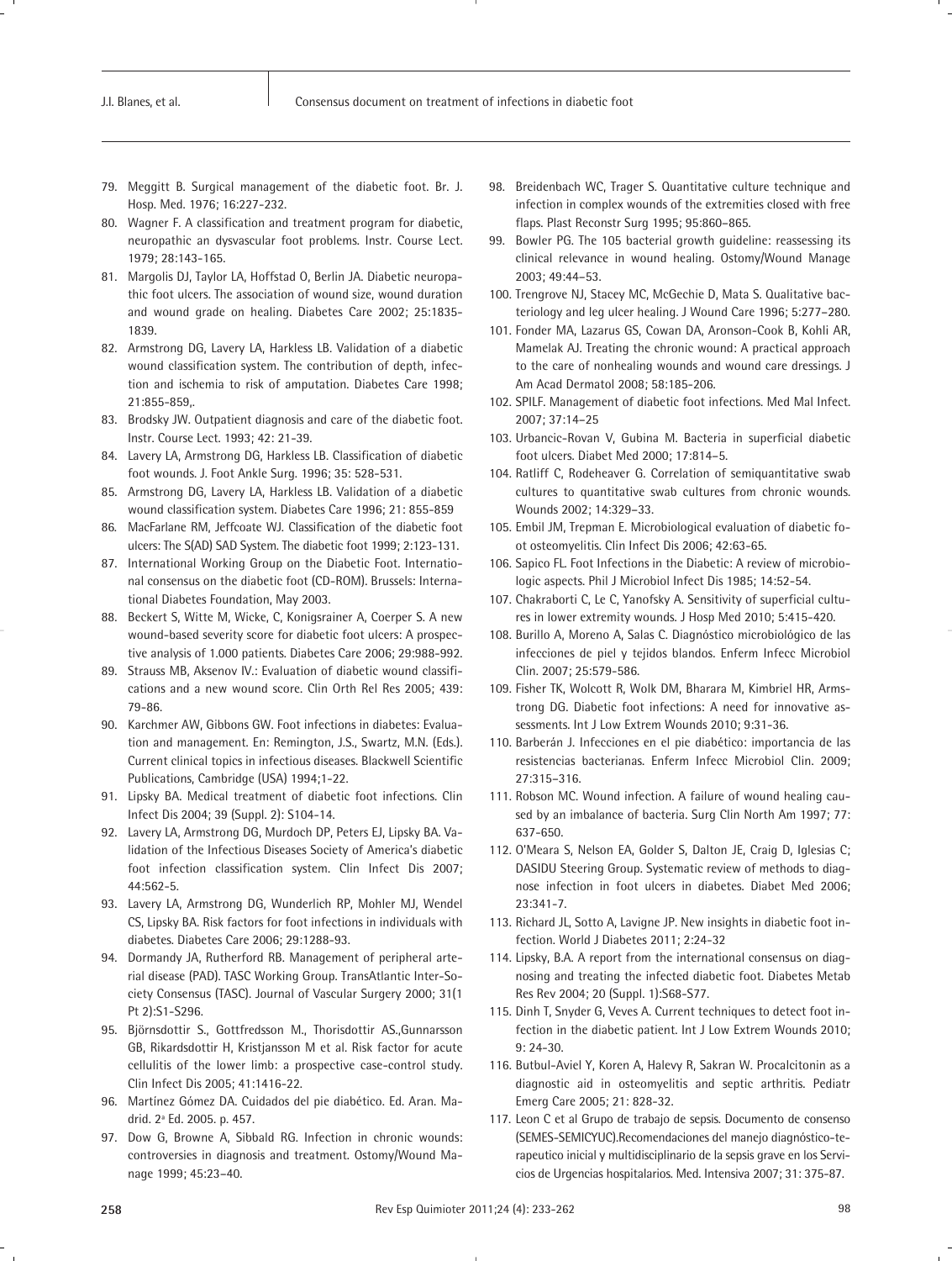- 118. Sierra R, Freire MD. Identificación del paciente con sepsis, sepsis grave y shock septico. En Jose Garnacho Moreno. MANUAL PRACTICO DE SEPSIS GRAVE Y SHOCK SEPTICO. 2008. ISBN-13:978-84-612-7592-2
- 119. Jones AE, Flechita JF, Brown MD, Balle JJ, Kline JA. Procalcitonin test in the diagnosis de bacteriemia: A Meta-analyis. Ann Emerg Med. 2007; 50:34-41
- 120. Coelho L, Póvoa P, Almeida E, Fernandes A, Mealha R, Moreira P et al. Usefulness of C-reactive protein in monitoring the severe community-acquired pneumonia clinical course. Crit Care 2007; 11: R92.
- 121. Póvoa P, Coelho L, Almeida E, Fernandes A, Mealha R, Moreira P et al. Pilot study evaluating C-reactive protein levels in the assessment of response to treatment of severe bloodstream infection. Clin Infect Dis. 2005; 40:1855-7.
- 122. Puchades Gimeno F, Valero Domenech A, Zaragoza Crespo R. Biomarcadores en sepsis. En M Borges, R. Ferrer, R. Zaragoza Libro blanco 2010 Actualizaciones en sepsis en el paciente crítico. Vol 1.. Ed. Edikamed . Barcelona 2011. p 21-35.
- 123. Tang H, Huang T, Jing J, Shen H, Cui W. Effect of procalcitoninguided treatment in patients with infections: A Systematic Review and meta-Analysis. Infection 2009; 37:49-507
- 124. Bouadma L, Luyt CE, Tubach F, Cracco C, Alvarez A, Schwebel C et al; PRORATA trial group. Use of procalcitonin to reduce patients' exposure to antibiotics in intensive care units (PRORATA trial): a multicentre randomised controlled trial. Lancet 2010; 375: 463-74.
- 125. Berendt AR, Peters EJG, Bakker K, Embil JM, Eneroth M, Hinchliffe RJ et al. Diabetic foot osteomyelitis: a progress report on diagnosis and a systematic review of treatment. Diabetes Metab Res Rev 2008; 24 (Suppl 1):S145-S161.
- 126. Grayson ML, Gibbons GW, Balogh K, Levin E, Karchmer AW. Probing to bone in infected pedal ulcers: A clinical sign of underlying osteomyelitis in diabetic patients. JAMA 1995; 273:721- 723.
- 127. Shone A, Burnside J, Chipchase S, Game F, Jeffcoate W. Probing the validity of the probe-to-bone test in the diagnosis of osteomyelitis of the foot in diabetes. Diabetes Care 2006; 29: 945.
- 128. Lavery LA, Armstrong DG, Peters EJ, Lipsky BA. Probe-to-bone test for diagnosing diabetic foot osteomyelitis: reliable or relic? Diabetes Care 2007; 30: 270-4.
- 129. NICE Guideline,2010. Diabetic foot problems: inpatient management of diabetic foot problems. Draft scope for consultation. http://www.nice.org.uk/guidance/index.jspaction=folder (Septiembre 2010)
- 130. Chatha DS, Cunningham PM, Schweitzer ME. MR Imaging of the diabetic foot: diagnostic challenges. Radiol Clin Norh Am 2005; 43:747-759.
- 131. Tan PL, The J. MRI of the diabetic foot: differentiation of infection from neuropathic change. Br J Radiol 2007; 80:939-948.
- 132. Powlson AS, Coll AP. The treatment of diabetic foot infections. J Antimicrob Chemother 2010; 65 (Suppl 3): iii3-9
- 133. TASC II. Inter-society consensus for the management of peripheral artery disease. European Journal of Vascular and Endovascular Surgery 2007; vol 33; s 1 (s5a-s67a).
- 134. Raymakers JT, Houben AJ, Van der Heyden JJ, Tordoir JH, Kitslaar PJ, Schaper NC. The effect of diabetes and severe ischaemia on the penetration of ceftazidime into tissues of the limb. Diabet Med 2001; 18:229-234.
- 135. Levin ME. Management of the diabetic foot: Preventing amputation. South Med J 2002; 95:10-20.
- 136. Cavanagh PR, Lipsky BA, Bradbury AW, Botek G. Treatment for diabetic foot ulcers. Lancet 2005; 366:1725-1735.
- 137. Mensa J, Barberan J, Llinares P, Picazo JJ, Bouza E, Alvarez Lerma F,et al. Guia de tratamiento de la infeccion producida por Staphylococcus aureus resistente a meticilina. Rev Esp Quimioter 2008; 21:234-58.
- 138. Rodríguez Baño J, Navarro MD, Romero L, Martínez Martinez L, Muniain MA, Perea EJ et al. Epidemiology and Clinical Features of Infections Caused by Extended-Spectrum Beta-Lactamase-Producing Escherichia coli in Nonhospitalized Patients. J Clin Microbiol 2004; 42:1089-94
- 139. Herránz, A., Barberán, J., Gomis, M., Alguacil M, Pastor JR. Cefotaxima en el tratamiento de las osteomielitis en el pie del diabético. An Med Intern 1991; 8:273-280.
- 140. Lipsky, B.A., Itani, K., Norden, C. Linezolid Diabetic Foot Infections Study Group. Treating foot infections in diabetic patients: A randomized, multicenter, open-label trial of linezolid versus ampicillin-sulbactam/amoxicillin-clavulanate. Clin Infect Dis 2004; 38:17-24.
- 141. Zeillemaker AM, Veldkamp KE, Van Kraaij MG. Hoynck van Papendrecht AA, Diepersloot RJ. Piperacillin/tazobactam therapy for diabetic foot infection. Foot Ankle Int 1998; 19:169-172.
- 142. Edmonds M. The treatment of diabetic foot infections: focus on ertapenem. 2009; 5:949-963.
- 143. Lipsky BA, Stoutenburgh U. Daptomycin for treating infected diabetic foot ulcers: evidence from a randomized, controlled trial comparing daptomycin with vancomycin or semi-synthetic penicillins for complicated skin and skin-structure infections. 2005; 55:240-5.
- 144.-Eckmann C, Dryden M. Treatment of complicated skin and softtissue infections caused by resistant bacteria: value of linezolid, tigecycline, daptomycin and vancomycin. 2010; 15:554-563.
- 145. Ellis-Grosse, E.J., Babinchak, T., Dartois, N., Rose G, Loh E; for the Tigecycline 300 and 305 cSSSI Study Groups. The efficacy and safety of tigecycline in the treatment of skin and skin-structure infections: Results of 2 double-blind phase 3 comparison studies with vancomycin-aztreonam. Clin Infect Dis 2005; 41: S341-353.
- 146. Sader HS, Watters AA, Fritsche TR, Jones RN. Daptomycin antimicrobial activity tested against methicillin-resistant staphylococci and vancomycin-resistant enterococci isolated in European medical centers (2005). BMC Infect Dis 2007; 7:29
- 147. French GL. Bactericidal agents in the treatment of MRSA infections the potential role of daptomycin. J Antimicrob Chemother 2006; 58:1.107-17.
- 148. Mascio CTM, Alder JD, Silverman JA. Bactericidal Action of Daptomycin against Stationary-Phase and Nondividing Staphylococcus aureus Cells. Antimicrob Agents Chemother 2007; 51:4.255-60.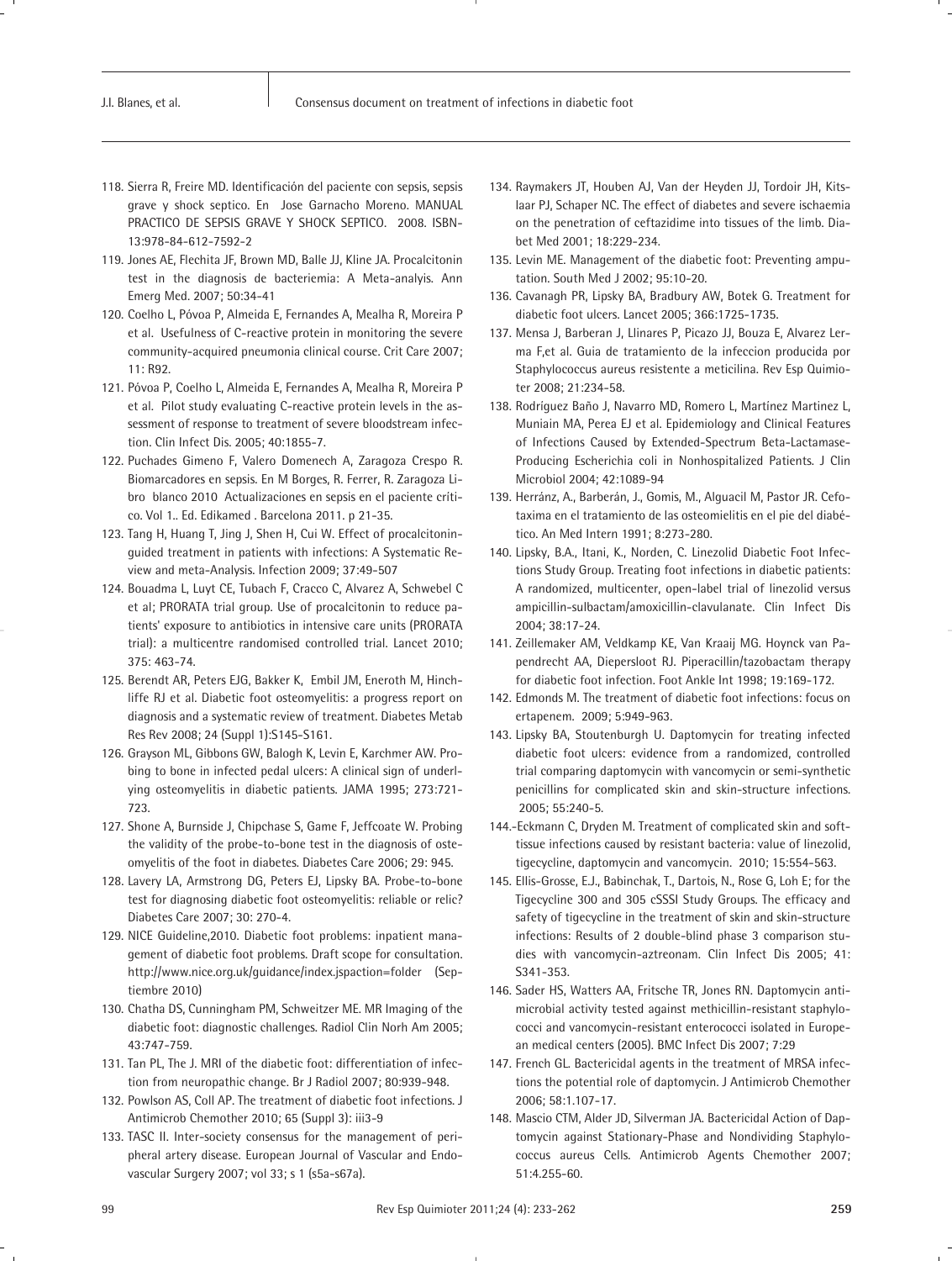- 149. Traunmüller F, Schintler MV, Metzler J, Spendel S, Mauric O, Popovic M et al. Soft tissue and bone penetration abilities of daptomycin in diabetic patients with bacterial foot infections.J Antimicrob Chemother 2010; 65:1252-7
- 150. Johnson K, Lamp KC, Friedrich LV. Retrospective review of the use of daptomycin for diabetic foot infections. J Wound Care 2009; 18:396-400
- 151. Majcher-Peszynska J, Haase G, Sass M, Mundkowski R, Pietsch A, Klammt S et al. Pharmacokinetics and penetration of linezolid into inflamed
- soft tissue in diabetic foot infections. Eur J Clin Pharmacol 2008; 64:1093-100
- 152. Brier ME, Stalker DJ, Aronoff GR, Batts DH, Ryan KK, O'Grady M, et al. Pharmacokinetics of Linezolid in subjects with renal dysfunction. Antimicrob Agents Chemother 2003; 47:2.775-80.
- 153. Matsumoto K, Takeshita A, Ikawa K, Shigemi A, Yaji K, Shimodozono Y et al. Higher Linezolid exposure and higher frequency of thrombocytopenia in patients with renal dysfunction. Int J Antimicrob Agents 2010; 36:179-81.
- 154. Calvo J, Martinez L. Mecanismo de accion de los antimicrobianos. Enferm Infecc Microbiol Clin 2009; 27:44-52.
- 155. Sakoulas G, Moise-Broder PA, Schentag J, Forrest A, Moellering RC Jr, Eliopoulos GM. Relationship of MIC and bactericidal activity to efficacy of vancomycin for treatment of methicillin-resistant Staphylococcus aureus bacteremia. J Clin Microbiol 2004; 42:2.398-402.
- 156. Lodise TP, Lomaestro B, Graves J, Drusano GL. Larger Vancomycin Doses (at Least Four Grams per Day) Are Associated with an Increased Incidence of Nephrotoxicity. Antimicrob Agents Chemother 2008; 52:1330-36
- 157. Paterson DL, Bonomo RA. Extended-spectrum beta-lactamases: a clinical update. Clin Microbiol Rev. 2005;18:657-86
- 158. Livermore DM, Sefton AM, Scott GM. Properties and potencial of ertapenem. J Antimicrob Agents 2003; 52:331-44
- 159. Shklyar A, Miller EB, Landau Z. Efficacy of Ertapenem for SecondaryTreatment of Diabetic Foot Infections. Wounds 2010; 22:158-60
- 160. Kalish J, Hamdan A. Management of diabetic foot problems. J Vasc Surg. 2010; 51:476-86.
- 161. Candel González FJ, Alramadán M, Matesanz M, Díaz A, González Romo F, Candel I et al. Infections in diabetic foot ulcers. Eur J Intern Med 2003; 14: 341-343.
- 162. Pathare NA, Bal A, Talvalkar GV, Antani DU. Diabetic foot infections: A study of microorganisms associated with the different Wagner grades. Indian J Pathol Microbiol 1998; 41: 437-441.
- 163. Hartemann-Heurtier A, Robert J, Jacqueminet S, Ha Van G, Golmard JL, Jarlier V et al. Diabetic foot ulcer and multidrug-resistant organisms: Risk factors and impact. Diabet Med 2004; 21: 710-715.
- 164. Kosinski MA, Lipsky BA. Current medical management of diabetic foot infections. Expert Rev Anti Infect Ther. 2010; 8: 1293- 305
- 165. Rao N, Lipsky BA. Optimising antimicrobial therapy in diabetic footinfections. Drugs. 2007; 67: 195-214.
- 166. Cisneros JM, Martinez L, Zaragoza R. Multiresistencia en la UCI .En Microbiología aplicada al Paciente crítico. En R. Zaragoza;

C.Gimeno,J. Pemán, M.Salavert. Microbiología aplicada al paciente crítico Ed Panamericana Madrid 2007

- 167. Lodise TP Jr, Lomaestro B, Drusano GL. Piperacillin-tazobactam for Pseudomonas aeruginosa infection: clinical implications of an extended-infusion dosing strategy. Clin Infect Dis 2007; 44:357-63.
- 168. Lorente L, Lorenzo L, Martín MM, Jiménez A, Mora ML. Meropenem by continuous versus intermittent infusion in ventilatorassociated pneumonia due to gram-negative bacilli. Ann Pharmacother 2006; 40:219-23.
- 169. Chastre J, Wunderink R, Prokocimer P, Lee M, Kaniga K, Friedland I. Efficacy and safety of intravenous infusion of doripenem versus imipenem in ventilator-associated pneumonia: a multicenter, randomized study. Crit Care Med 2008; 36:1089- 96.
- 170. Tascini C, Gemignani G, Palumbo F, Leonildi A, Tedeschi A, Lambelet P et al. Clinical and microbiological efficacy of colistin therapy alone or in combination as treatment for multidrug resistant Pseudomonas aeruginosa diabetic foot infections with or without osteomyelitis. J Chemother 2006; 18: 648-51.
- 171. Tascini C, Menichetti F, Gemignani G, Palumbo F, Leonildi A, Tedeschi A et al. Clinical and microbiological efficacy of colistin therapy in combination with rifampin and imipenem in multidrug-resistant Pseudomonas aeruginosa diabetic foot infection with osteomyelitis. Int J Low Extrem Wounds.2006; 5: 213-6.
- 172. Giamarellou H. Multidrug-resistant Gram-negative bacteria: how to treat and for how long. Int J Antimicrob Agents 2010; 36 (Suppl 2):S50-4.
- 173. Stengel D, Gorzer E, Schintler M, Legat FJ, Amann W, Pieber T et al. Second-line treatment of against fungal burn wound pathogens. Am J Infect Control limb-threatening diabetic foot infections with intravenous fos- 1999; 27: 344-50 fomycin. J Chemother 2005; 17:527-35
- 174. Livermore DM, Warner M, Mushtaq S, Doumith M, Zhang J, Woodford N. What remains against carbapenem-resistant Enterobacteriaceae? Evaluation of chloramphenicol, ciprofloxacin, colistin, fosfomycin, minocycline, nitrofurantoin, temocillin and tigecycline. Int J Antimicrob Agents 2011; 37:415-9
- 175. Bevilacqua N, Rogers L, Armstrong D. Diabetic foot surgery: classifying patients to predict complications. Diabetes Metab Res Rev. 2008; 24 (suppl 1):S81-S83
- 176. Fisher T, Scimeca c, Bharara M, Mills JL Sr, Armstrong DG. A step-wise approach for surgical management of diabetic foot infections. J Vasc Surg 2010; 52:72S-75S
- 177. Zgonis T, Stapleton J, Rodriguez R, Girard-Powell VA, Cromack DT. Plastic Surgery Reconstruction of the Diabetic Foot. AORN J 2008; 87:951-966
- 178. Zgonis T, Stapleton J, Roukis T. Advanced plastic surgery techniques for soft tissue coverage of the diabetic foot. Clin Podiatr Med Surg 2007; 24:547-68
- 179. Lipsky B, Berendt A, Deery HG, Embil JM, Joseph WS, Karchmer AW et al. Diagnosis and treatment of diabetic foot infections. Plast. Reconstr. Surg 2006; 117 suppl: 212S-238S
- 180. Regensteiner J, Ware JJ, Mccarthy, Zhang P, Forbes W, Heckman J et al. Effect of cilostazol on treadmill walking, community-based walking ability, and health-related quality of life in patients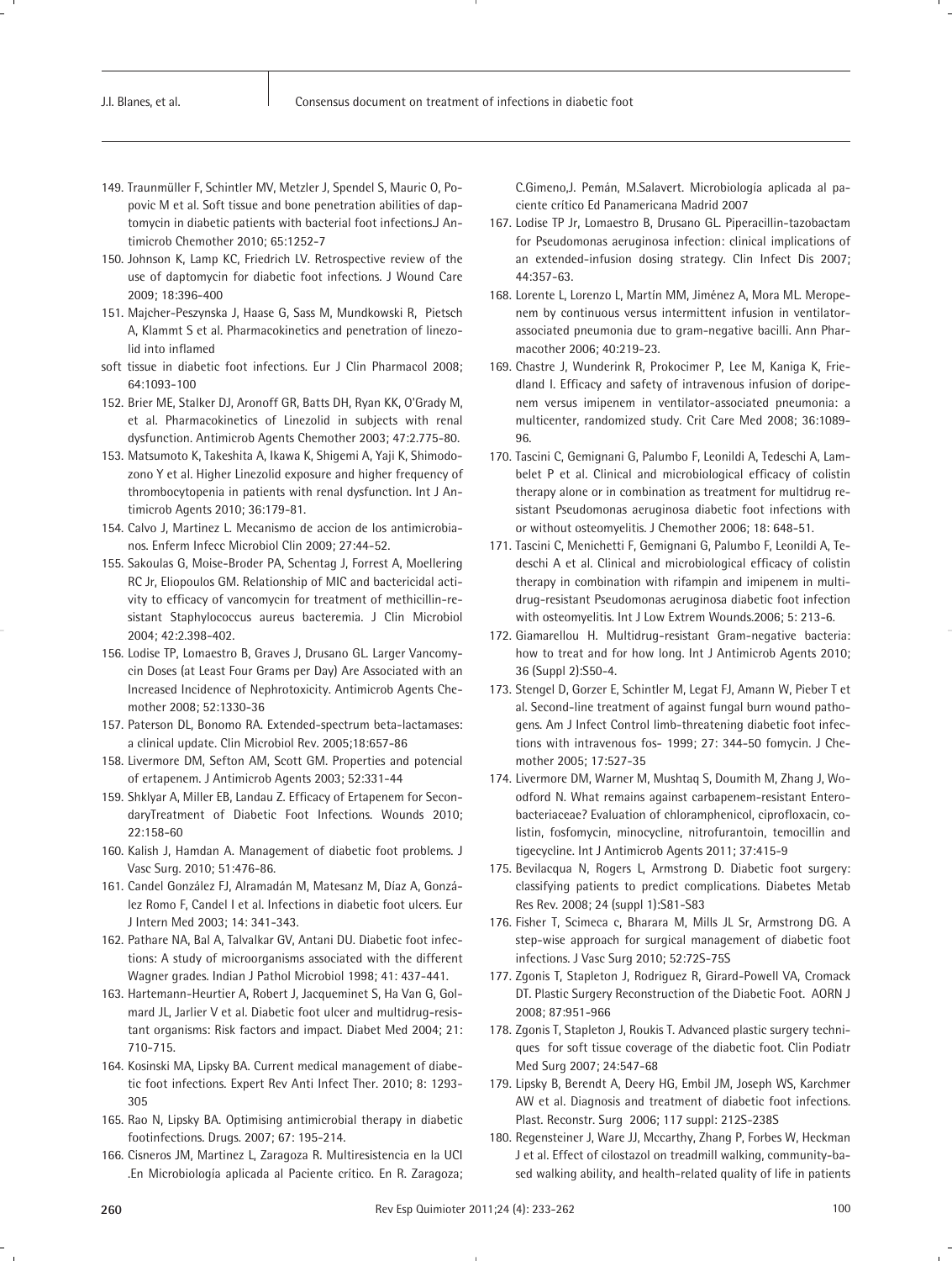with intermittent claudication due to peripheral arterial disease: meta-analysis of six randomized controlled trials. J Am Geriatr Soc 2002; 50:1939-1946.

- 181. Clagett P, Sobel M, Jackson M, Lip G, Tangeldeer M, Verhaeghe R. Antithrombotic therapy in peripheral arterial disease: The Seventh ACCP Conference on antithrombotic and thrombolytic therapy. Chest 2004; 126: S609-S626.
- 182. UK Severe Limb Ischemia Study Group. Treatment of limb threatening ischemia with intravenous Iloprost: A randomized doubleblind placebo controlled study. Eur J Vasc Surg 1991; 31:8-87.
- 183. Graziani L, Piaggesi A.Indications and Clinical Outcomes for below knee endovascular therapy. Cath Cardiovasc Int 2010; 75:433-443.
- 184. Ferraresi R, Centola M, Ferlini M, DaRos R, Caravaggi C, Assaloni R et al. Long-term outcomes after angioplasty of isolated below-the-knee arteries in diabetic patients with critical limb ischemia. Eur J Vasc Endovasc Surg 2009; 37:336-42.
- 185. Pomposelli FB, Kansal N, Hamdan AD, Belfield A, Sheahan M, Campbell DR, et al. A decade of experience with dorsalis pedis artery bypass: analysis of outcome in more than 1000 cases. J Vasc Surg 2003; 37:307-15.
- 186. Schneider PA. Cirugía endovascular en el tratamiento de la isquemia crónica de la extremidad inferior. Rutherford 6ª edición. Elsevier, 2006: 1192-1218.
- 187. Bradbury AW, Adam DJ, Bell J, Forbes JF, Fowkes FG, Gillespie I. Bypass versus Angioplasty in Severe Ischaemia of the Leg (BA-SIL): Analysis of amputation free and overall survival by treatment received . J Vasc Surg 2010; 51 (5S):18s-31s
- 188. Bus SA, Valk Gd, Deursen RW Armstrong DG, Caravaggi C, Hlavácek P et al. The effectiveness of footwear and offloading interventions to prevent and heal foot ulcers and reduce plantar preasure in diabetes: a systematic review. Diabetes Metab Res Rev 2008; 24 (Suppl 1):S162–S180
- 189. Frykberg RG , Bevilacqua NJ and Habershaw G. Surgical off-loading of the diabetic foot. J Vasc Surg 2010; 52:44S-58S.
- 190. Clark J, Mills JJ, Armstrong Dg. A Method of External Fixation to Offload and Protect the Foot Following Reconstruction in Highrisk patients: The SALSAstand. 2009; 4;9:e21.
- 191. National Institute for Health and Clinical Excellence. Type 2 diabetes:prevention and management of foot problems. (Clinical guideline 10.) 2010. http://guidance.nice.org.uk/CG10.
- 192. Van Deursen R, Footwear for the neuropathic patient: off-loading and stability Diabetes Metab Res Rev 2008; 24 (Suppl 1):S96–S100
- 193. Bus A. Foot structure and footwear prescription in diabetes mellitus Diabetes Metab Res Rev 2008; 24 (Suppl 1):S90–S95
- 194. Dahmen R, Haspels R. Therapeutic Footwear for the Neuropathic Foot. An algorithm. Diabetes Care 2001; 24:705–709
- 195. Lee SS, Chen CY, Chan YS, Yen CY, Chao EK, Ueng SW. Hyperbaric oxygen in the treatment of diabetic foot infection. Changgeng Yi Xue Za Zhi. 1997; 20:17-22.
- 196. Bakker DJ. Hyperbaric oxygen therapy and the diabetic foot. Diabetes Metab Res Rev 2000; 16 (S1):S55-8
- 197. Kalani M, Jörneskog G, Naderi N, Lind F, Brismar K. Hyperbaric oxygen (HBO) therapy in treatment of diabetic foot ulcers. Long-term follow-up. J Diabetes Complications 2002; 16:153-8.
- 198. Wunderlich RP, Peters EJ, Lavery LA. Systemic hyperbaric oxy-

gen therapy: lower-extremity wound healing and the diabetic foot. Diabetes Care 2000; 23:1551-5.

- 199. George ME, Rueth NM, Skarda DE, Chipman JG, Quickel RR, Beilman GJ. Hyperbaric oxygen does not improve outcome in patients with necrotizing soft tissue infection. Surg Infect (Larchmt) 2009; 10:21-8.
- 200. Jallali N, Withey S, Butler PE. Hyperbaric oxygen as adjuvant therapy in the management of necrotizing fasciitis. Am J Surg 2005; 189:462-6.
- 201. Wang C, Schwaitzberg S, Berliner E, Zarin DA, Lau J. Hyperbaric oxygen for treating wounds: a systematic review of the literature. Arch Surg. 2003; 138: 272-9.
- 202. O'Meara S, Cullum N, Majid M, Sheldon T. Systematic reviews of wound care management: (3) antimicrobial agents for chronic wounds; (4) diabetic foot ulceration Health Technology Assessment 2000; 4:1-247
- 203. E. A. Nelson, S. O'Meara, S. Golder, Dalton J, Craig D, Iglesias C; DASIDU Steering Group. Systematic review of antimicrobial treatments for diabetic foot ulcer. Diabetic Medicine 2006; 23:348-59.
- 204. Lipsky B. Evidence-based antibiotic therapy of diabetic foot infections FEMS Immunology and Medical Microbiology 1999; 26: 267-276
- 205. Lipsky BA, Hoey C. Topical antimicrobial theray for treating chronic wounds. Clin Infect Dis 2009; 49:1541-9
- 206. Veves A, Falanga V, Armstrong DG, Sabolinski ML; Apligraf Diabetic Foot Ulcer Study. Graftskin, a human skin equivalent, is effective in the management of noninfected neuropathic diabetic foot ulcers: a prospective randomized multicenter clinical trial. Diabetes Care 2001; 24:290-5.
- 207. Gough A, Clapperton M, Rolando N, Foster AV, Philpott-Howard J, Edmonds ME. Randomised placebo-controlled trial of granulocyte-colony stimulating factor in diabetic foot infection. Lancet 1997; 350:855-9.
- 208. de Lalla F, Pellizzer G, Strazzabosco M, Martini Z, Du Jardin G, Lora L et al. Randomized prospective controlled trial of recombinant granulocyte colony-stimulating factor as adjunctive therapy for limb-threatening diabetic foot infection. Antimicrob Agents Chemother 2001; 45:1094-8.
- 209. Yönem A, Cakir B, Güler S, Azal O O, Corakçi A. Effects of granulocyte-colony stimulating factor in the treatment of diabetic foot infection. Diabetes Obes Metab. 2001; 3:332-7.
- 210. Kästenbauer T, Hörnlein B, Sokol G, Irsigler K. Evaluation of granulocyte-colony stimulating factor (Filgrastim) in infected diabetic foot ulcers. Diabetologia. 2003; 46: 27-30.
- 211. Viswanathan V, Mahesh U, Jayaraman M, Shina K, Ramachandram A. Beneficial role of granulocyte colony stimulating factor in foot infection in diabetic patients. J Assoc Physicians India. 2003; 51:90-1.
- 212. Cruciani M, Lipsky BA, Mengoli C, de Lalla F. Are granulocyte colony-stimulating factors beneficial in treating diabetic foot infections?: A meta-analysis. Diabetes Care. 2005; 28: 454-60.
- 213. Peck KR, Son DW, Song JH, Kim S, Oh MD, Choe KW. Enhanced neutrophil functions by recombinant human granulocyte colony-stimulating factor in diabetic patients with foot infections in vitro. J Korean Med Sci. 2001; 16: 39-44.